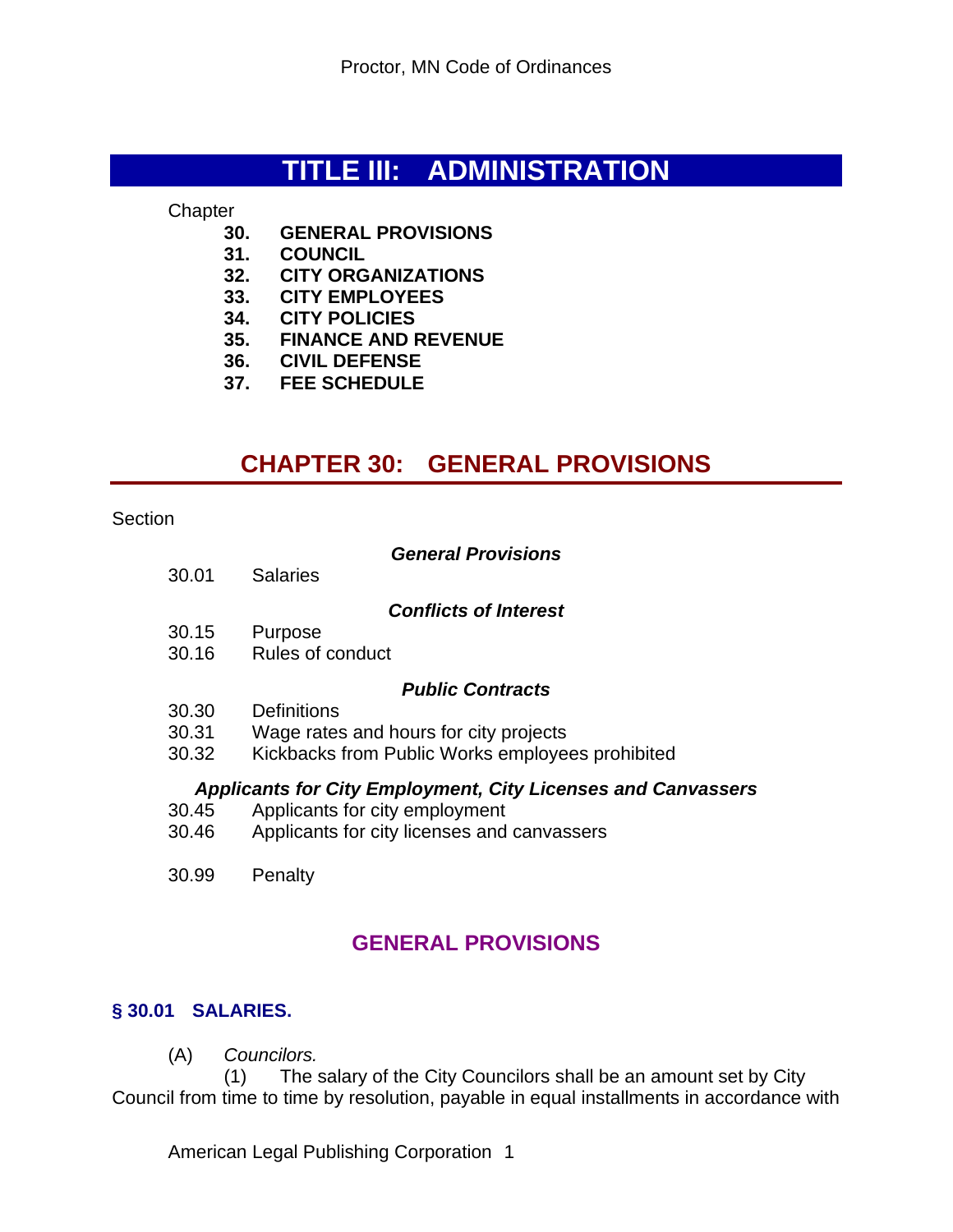the city's normal payroll schedule. For purposes of this section, the salaries are compensation for attending regularly scheduled meetings of the City Council, including agenda items and fulfilling the duties and obligations of the office as prescribed by the city code and statutes of the state.

 (2) A member of the City Council may be excused from attendance up to four regularly scheduled City Council meetings annually for reasons of illness or absence from the community. For additional absences from regularly scheduled City Council meetings, the compensation provided herein shall be reduced by an amount set by City Council from time to time by resolution.

(B) *Mayor.* The salary of the Mayor shall be an amount set by City Council from time to time by resolution, payable in equal installments in accordance with the city's normal payroll schedule.

(C) *Commissioners' salaries.*

 (1) Members of the Planning Commission, whether serving as members of the Commission, Board of Adjustment, Building Code Board of Appeals or the Design Review Board, shall receive a salary as determined by resolution of the City Council.

 (2) Members of the City Public Utilities Commission and the Planning and Zoning Commission shall receive a salary as determined by resolution of the City Council.

 (3) Members of the Proctor Economic Development Authority shall receive compensation as determined by resolution of the City Council.

 (4) Members of the Police Civil Service Commission shall receive compensation as determined by resolution of the City Council.

 (5) Members of the Cable Television Commission shall receive compensation as determined by resolution of the City Council.

(D) *Committee members' reimbursement.* Members of committees shall receive compensation as determined by resolution of the City Council. This division (D) shall not apply to city employees, members of the Planning and Zoning Commissioner or the City Public Utilities Commission.

(Prior Code, § 202.01)

## **CONFLICTS OF INTEREST**

## **§ 30.15 PURPOSE.**

The City Council does find that by setting forth those acts or actions by Council members, members of any board or their employees which it deems incompatible with the best interest of the city, the public good will be served and the faith and confidence of the citizens in their government will be promoted. The Council, with these hopes, passes this subchapter. As used herein, the term *BOARD* includes any and all boards, committees or commissions of the city, to include the City Public Utilities Commission. (Prior Code, § 202.03)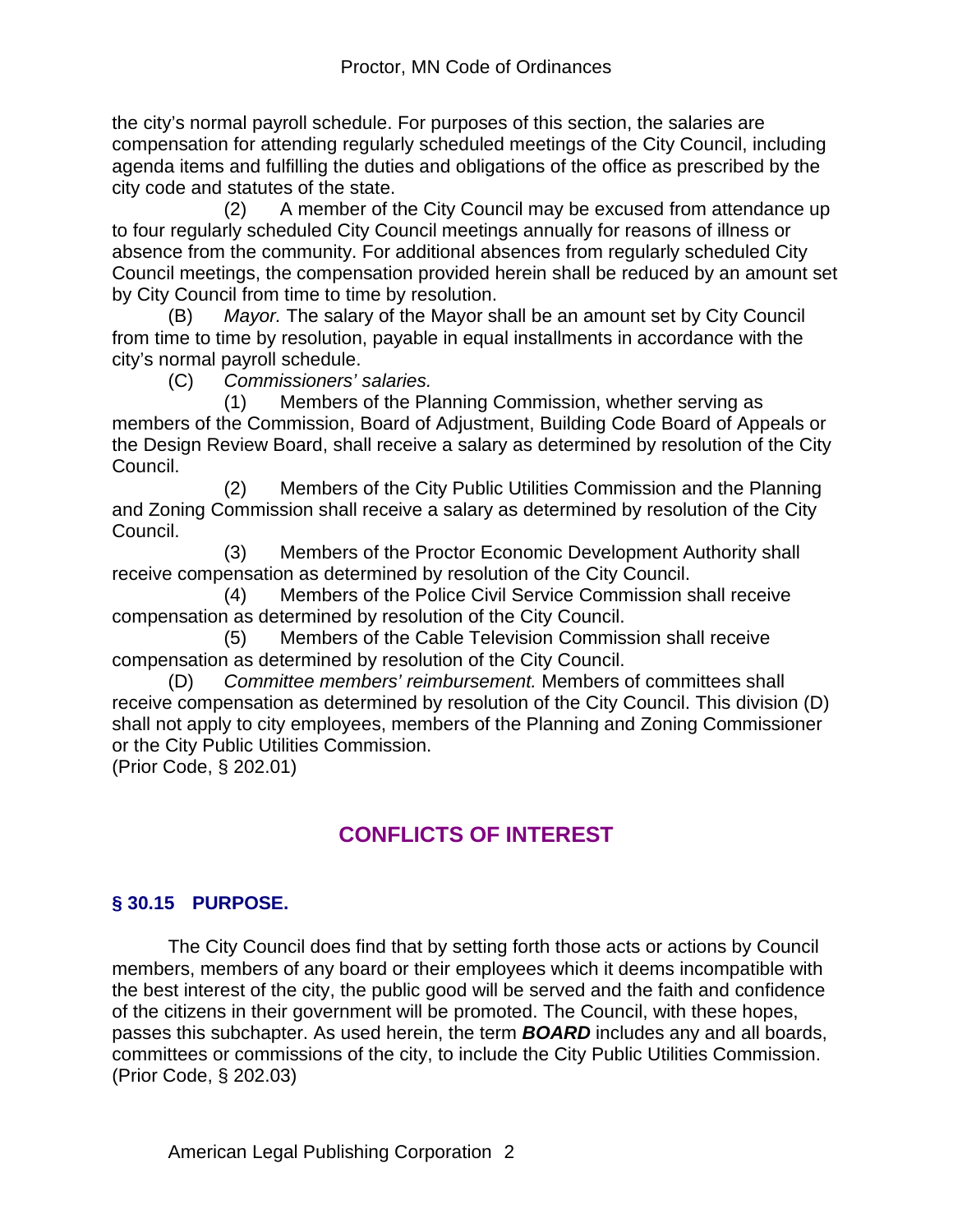## **§ 30.16 RULES OF CONDUCT.**

(A) *Rules of conduct.*

 (1) No Council member, member of any board or employee shall use his or her position to secure special privilege, or exemptions for himself or herself or others.

 (2) No Council member, member of any board or employee in any matter before the Council or board, which affects his or her financial interest or those of a business with which he or she is associated, unless the effect on him or her is no greater than that of other members of his or her business classification, profession or occupation, shall fail to disclose for the record that interest prior to any discussion or vote.

 (3) No Council member, member of any board or employee shall receive any compensation, gift, reward or gratuity in any matter connected with the duties of his or her office except as provided by law.

 (4) No Council member, member of any board or employee shall request or permit the use of city owned vehicles, equipment, machinery or property for personal convenience or profit, except when the services are available to the public generally or are provided as municipal policy for the use of the public officials or employee in the conduct of official business.

 (5) (a) No Council member, member of any board or employee shall engage in any business or transaction or shall have a financial interest, which is incompatible with the proper discharge of his or her official duties in the public interest or would tend to impair his or her independence or judgment or action in the performance of his or her official duties.

 (b) Specific conflicts of interest are, but shall not be limited to, the following:

 1. Incompatible employment; holding a position in addition to a public position which interferes, or may interfere, with the proper discharge of the public duty;

 2. Participation in transactions as a public representative with a business entity in which the public official or employee has a direct or indirect financial interest without full disclosure; and

 3. Entry into contracts or other conduct of business for profit by a business in which a public official or employee has a substantial or controlling interest, especially when the public official or employee can influence the contract or business because of his or her public position.

 (6) City Council shall determine if any outside employment by its employees is compatible or incompatible with their public position. No employee shall hold a position which the City Council deems incompatible with his or her public position. *EMPLOYMENT* is defined for the purpose of this division (A)(6) as any position or obligation held or taken for financial or other gain, and shall include to full-time work, part-time work, salaried positions, hourly rate positions, contract work or subcontract work whether it be continuing employment as a one time transaction or obligation. The City Public Utilities Commission shall make the same determinations relative to its employees.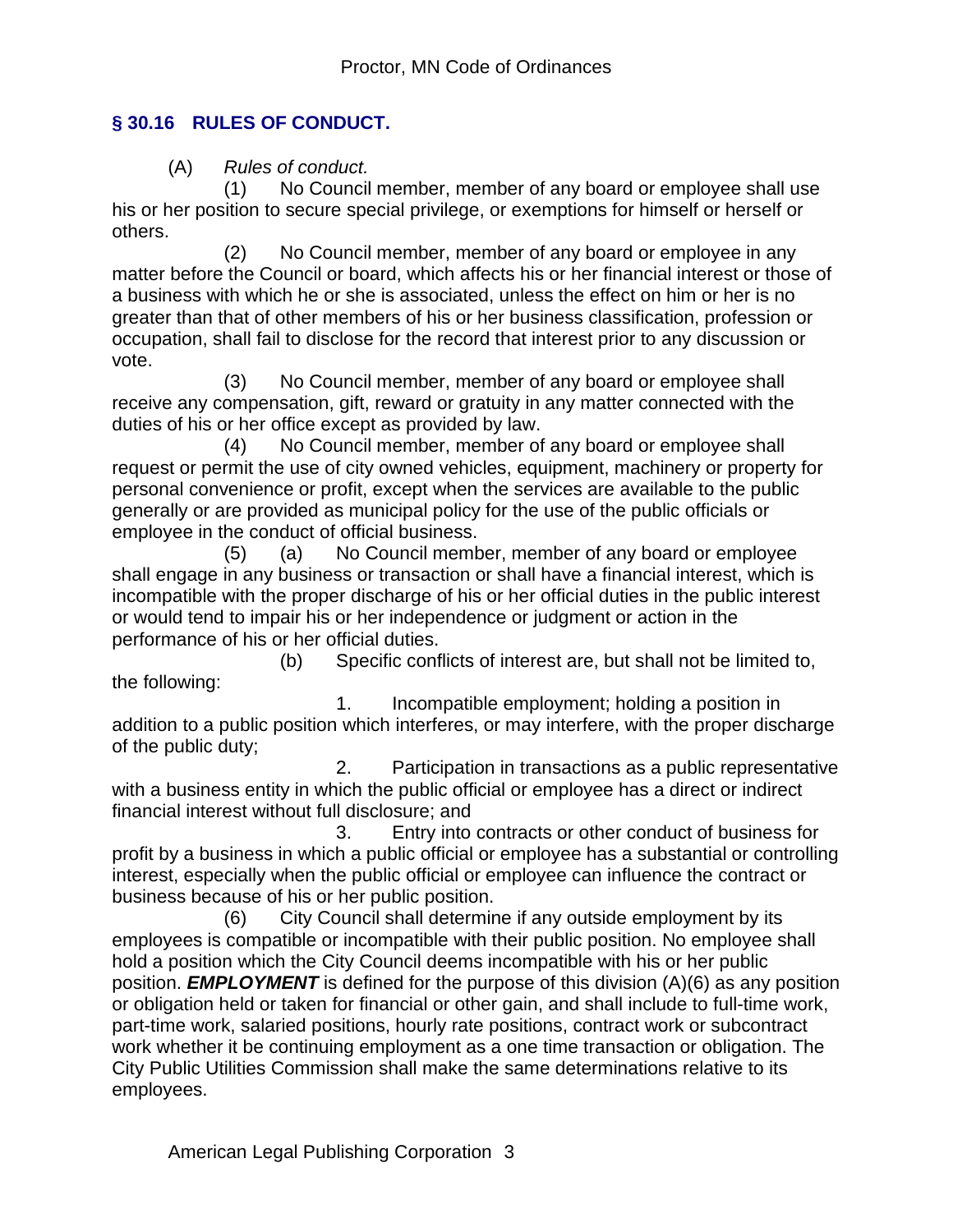(7) All employees, members of any board or City Council members shall maintain and hold confidential all information disclosed at closed meetings of the Council or any other board or commission of the city.

(B) *Application.* The rules of conduct herein shall apply to all employees of the city or its utility, to include the Mayor, City Council members and Commissioners of the Public Utilities Commission.

(Prior Code, § 202.03)

# **PUBLIC CONTRACTS**

## **§ 30.30 DEFINITIONS.**

For the purpose of this subchapter, the following definitions shall apply unless the context clearly indicates or requires a different meaning.

*APPRENTICE-TRAINEE.* An employee who is working under a training program which is approved either by the U.S. Department of Labor Bureau of Apprenticeship and Training or the State Director of Voluntary Apprenticeship.

*BASIC HOURLY RATE.* The hourly wage paid to any employee.

**FRINGE BENEFITS.** Employer contribution for health and welfare benefits, vacation benefits, pension benefits and all other economic benefits other than the basic hourly rate.

*PREVAILING WAGE RATE.* The basic hourly rate plus fringe benefits prevailing in the City of Proctor as determined by the United States Secretary of Labor pursuant to the Davis-Bacon Act, being 40 U.S.C. §§ 3141-3148, as amended.

**PROJECT.** Erection, construction, demolition, remodeling or repairing of any public building, and the construction or repairing of highways, sidewalks, bridges, water or gas lines, sewers and sewage treatment facilities, or other public works performed under contract with the city.

(Prior Code, § 304.01)

## **§ 30.31 WAGE RATES AND HOURS FOR CITY PROJECTS.**

(A) Any contract which provides for a project of estimated total cost of an amount set by City Council from time to time by resolution shall contain a stipulation that no laborer, mechanic or apprentice-trainee employed directly upon the project work site by the contractor or any subcontractor shall be permitted or required to work at a rate of pay less than the prevailing wage rate; nor shall any such employee be permitted or required to work more than eight hours in any work day or 40 hours in any work week unless he or she is paid at a rate of at least one and one-half times the basic hourly rate for all hours in excess of eight per day or 40 per week and unless he or she receives fringe benefits that are at least equal to those in the prevailing wage rate.

(B) (1) All contracts for city projects shall have applicable schedules of prevailing wage rates set forth in the contract.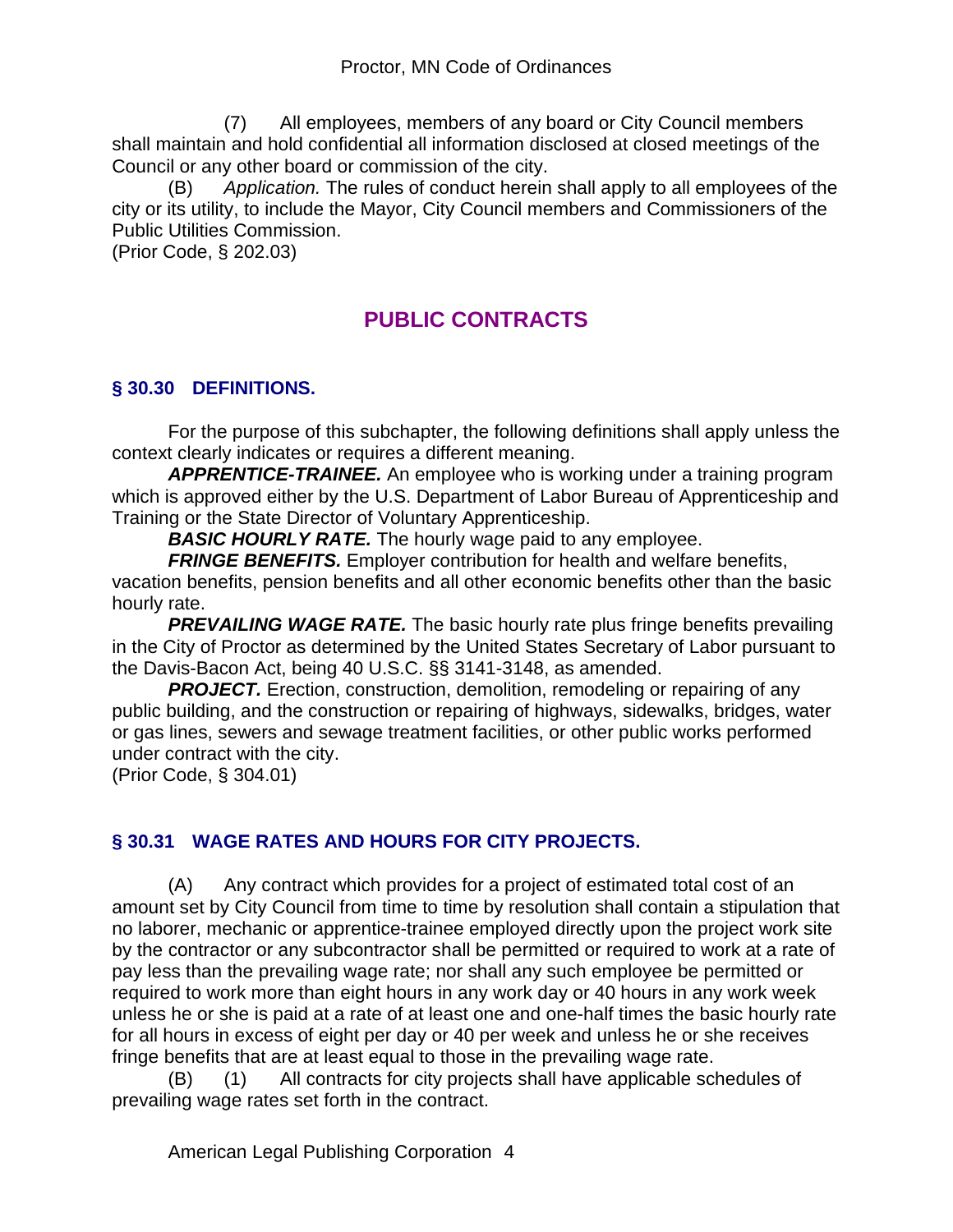(2) Schedules of applicable prevailing wage rates shall be present on all project job sites and shall either be posted on the site or be on the person of any supervisor in charge of the job site.

(C) (1) Employees on projects shall be paid at least weekly.

 (2) Fringe benefits shall be paid either in cash or to an employee benefit plan that has been approved by the U.S. Department of Labor.

(D) (1) Any contractor or subcontractor working on a project shall furnish the city with a copy of all payrolls relating to the project.

 (2) The payroll reports shall be submitted weekly on U.S. Department of Labor standard forms or their equivalent to the employee of the city in charge of supervising contract performance.

(E) (1) No contractor or subcontractor working on a project shall evade or attempt to evade the provisions of this section through the use of non-recognized training programs.

 (2) The only employees involved in training programs that shall be allowed to work on projects covered by this section shall be apprentice-trainees as defined by this subchapter.

(F) This section shall not apply to contracts for projects where the total estimated cost of the project is less than an amount set by City Council from time to time by resolution; nor to materialmen who do no more than deliver materials to the work site, except that this section shall apply to employees who deliver asphalt, concrete or mineral aggregate such as sand, gravel or stone where the material is incorporated into the project by depositing the material substantially in place, either directly or through spreaders, from the transporting vehicle. (Prior Code, § 304.02) Penalty, see § 30.99

## **§ 30.32 KICKBACKS FROM PUBLIC WORKS EMPLOYEES PROHIBITED.**

No contractor working on a project or other person shall, by force, intimidation or threat of termination of employment, cause any employee working on a project to give up any part of the compensation to which he or she is entitled under his or her contract of employment.

(Prior Code, § 304.03)

## **APPLICANTS FOR CITY EMPLOYMENT, CITY LICENSES AND CANVASSERS**

## **§ 30.45 APPLICANTS FOR CITY EMPLOYMENT.**

(A) *Purpose.* The purpose and intent of this section is to establish regulations that will allow law enforcement access to the state's computerized criminal history information for specified non-criminal purposes of employment background checks for the positions described in the following section.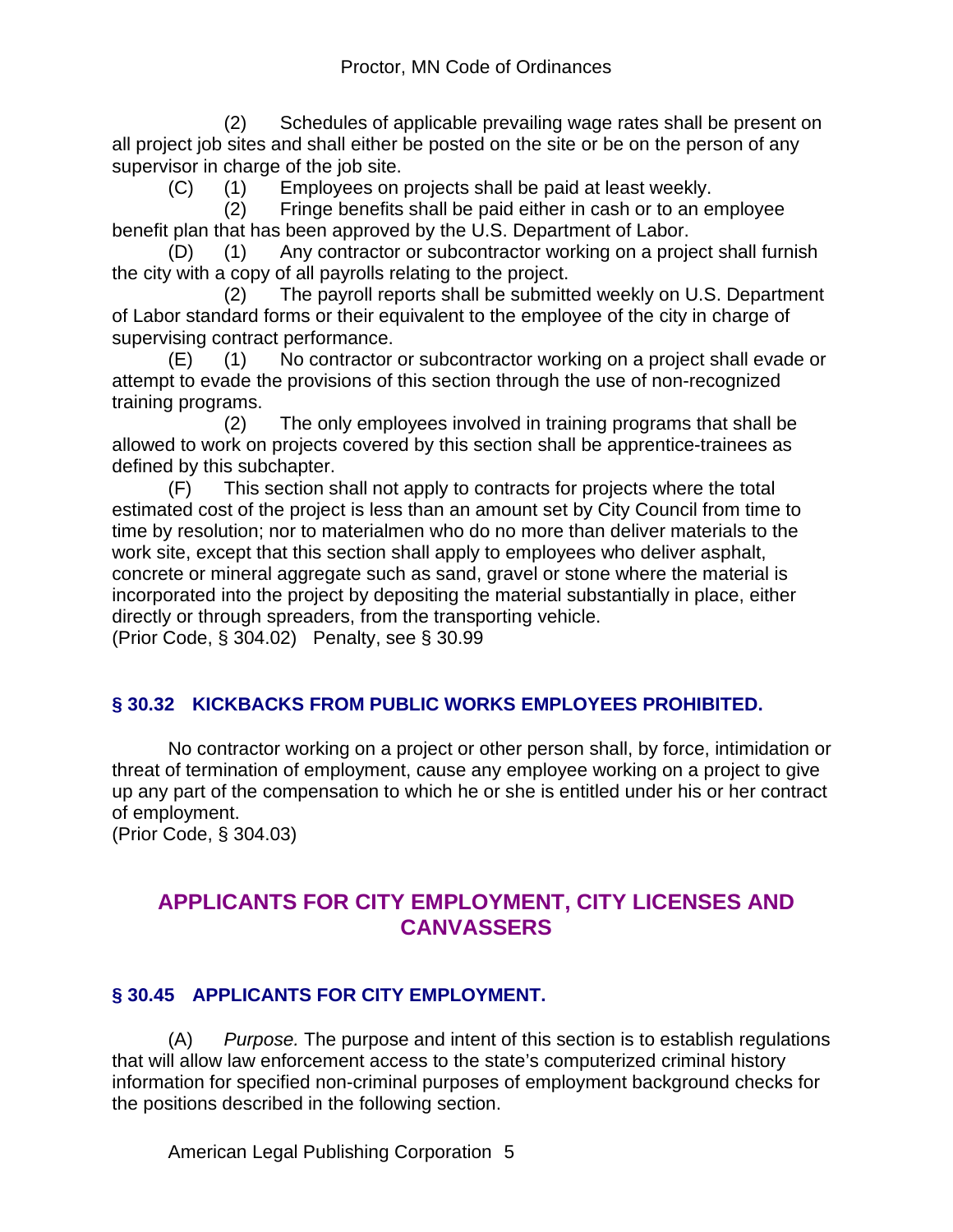(B) *Criminal history employment background investigations.*

 (1) The City Police Department is hereby required, as the exclusive entity within the city, to do a criminal history background investigation on the applicants for all regular part-time or full-time employees of the city and other positions which work with children or vulnerable adults unless the city's hiring authority concludes that a background investigation is not needed.

 (2) In conducting the criminal history background investigation in order to screen employment applicants, the Police Department is authorized to access data maintained in the State Bureau of Criminal Apprehensions computerized criminal history information system in accordance with BCA policy. Any data that is accessed and acquired shall be maintained at the Police Department under the care and custody of the chief law enforcement official or his or her designee. A summary of the results of the computerized criminal history data may be released by the Police Department to the hiring authority, including the City Council, the City Administrator or other city staff involved in the hiring process.

 (3) (a) Before the investigation is undertaken, the applicant must authorize the Police Department by written consent to undertake the investigation. The written consent must fully comply with the provisions of M.S. Ch. 13, as it may be amended from time to time, regarding the collection, maintenance and use of the information. Except for the positions set forth in M.S. § 364.09, as it may be amended from time to time, the city will not reject an applicant for employment on the basis of the applicant's prior conviction unless the crime is directly related to the position of employment sought and the conviction is for a felony, gross misdemeanor or misdemeanor with a jail sentence.

 (b) If the city rejects the applicant's request on this basis, the city shall notify the applicant in writing of the following:

1. The grounds and reasons for the denial;

 2. The applicant complaint and grievance procedure set forth in M.S. § 364.06, as it may be amended from time to time;

3. The earliest date the applicant may reapply for

employment; and

4. That all competent evidence of rehabilitation will be

considered upon reapplication. (Ord. 01-13, passed 2-19-2013)

## **§ 30.46 APPLICANTS FOR CITY LICENSES AND CANVASSERS.**

(A) *Purpose.* The purpose and intent of this section is to establish regulations that will allow law enforcement access to the state's computerized criminal history information for specified non-criminal purposes of licensing and other background checks.

(B) *Criminal history license background investigations.*

 (1) The City Police Department is hereby required, as the exclusive entity within the city, to do a criminal history background investigation on canvassers and the applicants for the following licenses within the city: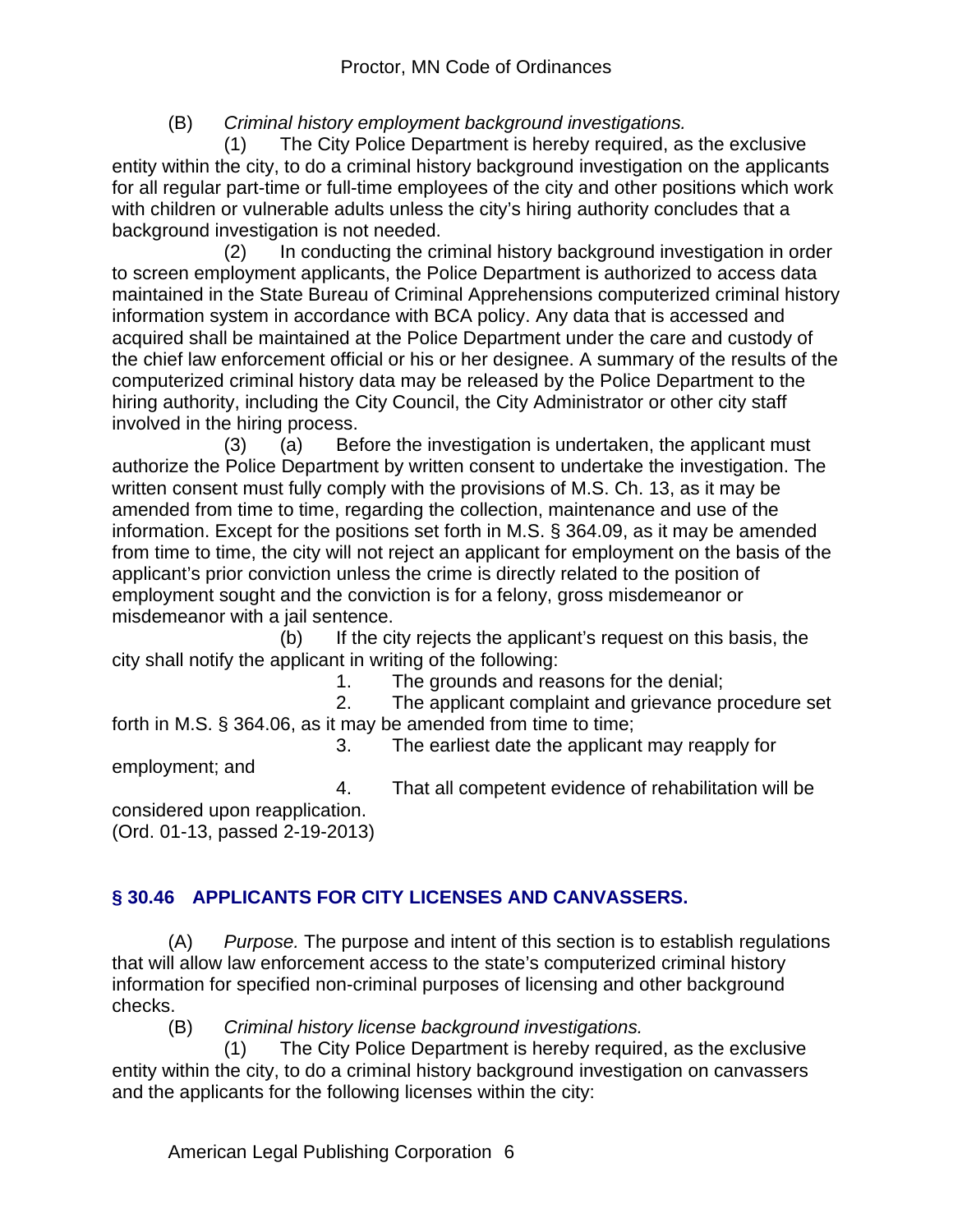- (a) Applicants for liquor licenses; and
- (b) Vendor/peddler licenses.

 (2) In conducting the criminal history background investigation in order to screen license applicants, the Police Department is authorized to access data maintained in the State Bureau of Criminal Apprehensions computerized criminal history information system in accordance with BCA policy. Any data that is accessed and acquired shall be maintained at the Police Department under the care and custody of the chief law enforcement official or his or her designee. A summary of the results of the computerized criminal history data may be released by the Police Department to the licensing authority, including the City Council, the City Administrator or other city staff involved the license approval process.

 (3) (a) Before the investigation is undertaken, the applicant must authorize the Police Department by written consent to undertake the investigation. The written consent must fully comply with the provisions of M.S. Ch. 13, as it may be amended from time to time, regarding the collection, maintenance and use of the information. Except for the positions set forth in M.S. § 364.09, as it may be amended from time to time, the city will not reject an applicant for a license on the basis of the applicant's prior conviction unless the crime is directly related to the license sought and the conviction is for a felony, gross misdemeanor or misdemeanor with a jail sentence.

 (b) If the city rejects the applicant's request on this basis, the city shall notify the applicant in writing of the following:

1. The grounds and reasons for the denial;

 2. The applicant complaint and grievance procedure set forth in M.S. § 364.06, as it may be amended from time to time;

3. The earliest date the applicant may reapply for the

license; and

4. That all competent evidence of rehabilitation will be

considered upon reapplication. (Ord. 01-13, passed 2-19-2013)

## **§ 30.99 PENALTY.**

(A) Any person violating any provision of this chapter, for which no other penalty is provided, shall be subject to the penalty provisions of § 10.99.

(B) Any person violating the provisions of  $\S$  30.31 shall be guilty of a misdemeanor with each day of violation constituting a separate offense. In addition, if the prevailing wage rate is not paid to employees working on a project, the city may withhold contract payments to the contractor until the deficiencies are corrected. (Prior Code, § 304.02)

# **CHAPTER 31: COUNCIL**

**Section**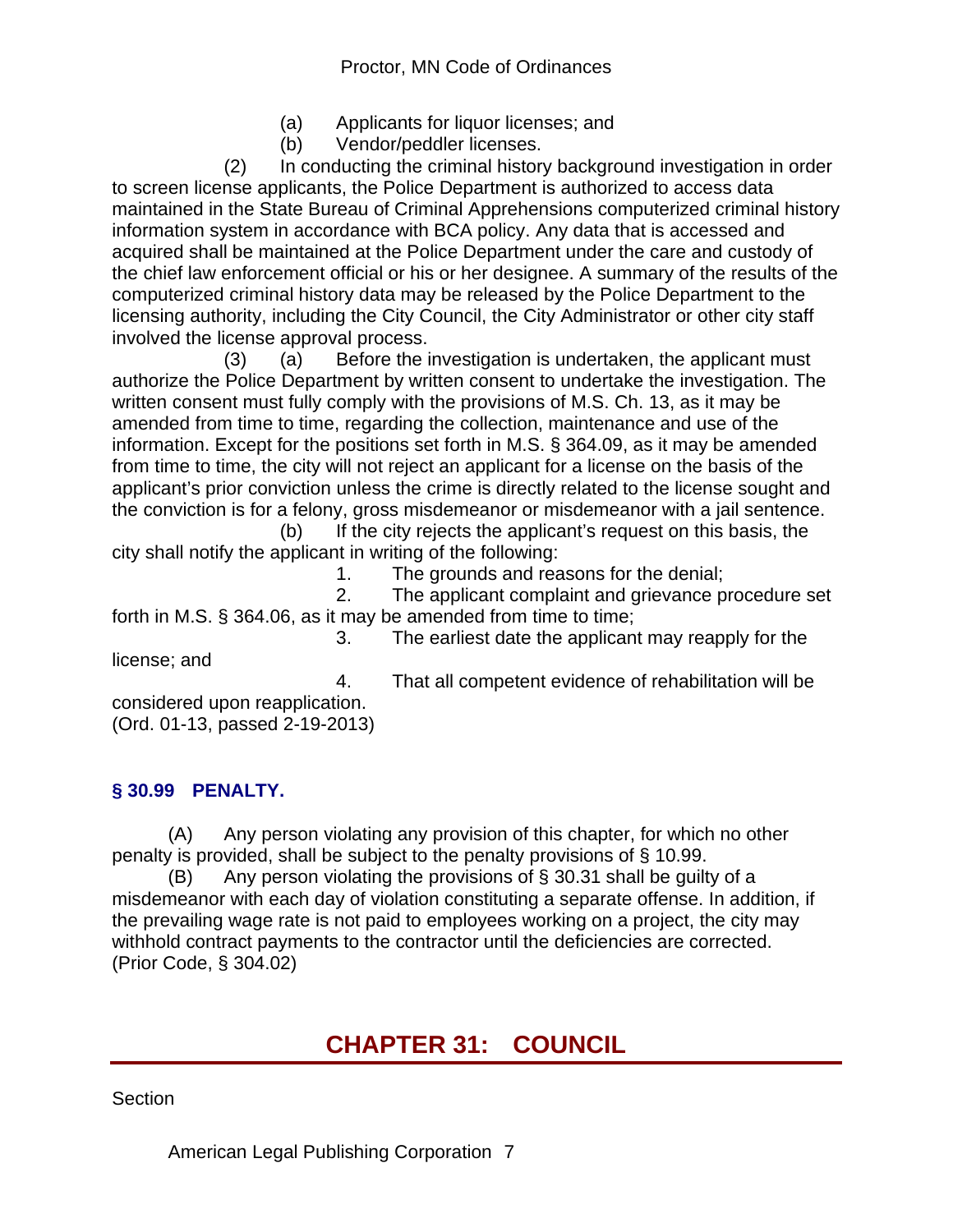- 31.01 Meetings
- 31.02 Mayor
- 31.03 Minutes
- 31.04 Agenda
- 31.05 Quorum and voting
- 31.06 Ordinances, resolutions and motions
- 31.07 Amendment and suspension of rules

## **§ 31.01 MEETINGS.**

(A) *Time and place.*

 (1) Regular meetings of the Council shall be held on the first and third Mondays of each calendar month at a time that the Council, by resolution, shall fix. Any regular meetings falling upon a holiday shall be held on the following business day at the same time and place. All meetings, including regular, special and recessed meetings, shall be held in the City Hall except that the Council may hold any meeting at other facilities appropriate for those meetings provided 48 hours' posted notice of the location of the meetings appears in the City Hall prior to any meeting.

 (2) The Council may, upon the notice as set forth in this section, also hold regular and special meetings at times other than as set forth above.

(B) *Special meetings.*

 (1) Special meetings of the Council may be called by the Mayor or by any two members of the Council by writing, filed with the Clerk-Treasurer. At least one day before the meeting, the Clerk-Treasurer shall notify each member of the time, place and purpose of the meeting by causing written notice thereof to be mailed or delivered to him or her personally if he or she can be found, or, if he or she cannot be found, by leaving a copy at the home of the member with some person of suitable age and discretion. Any special meeting attended by all Council members shall be a valid meeting for the transaction of any business that may come before the meeting.

 (2) The provisions regarding notice set forth in division (A) above shall apply to all special meetings not held in City Hall.

(C) *First meeting.*

 (1) At the first regular Council meeting in January of each year the Council shall:

(a) Designate the depository of city funds;

(b) Designate the official newspaper;

 (c) Choose an Acting Mayor from the Council who shall perform the duties of the Mayor during the disability or absence of the Mayor from the city or, in case of vacancy in office of Mayor, until a successor has been appointed and qualified; and

 (d) Appoint officers and employees and members of boards, commissions and committees as may be necessary.

 (2) The provisions regarding notice set forth at division (A) above shall apply to all special meetings not held in City Hall.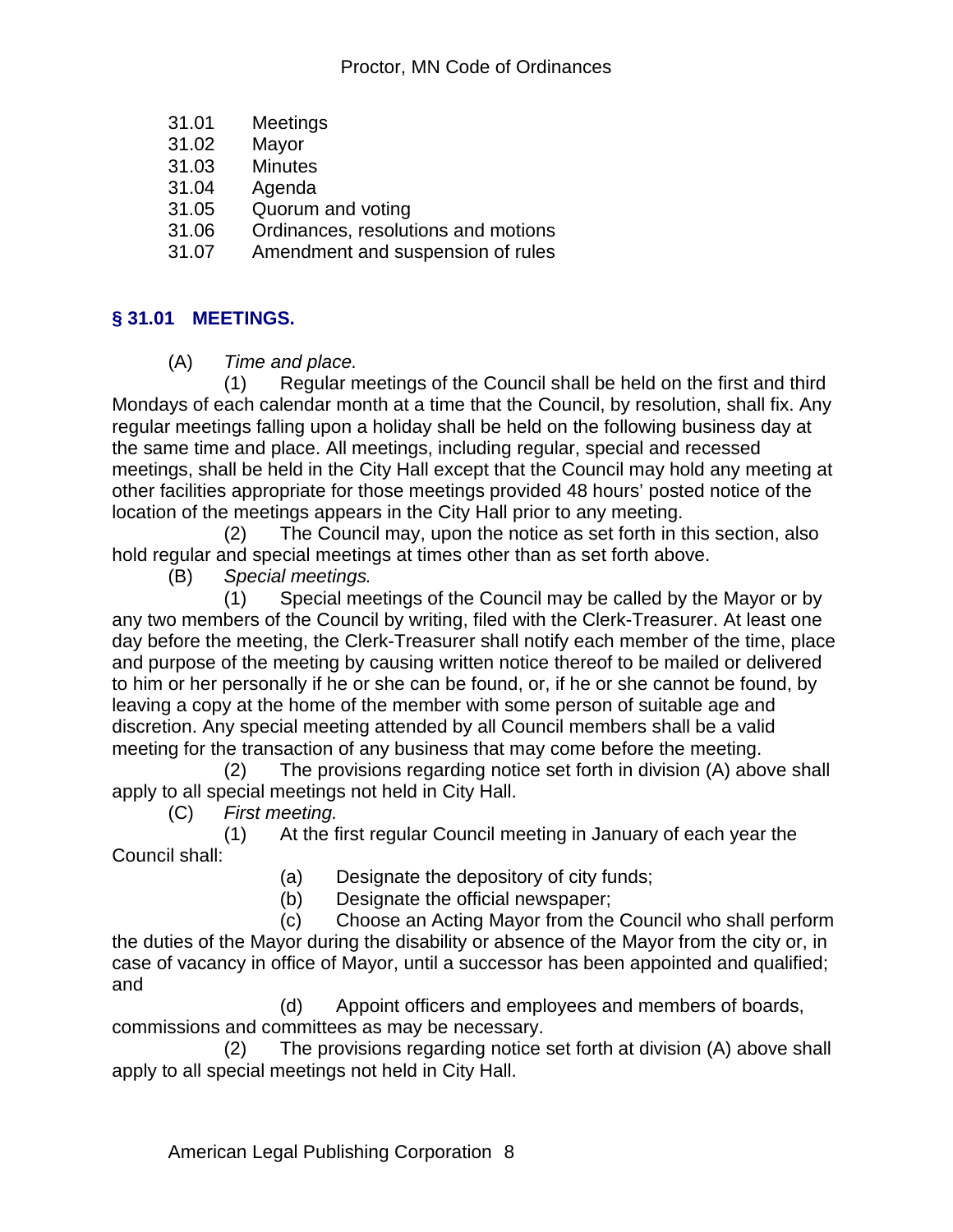(D) *Open meetings.* All Council meetings, including special and adjourned meetings, shall be open to the public except as may be otherwise provided by law. (Prior Code, § 201.01)

## **§ 31.02 MAYOR.**

(A) *Presiding officer.* The Mayor shall preside at all meetings of the Council. In the absence of the Mayor, the Acting Mayor shall preside. In the absence of both, the Clerk-Treasurer shall call the meeting to order and shall preside until the Council members present at the meeting choose one of their number to act temporarily as presiding officer.

(B) *Duties of presiding officer.* The presiding officer shall preserve order, enforce the rules of procedure herein prescribed and determine without debate, subject to the final decision of the Council on appeal, all questions of procedure and order. Except as otherwise provided by statute or by these rules, the proceedings of the Council shall be conducted in accordance with *Robert's Rules of Order, Revised*.

(C) *Appeals.*

 (1) Any member may appeal to the Council from a ruling of the presiding officer.

 (2) If the appeal is seconded, the member may speak once solely on the question involved and the presiding officer may explain this ruling, but no other Council member shall participate in the discussion. The appeal shall be sustained if it is approved by a majority of the members present, exclusive of the presiding officer.

(D) *Participation in meetings.* Except as otherwise provided by law or this section, the presiding officer shall not be deprived of any of the privileges of a Council member by reason of his or her acting as presiding officer, including the power to move, second and debate from the chair.

(Prior Code, § 201.02)

## **§ 31.03 MINUTES.**

(A) *Recording.* Minutes of each Council meeting shall be kept by the Clerk-Treasurer or, in his or her absence, by the Deputy Clerk-Treasurer. In the absence of both, the presiding officer shall appoint a secretary pro tem. Ordinances, resolutions and claims shall be recorded in full in the minutes.

(B) *Approval and publication.* The minutes of each meeting shall be reduced to typewritten form, shall be signed by the Clerk-Treasurer and published in the official newspaper. At the next regular Council meeting, approval of the minutes shall be considered by the Council. The minutes need not be read aloud, but the presiding officer shall call for any additions or corrections. If there is no objection to a proposed addition or correction, it may be made without a vote of the Council. If there is an objection, the Council shall vote upon the addition or correction. If there are no additions or corrections, the minutes shall stand approved. (Prior Code, § 201.03)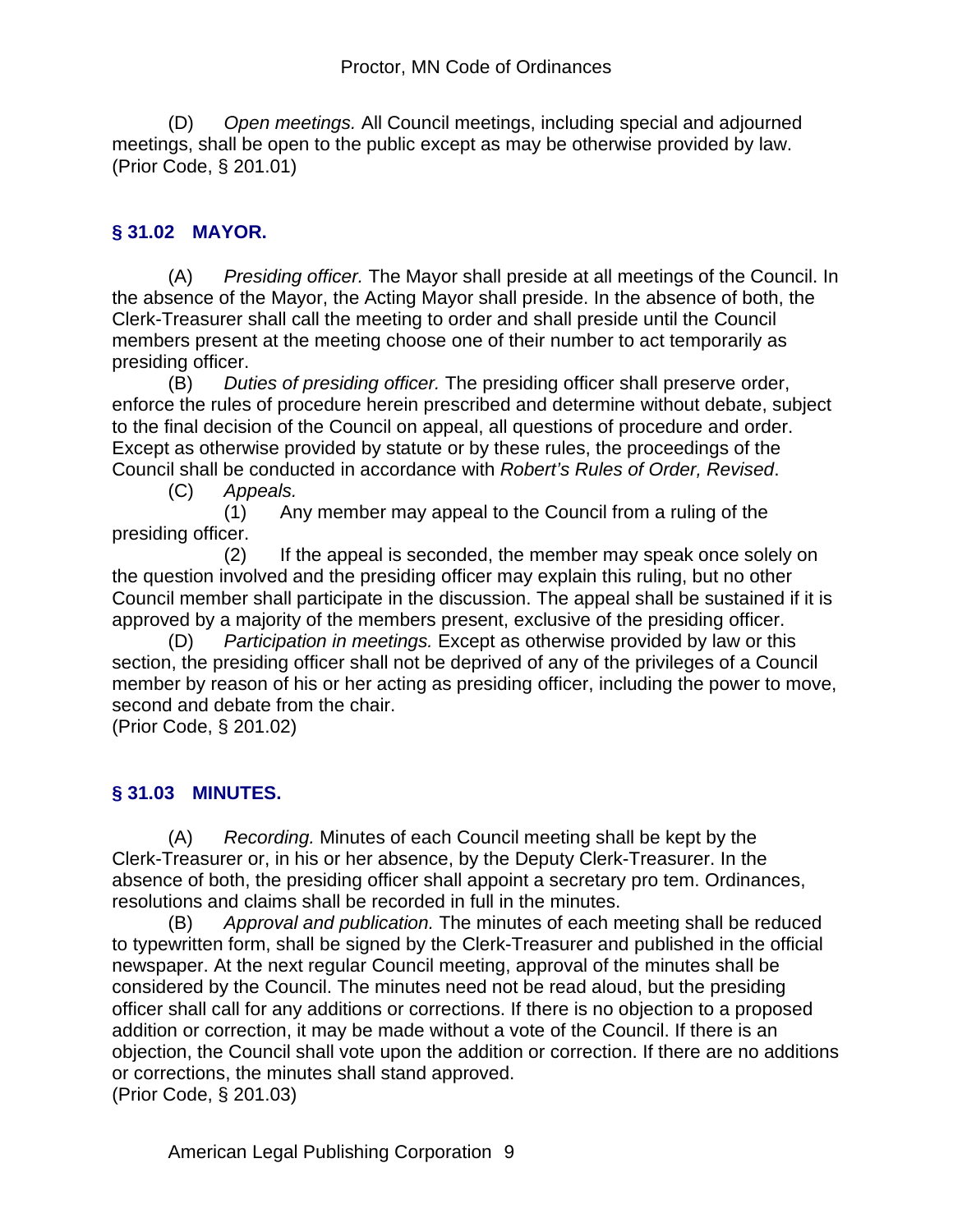## **§ 31.04 AGENDA.**

(A) *Order of business.*

 (1) Each meeting of the Council shall convene at the time and place appointed therefor.

- (2) Council business shall be conducted in the following order:
- (a) Call to order, to be scheduled pursuant to  $\S$  31.01(A) at 6:00

p.m. of the first and third Mondays, or as noted in that section;

- (b) Roll call;
- (c) Approval of minutes; and
- (d) Approval of agenda:
	- 1. Communications;
	- 2. Planning and zoning;
	- 3. Clerk-Treasurer advises Council;
	- 4. Comments and suggestions from citizens present; to

be held at 8:00 p.m. on each Council meeting night, schedule allowing; 5. Committee reports; to be held at 8:30 p.m. on each

Council meeting night;

- 
- 6. Unfinished business;
- 7. New business;
- 8. Bills for approval;
- 9. Liquor bills for approval; and
- 10. Adjournment.

(B) *Variation of order.* The order of business may be varied by presiding officer; but all public hearings shall be held at the time specified in the notice of hearing.

(C) *Written agenda.* An agenda of the business and claims for each regular Council meeting shall be prepared by the Clerk for the meeting. Any Council member wishing an item to be placed on the agenda to be considered by the Council must have it filed in the office of the City Clerk on or before noon on the preceding Wednesday prior to the regular Council meeting, or on or before noon on the preceding Thursday prior to the regular Council meeting if the meeting is held on a Tuesday. Any other person wishing an item to be placed on the agenda to be considered by the Council must provide a letter to the City Clerk setting forth his or her request in accordance with the above rules prior to the regular Council meeting or must have a Council member place his or her matter on the agenda in accordance with the above rules.

(D) *Additions.* By super-majority vote of the members of the Council in attendance at the regular scheduled meeting, additional business may be added to the agenda for consideration at the meeting in session.

(Prior Code, § 201.04) (Ord. 03-20, passed 3-2-2020)

## **§ 31.05 QUORUM AND VOTING.**

(A) *Quorum.* At all Council meetings a majority of the Council members elected shall constitute a quorum for the transaction of business, but a smaller number may adjourn from time to time.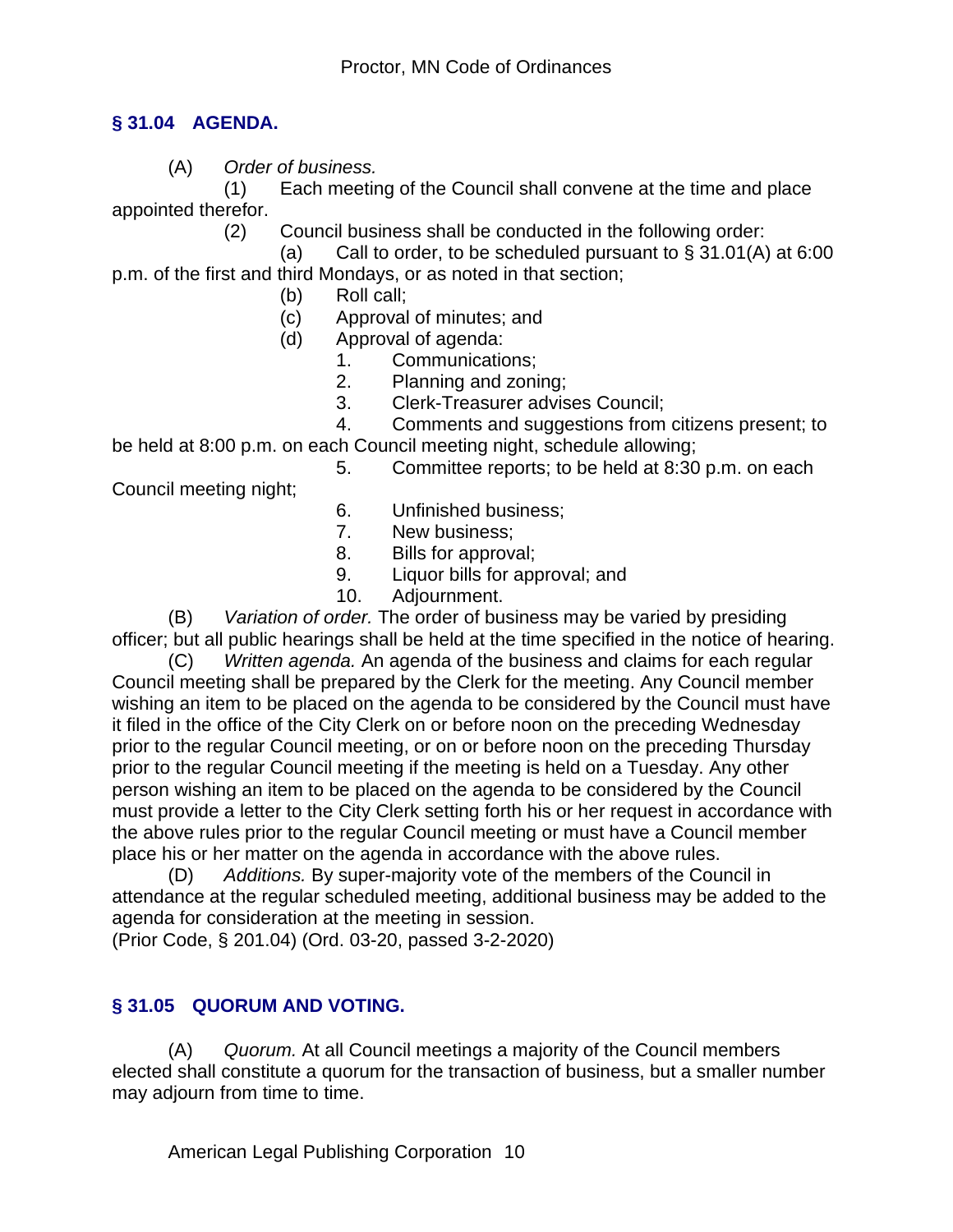(B) *Recording of votes.* The votes of members on any question pending before the Council may be by voice vote, standing vote or in any other manner of voting which signifies the intention of the members; but if the vote is not unanimous there shall be a roll call, and the names of those voting for and against the question shall be recorded in the minutes. If any member, being present, does not vote, the minutes, as to his or her name, shall be marked "Present not voting".

(C) *Majority of passage.* A majority vote of all members of the Council shall be necessary for approval of any ordinance. Except as otherwise provided by statute, a majority of those voting shall prevail in all other cases.

(Prior Code, § 201.05)

## **§ 31.06 ORDINANCES, RESOLUTIONS AND MOTIONS.**

(A) *Ordinances, resolutions and motions.*

 (1) Every proposed ordinance, repeal of an ordinance or amendment to an existing ordinance shall be presented in writing to the City Council at two separate Council meetings where the ordinance or amendment shall be read in full. A vote of the City Council may be taken relative to the ordinance or amendment upon completion of the second reading.

 (2) Every resolution shall be presented in writing and shall be read in full before a vote is taken thereon, but no second reading of resolutions.

 (3) All motions shall be stated in full before they are submitted to a vote by the presiding officer. They shall be recorded by title in the minutes by the Clerk-Treasurer.

(B) *Recording.* Every ordinance and resolution passed by the Council shall be signed by the Mayor and attested by the Clerk-Treasurer. Every ordinance shall be incorporated into the text or appendices of the code with the original passed version of the ordinance retained in an ordinance book in chronological order. Every resolution shall be filed in the resolution book.

(C) *Amendments and repeals.* Every ordinance or resolution repealing a previous ordinance or resolution or a section or subdivision thereof shall give the title of the ordinance or resolution to be repealed in whole or in part. No ordinance or resolution or section or subdivision thereof shall be amended by reference to title alone, but such an amending ordinance or resolution shall set forth in full each section or subdivision to be amended.

(Prior Code, § 201.06)

## **§ 31.07 AMENDMENT AND SUSPENSION OF RULES.**

The rules for the conduct of Council meetings established by §§ 31.02 through 31.07 may be temporarily suspended by a majority vote of all Council members. Sections 31.01 through 31.07 shall not be repealed or amended except by majority vote of the whole Council after notice has been given at some preceding Council meeting. (Prior Code, § 201.08)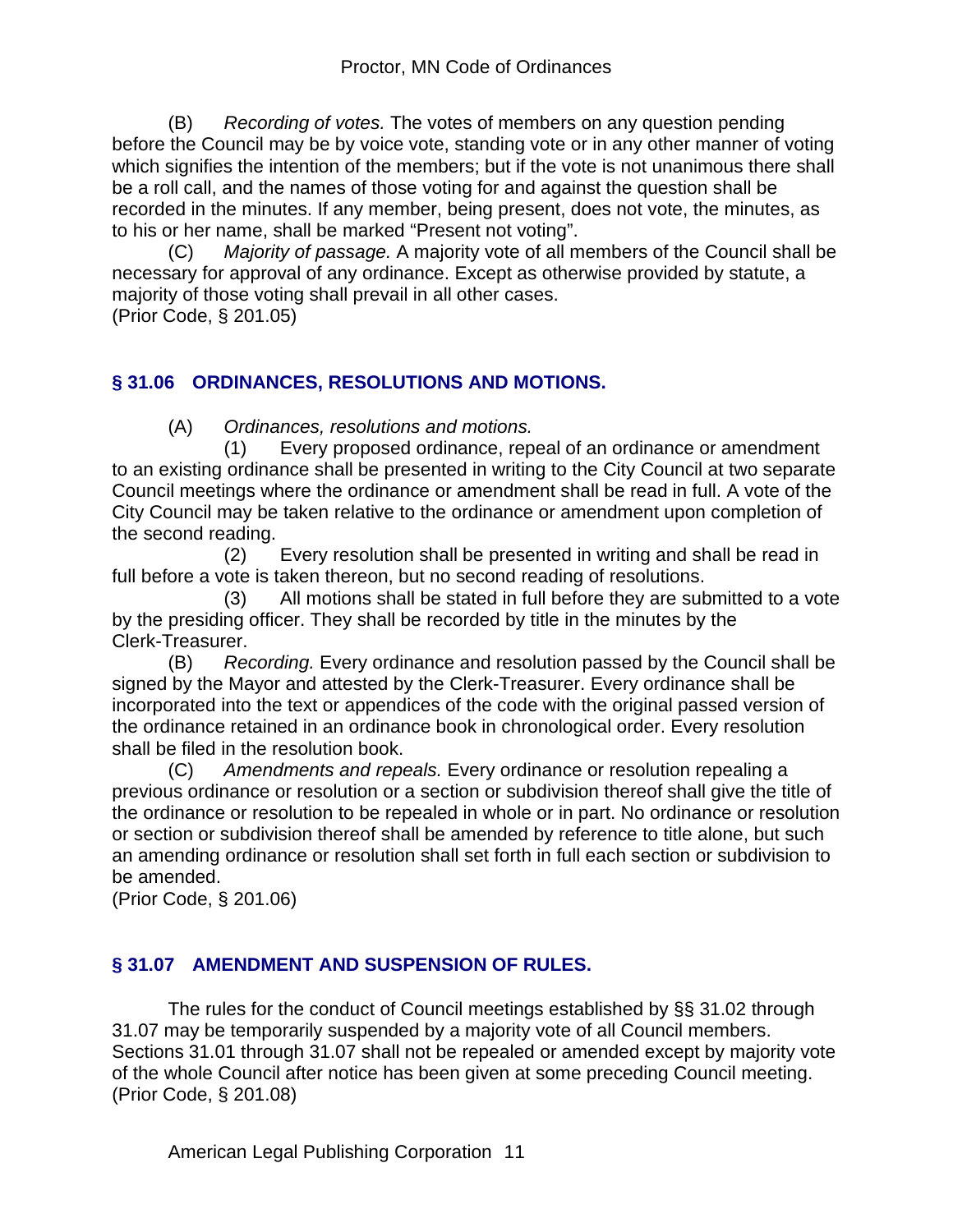# **CHAPTER 32: CITY ORGANIZATIONS**

**Section** 

#### *General Provisions*

- 32.01 Committees
- 32.02 Police Civil Service Commission

#### *Fire Department*

- 32.15 Established
- 32.16 Appointment
- 32.17 Fire Chief
- 32.18 Volunteer Fire Department attendance requirements

## **GENERAL PROVISIONS**

#### **§ 32.01 COMMITTEES.**

- (A) *Standing committees.*
	- (1) *Committees listed.*
		- (a) There shall be eight standing committees of the City Council,

namely:

- 1. Streets;
- 2. Liquor Control;
- 3. Parks and Recreation;
- 4. Beautification and Trees;
- 5. Public Safety;
- 6. Cable Television;
- 7. Tourism; and
- 8. Trust Fund Board.

 (b) Each of the committees except the Trust Fund Board, the Board being governed by the ordinance establishing the fund, and Liquor Control Board, shall consist of one Council member and two non-Council members (or more as the Council shall so decide), and the committee members shall be appointed by the Council at the first meeting of each year or upon vacancy or term expiration. Any subject considered by the committees shall be presented to the Council with their recommendations for the Council's consideration.

 (c) The Liquor Control Board shall consist of two Council members and the Police Chief with the liquor store manager as an advisory member.

 (2) *Regulation of cable television rates.* The City Council delegates to the Cable Television Committee the ability to review proposed basic cable television rates submitted by the cable franchise holder operating within the city and to recommend to the Council the regulation of the rate to be charged in accordance with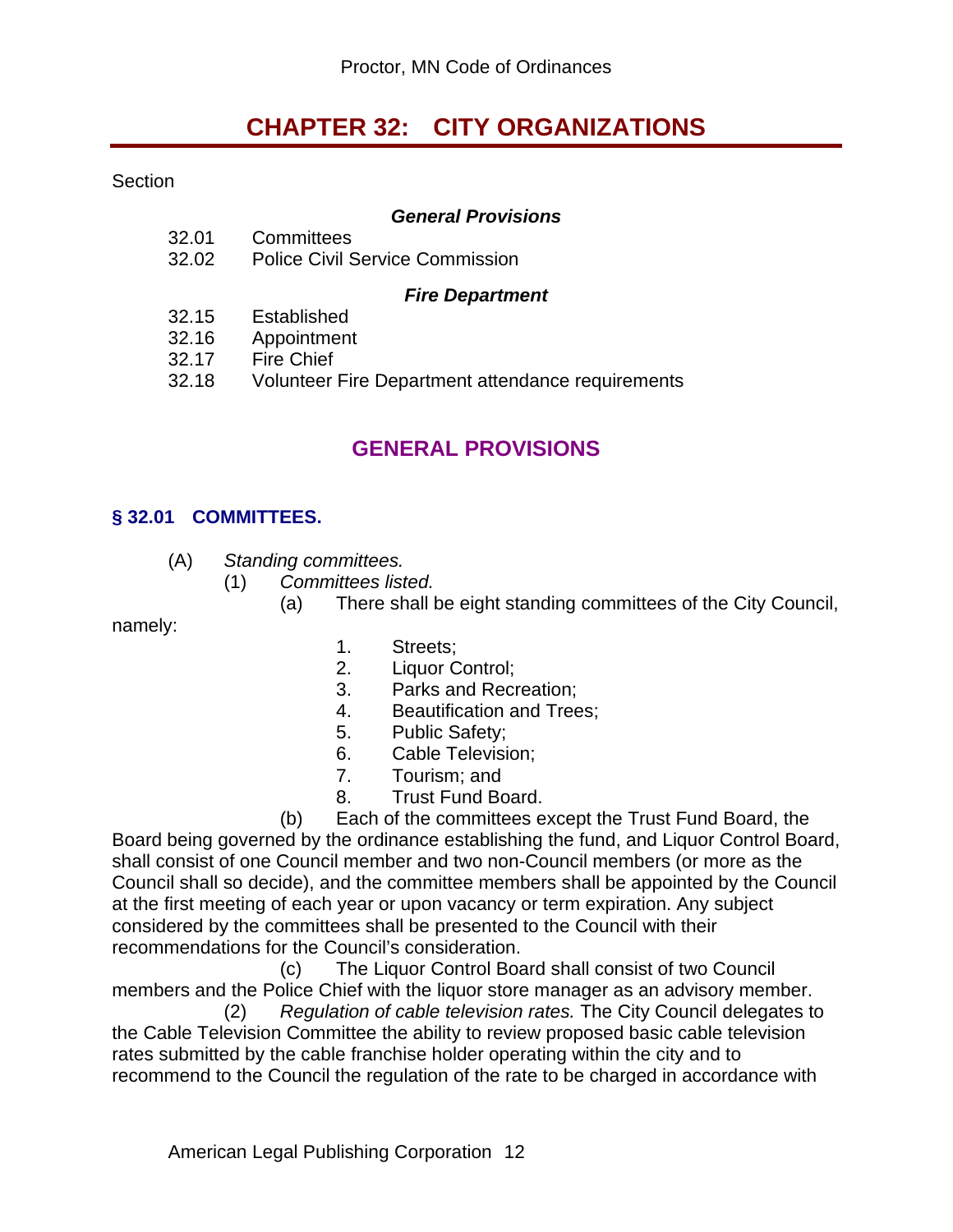all requisite statutes and rules. The city shall follow rules relating to cable rate regulation promulgated by the Federal Communications Commission in 47 C.F.R. subpart N.

 (3) *Use of lodging tax proceeds.* Ten percent of the proceeds obtained from collection of lodging taxes shall be used in accordance with M.S. § 469.190, as it may be amended from time to time, to provide funding for the preservation, display and interpretation of tourist attractions, including, but not limited to, the mallet, caboose and jet fighter plane located within the city. The remaining balance of the proceeds obtained from the collection of taxes shall be used in accordance with M.S. § 469.190, as it may be amended from time to time, to provide funding to the Tourism Committee for the purpose of marketing and promoting the city.

(B) *Special committees.* The presiding officer of the Council at his or her discretion may refer certain problems falling outside of the jurisdiction of the aforementioned committees to special committees appointed by him or her and confirmed by the Council. The committees shall consist of at least one Council member. The reports of the special committees and their recommendations shall be forwarded to the full Council for their consideration.

(C) *Personnel committees.* There shall be established for the City Council and the City Public Utilities Commission two Personnel Committees which shall be standing committees of each body.

 (1) *Council Personnel Committee.* The City Council shall, by majority vote of its members, select a member of the Council (to include the Mayor) to be the City Council's representative on the City Council Personnel Committee, which shall be a special standing committee. The term of the Council member on the Personnel Committee shall be one year, and there shall be no prohibition against successive terms on the committee by the same Council member; provided, that the Councilor so elected shall not be an employee of the city, any of its departments or subdivisions, or the City Public Utilities Commission. In addition to one member of the City Council, the Personnel Committee shall include the City Administrator and the City Attorney for a total of three members.

 (2) *Public Utilities Commission (PUC) Personnel Committee.* The PUC shall, by majority vote of its members, select one member of the PUC to be the PUC's representative on the PUC Personnel Committee, which shall be a special standing committee. The term of the PUC member on the Committee shall be one year, and there shall be no prohibition against successive terms on the Committee by the same PUC Commissioner; provided, that the Commissioner so elected shall not be an employee of the city, any of its departments or subdivisions, or the PUC. In addition to one Commissioner, the PUC Personnel Committee shall include the City Administrator and the City Attorney for a total of three members.

 (3) *Duties of Personnel Committees.* It shall be the duty of each of the respective Personnel Committees to perform the following functions and duties.

 (a) Prior to the discussion of any complaint regarding an employee of the city or the PUC at a closed or open meeting of the public body employing the employee, the complaint, allegation or charge regarding that employee shall be processed in accordance with the enacted policies and procedures of the respective employer.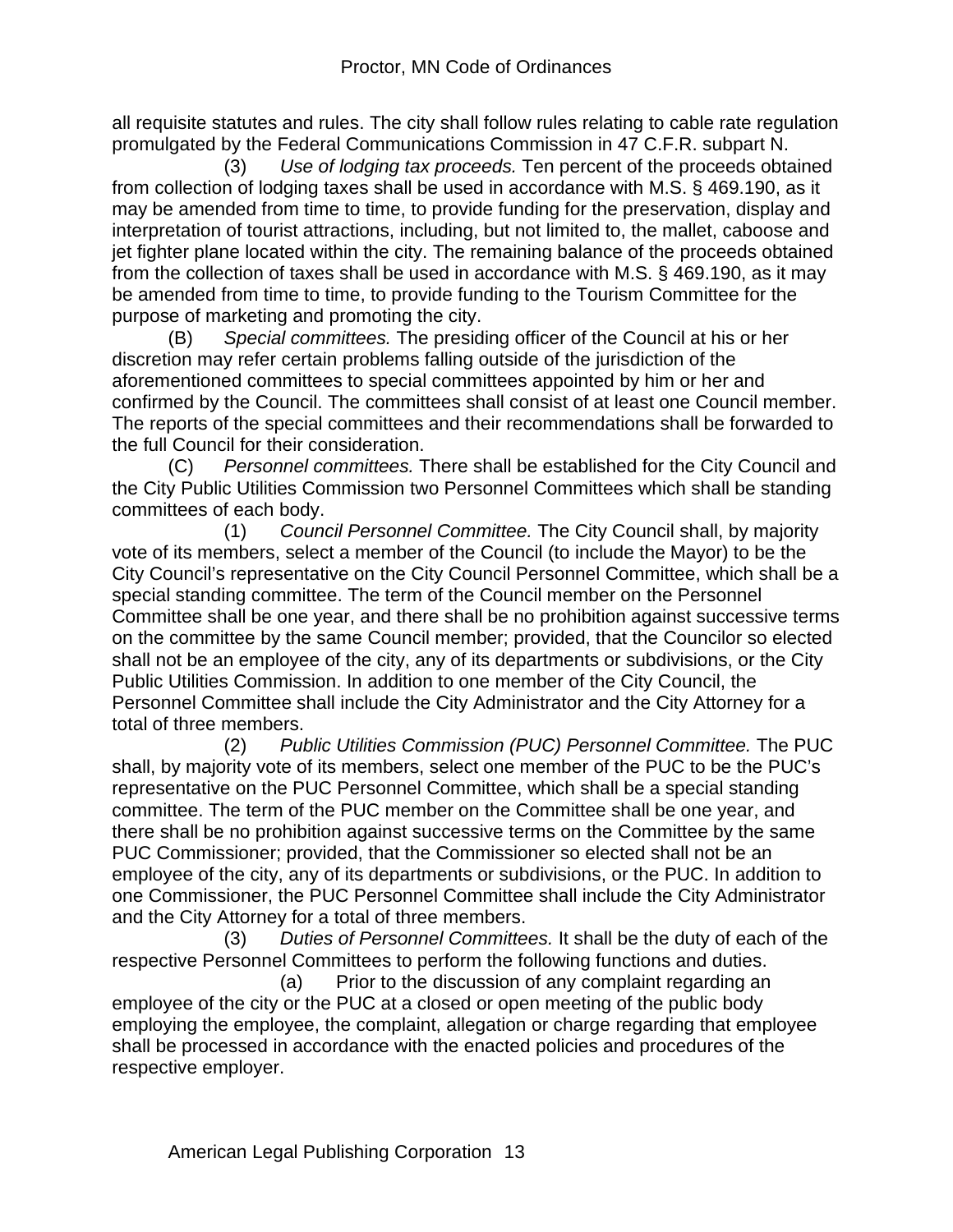(b) Once a complaint, allegation or charge has been properly processed through the administrative policies and procedures, the complaint shall be reduced to writing and provided to the members of the appropriate Personnel Committee. The Committee shall meet and review the complaint, allegation or charge and if necessary, conduct any further investigation needed to determine the factual basis for the complaint, allegation or charge. If the complaint, allegation or charge involves either the PUC Commissioner, City Attorney or the City Administrator, those members of the respective Personnel Committee shall be removed from the Committee and replaced with a member of the Police Civil Service Commission, who shall serve as a member of the Committee.

 (c) Upon conclusion of the Committee's consideration of the complaint, allegation or charge in question, the Committee shall forward a written report of its findings to either the PUC or the Council for its review. If, upon review of the report, the PUC or Council determines that further action in the form of discipline is warranted, the PUC or Council shall notify the involved employee in writing that discipline is being considered and will be discussed at the next meeting of the involved body. A copy of the letter shall be mailed to the employee's designated representative and to the city's labor attorney.

 (d) The letter to the employee shall also state that, with the exception of supervisory personnel, consideration of discipline may be done at an open or closed meeting, at the employee's option. If the employee indicates he or she desires the meeting to be open, the body charged with discipline shall keep the meeting open. If the employee expresses no preference or desires the meeting closed, it shall be closed.

 (e) In considering methods of discipline, the PUC and/or the Council shall follow the disciplinary process and procedures set forth in the union bargaining agreements, if applicable, or the policies and procedures enacted by the city or the PUC. Upon majority vote of the appropriate body, the employee may be disciplined as designated by the body.

 (f) The Personnel Committees shall attempt to identify any and all pertinent issues, to include veteran's preference status of employees involved in the discipline process.

 (4) *Applicability to police.* The process of discipline set forth in this section shall not be applicable to police officers employed by the city. Discipline of those employees shall be through the Police Civil Service Commission.

(Prior Code, § 201.07) (Ord. 02-05, passed 4-4-2005; Ord. 02-18, passed 6- -2018)

## **§ 32.02 POLICE CIVIL SERVICE COMMISSION.**

The Police Civil Service Commission Rules and Regulations, copies of which are on file at the City Hall, are adopted and incorporated as part of this code of ordinances as fully as if set out at length herein.

(Policy passed 12-6-1993, amended 5-2-1994; approved 5-16-1994; approved 6-16-1997; approved 3-17-2008)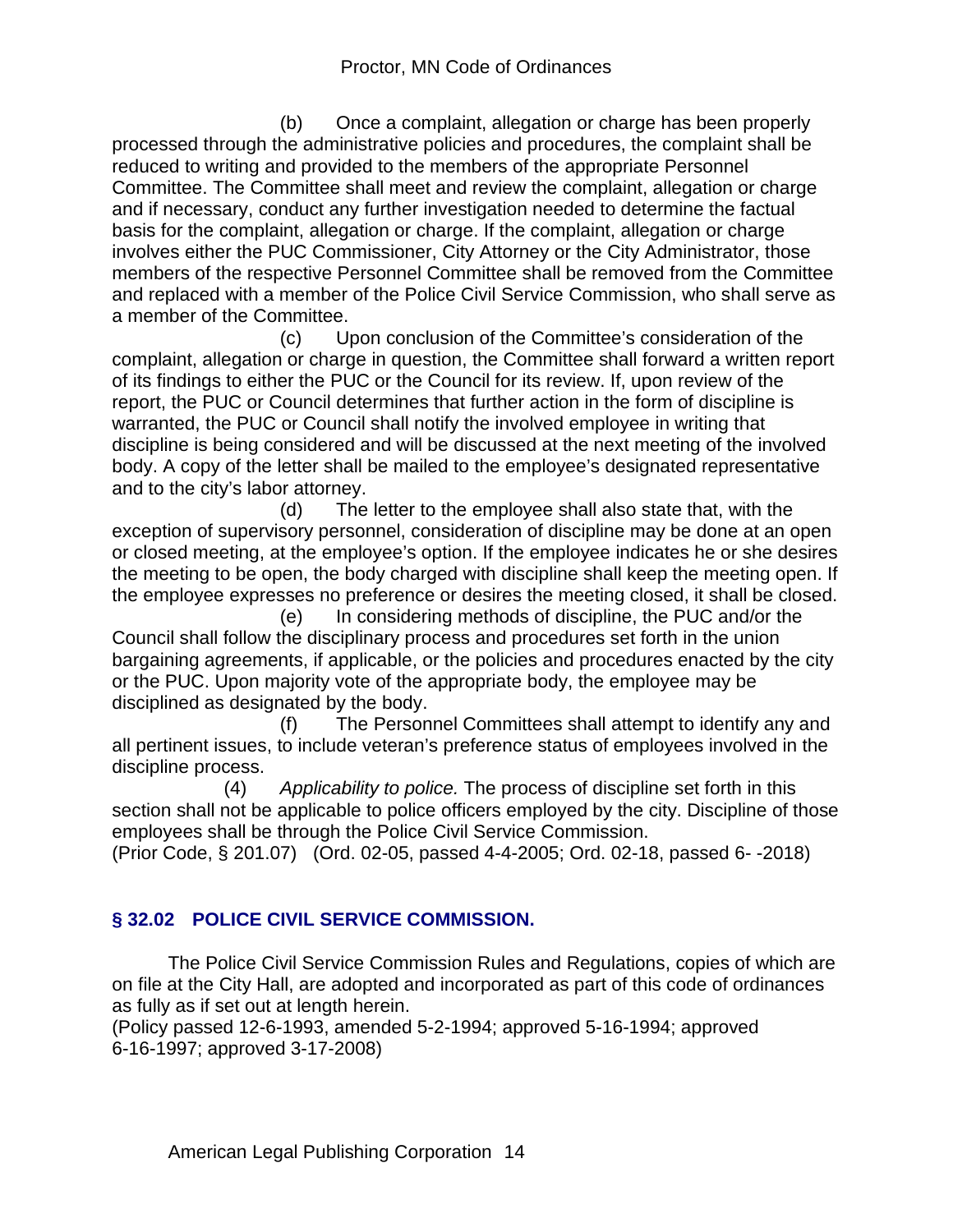## **FIRE DEPARTMENT**

## **§ 32.15 ESTABLISHED.**

There is hereby established a Fire Department in the city, consisting of a Chief and not to exceed 25 volunteer firefighters, except as authorized by resolution of City Council.

(Prior Code, § 205.01) (Ord. 04-10, passed 1-3-2011)

## **§ 32.16 APPOINTMENT.**

Firefighters and probationary firefighters shall be appointed by members of the Fire Department, subject to confirmation by the Council. Firefighters may be removed by the Council only for cause after notice and a hearing. (Prior Code, § 205.02) (Ord. 04-10, passed 1-3-2011)

## **§ 32.17 FIRE CHIEF.**

(A) *Appointment.* The Fire Chief shall be elected annually by the members of the Fire Department, subject to confirmation by the Council. He or she shall hold office for one year and until his or her successor is appointed and qualifies, except that he or she may be removed by the Council for cause after notice and a hearing.

(B) *Duties.* The Fire Chief shall be responsible for the proper maintenance and repair of all the fire apparatus and shall see that the apparatus are in suitable condition to attend a fire at any time. He or she shall have exclusive control of the apparatus at any fire and shall have exclusive command of the Fire Department at any fire. He or she shall be responsible for the proper training and discipline of the members of the Fire Department and may suspend any volunteer firefighter for refusal or neglect to obey orders, pending final action by the Council or discharge or discipline.

(C) *Records.* The Fire Chief shall keep in convenient form a record of all fires. The record shall include the time of the alarm, location of the fire, cause of the fire if known, type of building, name of owner and tenant, Department responding to the alarm and any other information as he or she may deem advisable or as may be required from time to time by the Council or the state's Insurance Department. (Prior Code, § 205.03)

#### **§ 32.18 VOLUNTEER FIRE DEPARTMENT ATTENDANCE REQUIREMENTS.**

The Volunteer Fire Department attendance requirements, copies of which are on file at the City Hall, are adopted and incorporated as part of this code of ordinances as fully as if set out at length herein. (Policy approved - -)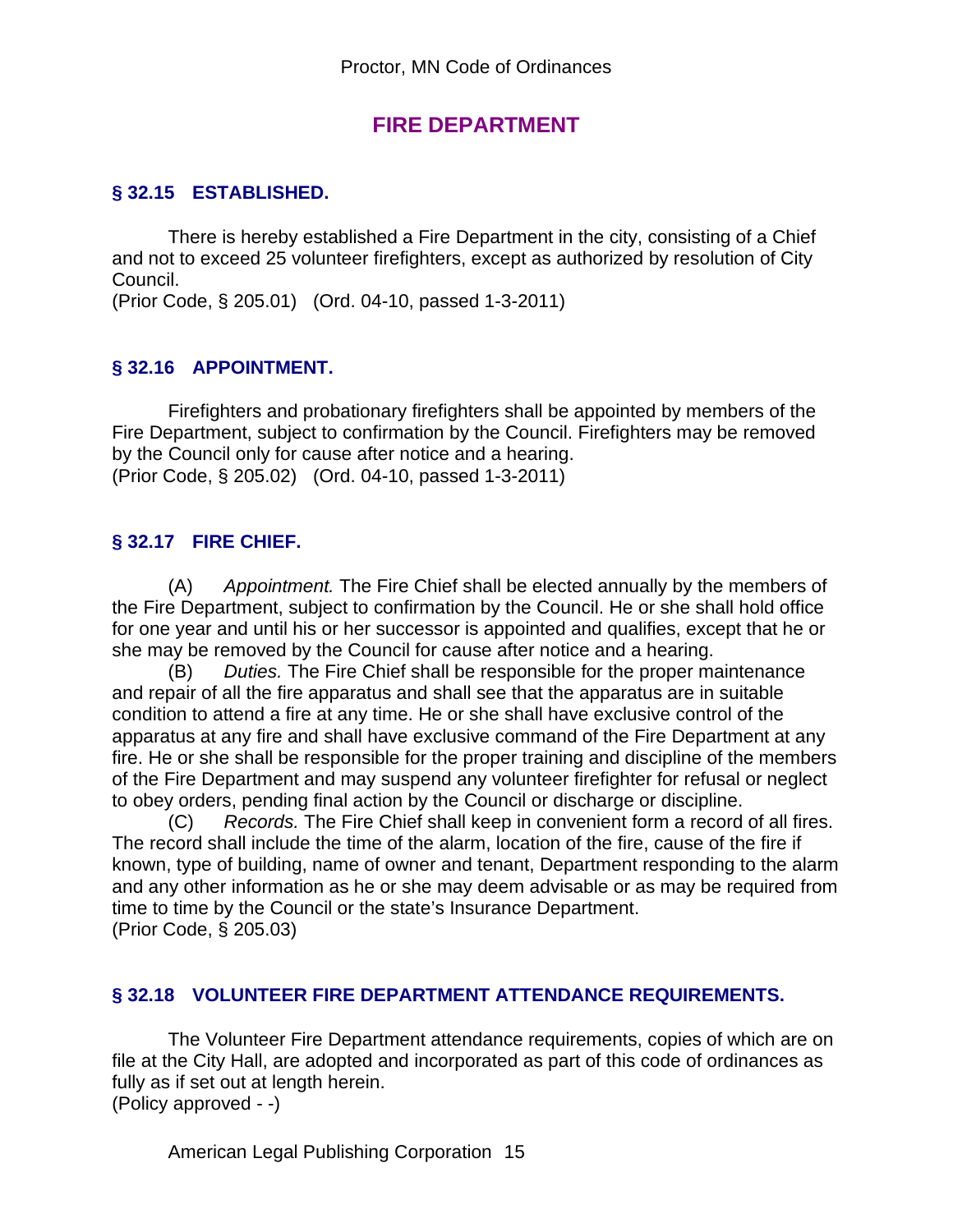# **CHAPTER 33: CITY EMPLOYEES**

Section

#### *Clerk-Treasurer*

| 33.01 | Offices combined |
|-------|------------------|
| 33.02 | Annual audit     |

## **CLERK-TREASURER**

#### **§ 33.01 OFFICES COMBINED.**

Pursuant to M.S. § 412.591, as it may be amended from time to time, effective January 1, 1970, the offices and duties of Clerk and Treasurer are combined into one office to be known as the Clerk-Treasurer. The Clerk-Treasurer shall perform all duties assigned by statute or this code to the Clerk or Treasurer. (Prior Code, § 203.01)

#### **§ 33.02 ANNUAL AUDIT.**

The Council shall provide for an annual audit of the city's financial affairs by the State Auditor or a public accountant in accordance with the minimum auditing procedures prescribed by the State Auditor. (Prior Code, § 203.02)

# **CHAPTER 34: CITY POLICIES**

Section

#### *General Provisions*

- 34.01 General records retention policy
- 34.02 Special assessment policy
- 34.03 Personnel policy
- 34.04 Respectful workplace policy

#### *Clean Air Policy*

- 34.20 Scope and intent
- 34.21 Tobacco products prohibited
- 34.22 Tobacco products prohibited; locations
- 34.23 Signage
- 34.24 Future intent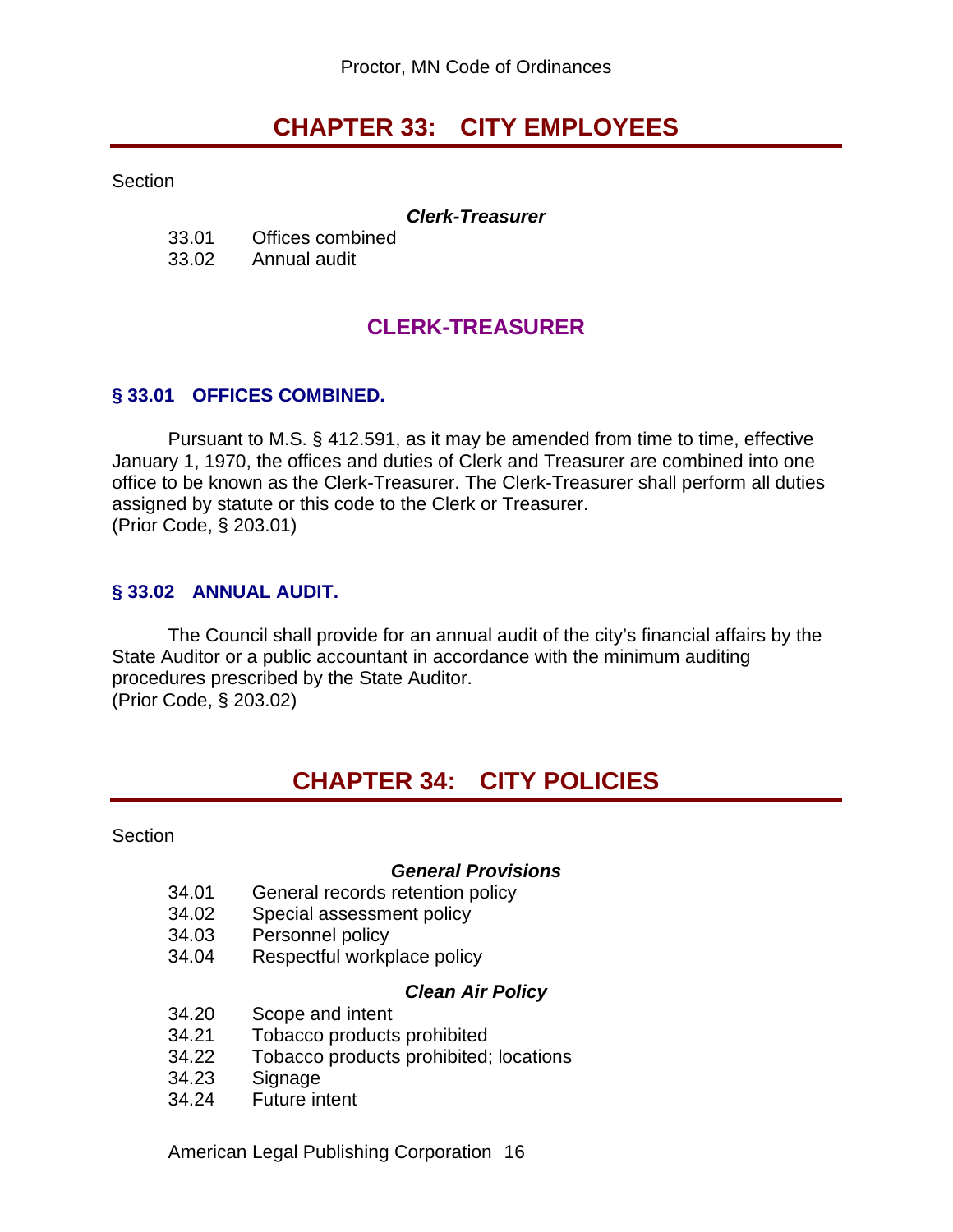## **GENERAL PROVISIONS**

### **§ 34.01 GENERAL RECORDS RETENTION POLICY.**

The General Records Retention Policy, copies of which are on file at the City Hall, is adopted and incorporated as part of this code of ordinances as fully as if set out at length herein.

(Policy approval of Minnesota General Retention Schedule 6-25-1998, and adopted by reference, as amended from time to time.)

## **§ 34.02 SPECIAL ASSESSMENT POLICY.**

The Special Assessment Policy, copies of which are on file at the City Hall, is adopted and incorporated as part of this code of ordinances as fully as if set out at length herein.

(Policy approved 11-7-2017)

#### **§ 34.03 PERSONNEL POLICY.**

The city's Personnel Policy, copies of which are on file at the City Hall, is adopted and incorporated as part of this code of ordinances as fully as if set out at length herein. (Prior Code, § 204) (Policy approved - -) (Ord. 02-05, passed 4-4-2005; Ord. 04-08, passed 8-18-2008; Ord. 05-10, passed 1-3-2011; Ord. 06-14, passed 12-15-2014; Ord. 02-16, passed 9- -2016; Ord. 03-18, passed 10-15-2018; Ord. 2-20, passed 5-4-2020)

#### **§ 34.04 RESPECTFUL WORKPLACE POLICY.**

The Respectful Workplace Policy, copies of which are on file at the City Hall, is adopted and incorporated as part of this code of ordinances as fully as if set out at length herein.

(Policy approved 3-18-2019)

## **CLEAN AIR POLICY**

## **§ 34.20 SCOPE AND INTENT.**

Pursuant to and in recognition of the purpose of M.S. § 144.412, as it may be amended from time to time, the State Clean Air Act, being M.S. §§ 116.01 et seq., as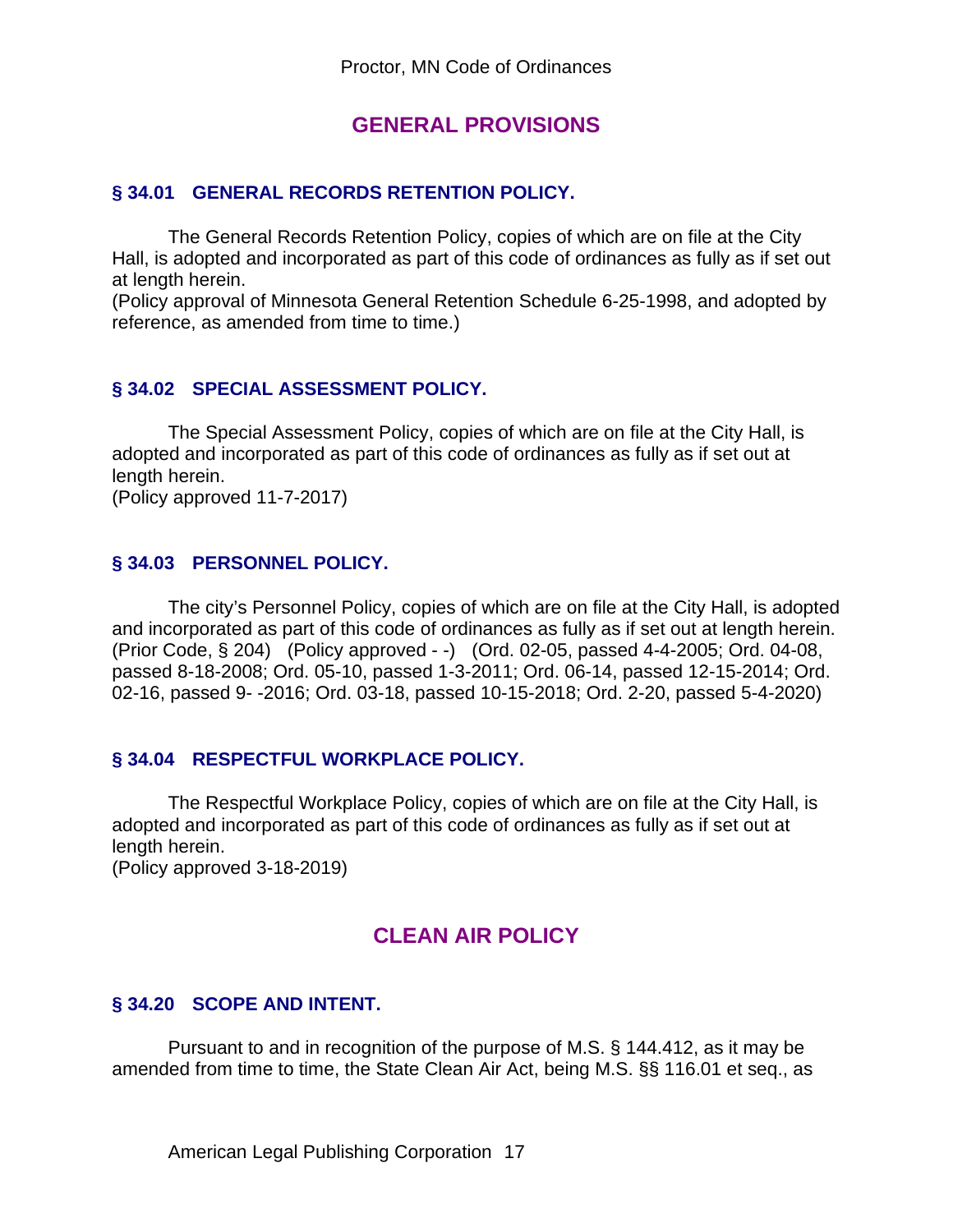they may be amended from time to time, the city desires to make the property owned and maintained by the city tobacco free wherever possible. (Prior Code, § 202A.01) (Ord. 07-15, passed 1-19-2016)

## **§ 34.21 TOBACCO PRODUCTS PROHIBITED.**

(A) No smoking or use of any tobacco-based products, to include pipes, cigars, cigarettes, snuff or similar substances, shall be permitted at any time in any building owned, operated, leased or maintained by the city.

(B) This prohibition shall include the smoking or use of any tobacco-based product within any motor vehicle owned, operated, leased or maintained by the city. (Prior Code, § 202A.02) (Ord. passed - -; Ord. 07-15, passed 1-19-2016) Penalty, see § 10.99

## **§ 34.22 TOBACCO PRODUCTS PROHIBITED; LOCATIONS.**

No smoking or use of any tobacco products, as set forth in § 34.21, shall be permitted at any time within City Hall, Street Department buildings, fairgrounds buildings, golf course club and the Fire Hall. (Prior Code, § 202A.03) (Ord. passed - -; Ord. 07-15, passed 1-19-2016) Penalty, see § 10.99

## **§ 34.23 SIGNAGE.**

The city shall conspicuously post signs indicating those areas designated as smoking or non-smoking in accordance with state law. (Prior Code, § 202A.04) (Ord. 07-15, passed 1-19-2016)

## **§ 34.24 FUTURE INTENT.**

It is the intent of this subchapter to provide for future regulation of the use of tobacco upon property owned and maintained by the city with the eventual result of designating all city property to be tobacco free. (Prior Code, § 202A.05) (Ord. 07-15, passed 1-19-2016)

# **CHAPTER 35: FINANCE AND REVENUE**

**Section** 

## *Funds and Accounts*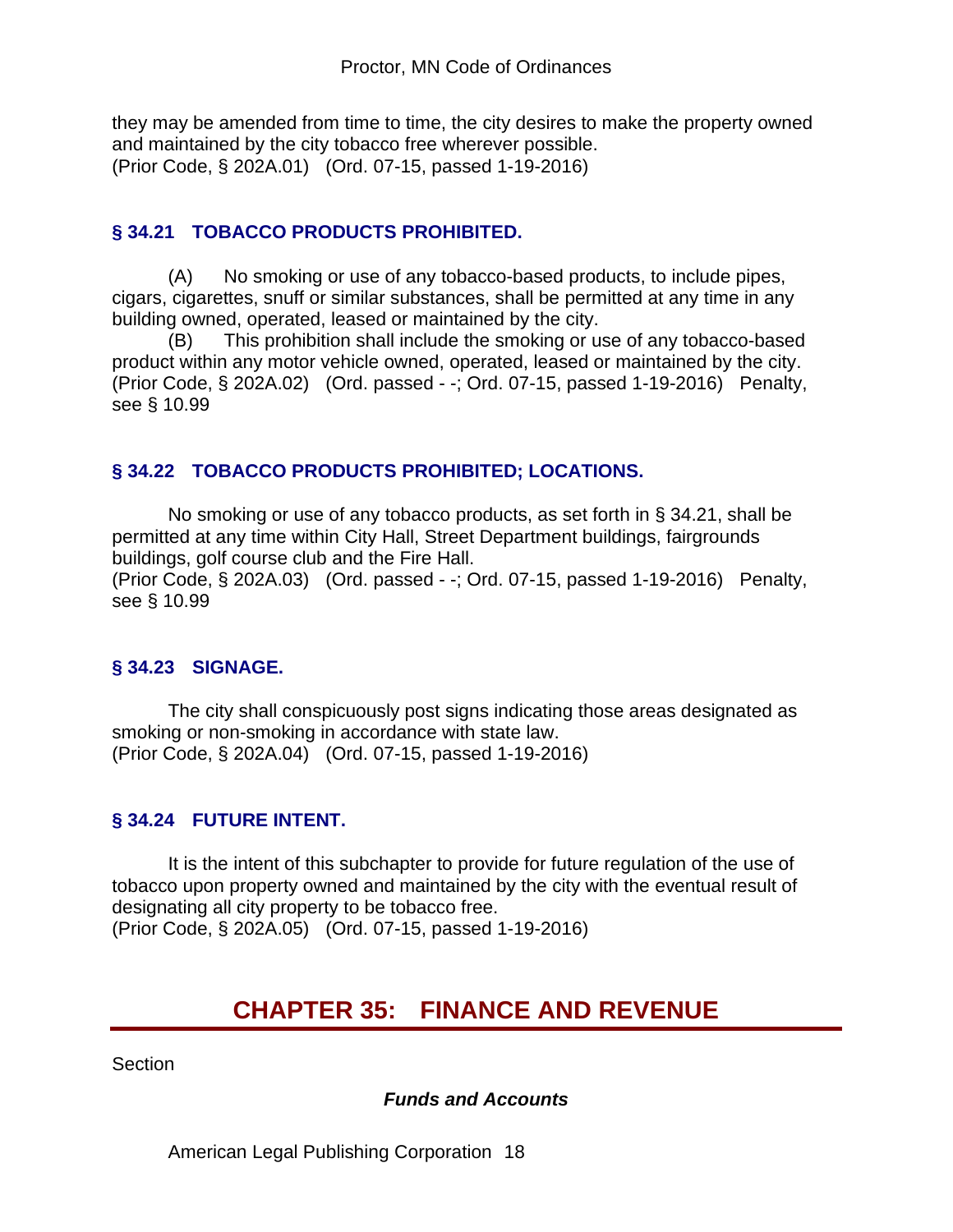- 35.001 Debt Service Fund
- 35.002 Construction Fund
- 35.003 Fire Escrow Account

#### *Unclaimed Property*

- 35.015 Defined
- 35.016 Procedure
- 35.017 Found property
- 35.018 Perishable or dangerous property
- 35.019 Money
- 35.020 Property seized as evidence
- 35.021 Disposal

#### *Escrow Deposits*

- 35.035 Intent
- 35.036 Escrow deposit required
- 35.037 Fee schedule
- 35.038 Individual fees
- 35.039 Enforcement
- 35.040 Refund

#### *Proctor Trust Fund*

- 35.055 Recitals
- 35.056 Establishment of Trust Fund
- 35.057 Purposes
- 35.058 Establishment of Board of Trustees
- 35.059 Powers of Board of Trustees<br>35.060 City shall be trustee of funds;
- City shall be trustee of funds; accounting
- 35.061 Limitation of power of Board of Trustees
- 35.062 Loans and grants for business development, health care improvement or recreational development
- 35.063 Disbursement accounts
- 35.064 Books and records of the Trust Fund; location thereof
- 35.065 Transfers to Trust Fund; how made
- 35.066 Members of Board

## *Lodging Tax*

- 35.080 Definitions
- 35.081 Imposition of tax
- 35.082 Collections
- 35.083 Exemptions
- 35.084 Advertising no tax
- 35.085 Payments and returns
- 35.086 Examination of return, adjustments, notices and demands
- 35.087 Refunds
- 35.088 Failure to file a return
- 35.089 Administration of tax
- 35.090 Examine records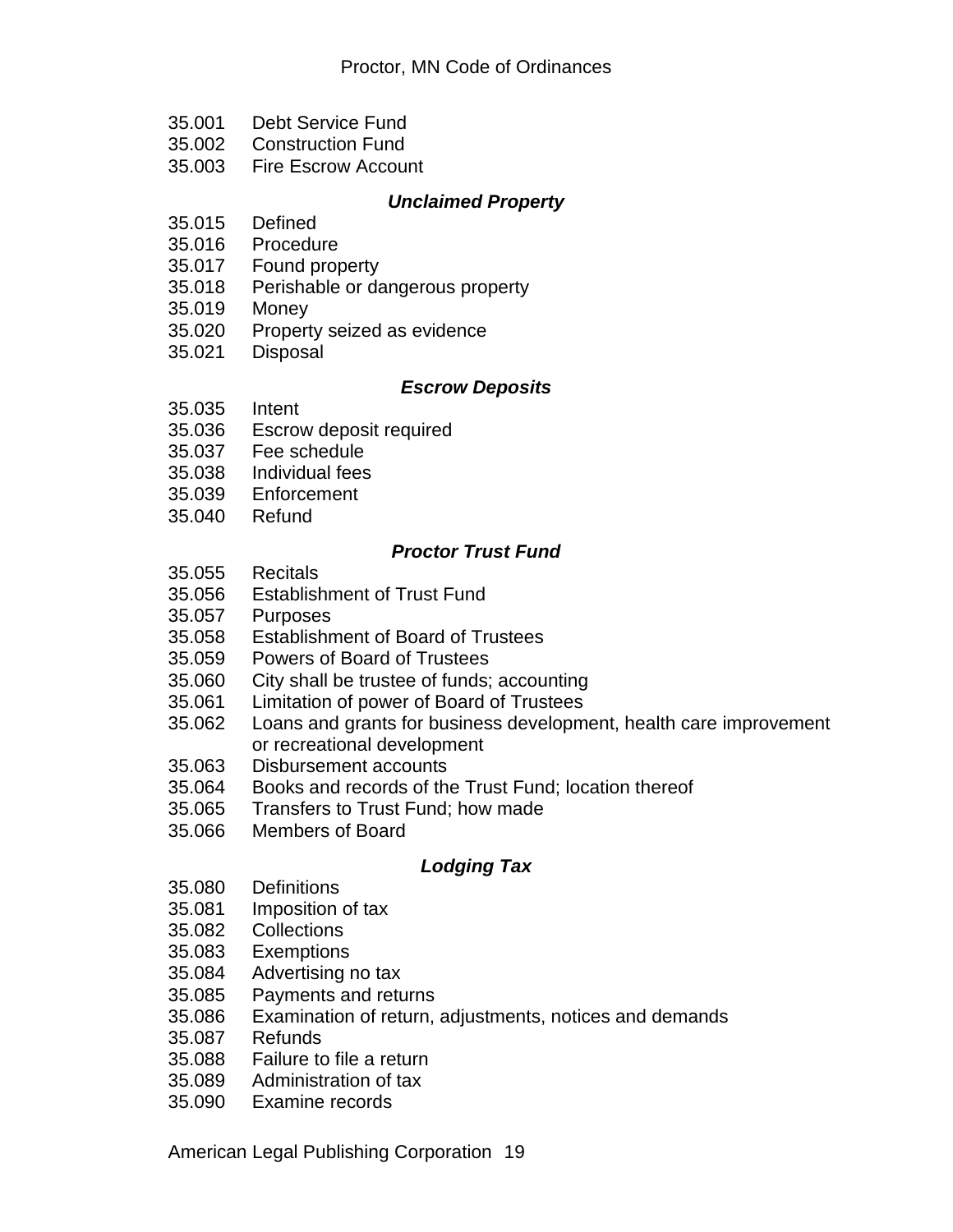- 35.091 Violations
- 35.092 Use of proceeds
- 35.093 Appeals
- 35.094 Term

#### *Sales and Use Tax*

- 35.105 Authority
- 35.106 Definitions
- 35.107 Local sales and use tax imposed; amount of tax; coordination with state sales and use tax laws and rules
- 35.108 Proceeds
- 35.109 Bonding authority
- 35.110 Separate statement; collection from purchaser advertising no tax; minimum uniform tax collection methods
- 35.111 Exemption certificates
- 35.112 Presumption of purpose of sale<br>35.113 Collection of sales and use tax a
- Collection of sales and use tax at time of sale
- 35.114 Agent of retailer
- 35.115 Effective date of tax; transitional sales
- 35.116 Collection and enforcement
- 35.117 Tax clearance; issuance of license
- Copy of notice
- 35.119 Deposit of revenues; costs of administration; termination of tax
- 35.120 Agreement with the Commissioner

## *Food and Beverage Tax*

- 35.130 Authority
- 35.131 Definitions
- 35.132 Imposition of tax
- 35.133 Separate statement; collection from purchaser advertising no tax; minimum uniform tax collection methods
- 35.134 Exemption certificates
- 35.135 Presumption of purpose of sale
- 35.136 Collection of tax at time of sale
- Agent of retailer
- 35.138 Collection and enforcement
- 35.139 Tax clearance issuance of license
- 35.140 Copy of notice
- 35.999 Penalty

## **FUNDS AND ACCOUNTS**

## **§ 35.001 DEBT SERVICE FUND.**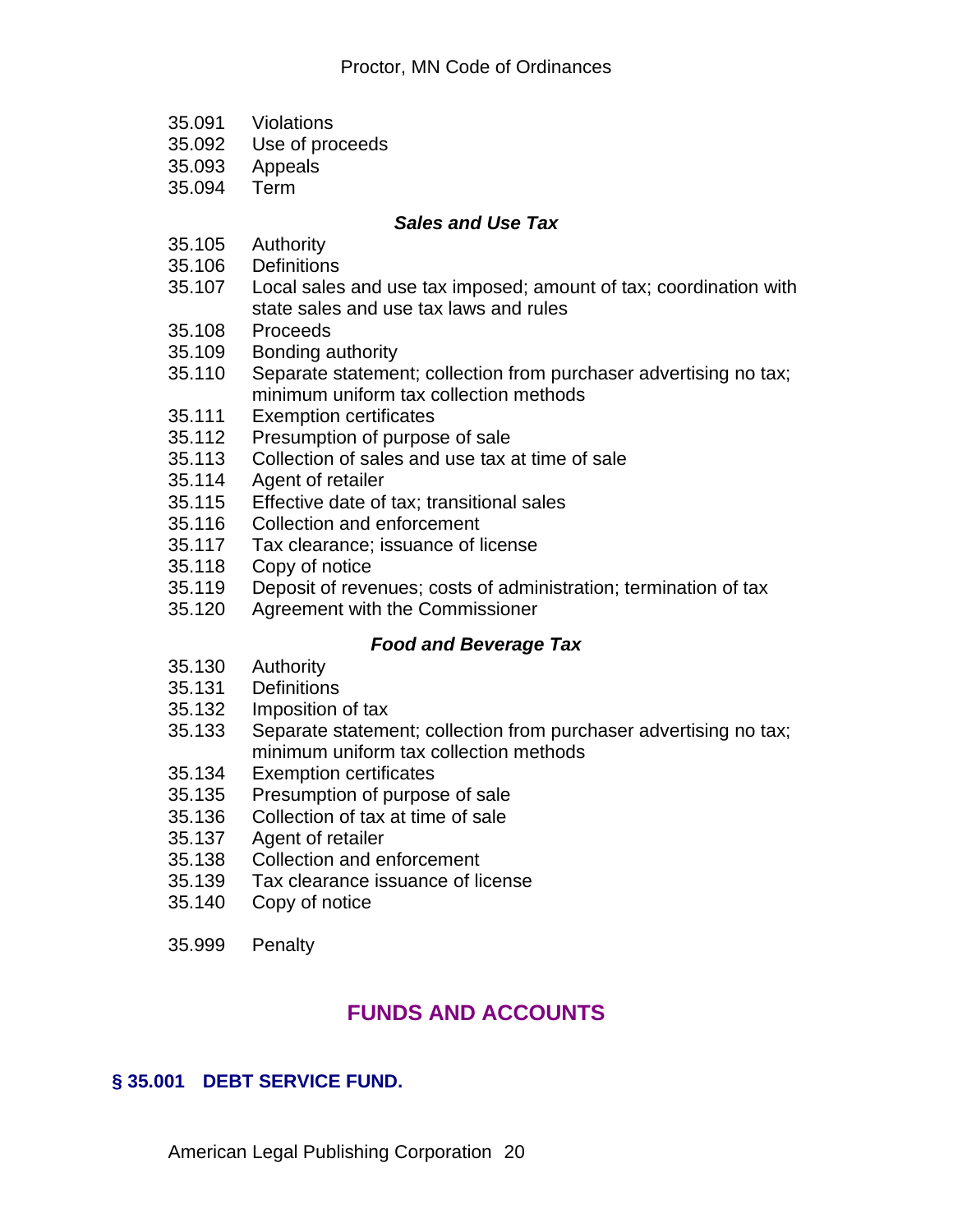Pursuant to M.S. § 475.61, as it may be amended from time to time, there is hereby created a Debt Service Fund for the purpose of payment of principal and interest on obligations or to repay advances from other funds for those purposes. All taxes, special assessments and other revenues pledged to the repayment of obligations shall be appropriated to the Debt Service Fund. The Debt Service Fund shall be administered in accordance with M.S. Ch. 475, as it may be amended from time to time, M.S. Ch. 429, as it may be amended from time to time, and other provisions of statute applicable to debt service funds.

(Prior Code, § 206.01)

## **§ 35.002 CONSTRUCTION FUND.**

Pursuant to M.S. § 429.091, subd. 4, as it may be amended from time to time, there is hereby created a Construction Fund for the purpose of defraying expenses of improvements to be financed wholly or partly from special assessments, and payment of principal and interest due upon obligations issued therefor prior to completion, and payment of all costs of the improvements so financed. The proceeds from the sale of obligations and other moneys appropriated for each improvement shall be credited to the Construction Fund. Any balance of proceeds remaining therein may be used to pay the cost in whole or in part of any other improvement to be financed pursuant to M.S. Ch. 429, as it may be amended from time to time. A separate account shall be maintained in the Construction Fund for each improvement, and when the total cost thereof has been paid, all subsequent collections of special assessments levied for the improvement shall be credited and paid into the Debt Service Fund as provided by M.S. § 475.61, as it may be amended from time to time, and § 35.001. (Prior Code, § 206.02)

## **§ 35.003 FIRE ESCROW ACCOUNT.**

(A) Pursuant to M.S. § 65A.50, as it may be amended from time to time, the City Council does hereby establish an escrow account to receive a portion of insured real property fire or explosion settlement proceeds as prescribed by the statute.

(B) The city intends to uniformly apply M.S. § 65A.50, as it may be amended from time to time, with respect to all property located within the city.

(C) The city is authorized to proceed to establish the escrow account as provided for in the statute.

(D) The city shall give the required written notification to the Commission of Commerce of the city's intention to apply M.S. § 65A.50, as it may be amended from time to time, and the establishment of the escrow account.

(E) The city is authorized to execute affidavits certifying the violation of health and safety standards as required by M.S. § 65A.50, subd. 3, as it may be amended from time to time.

(F) The city is authorized to receive reasonable proof that damaged or destroyed portions of an insured structure are repaired, replaced or removed or that an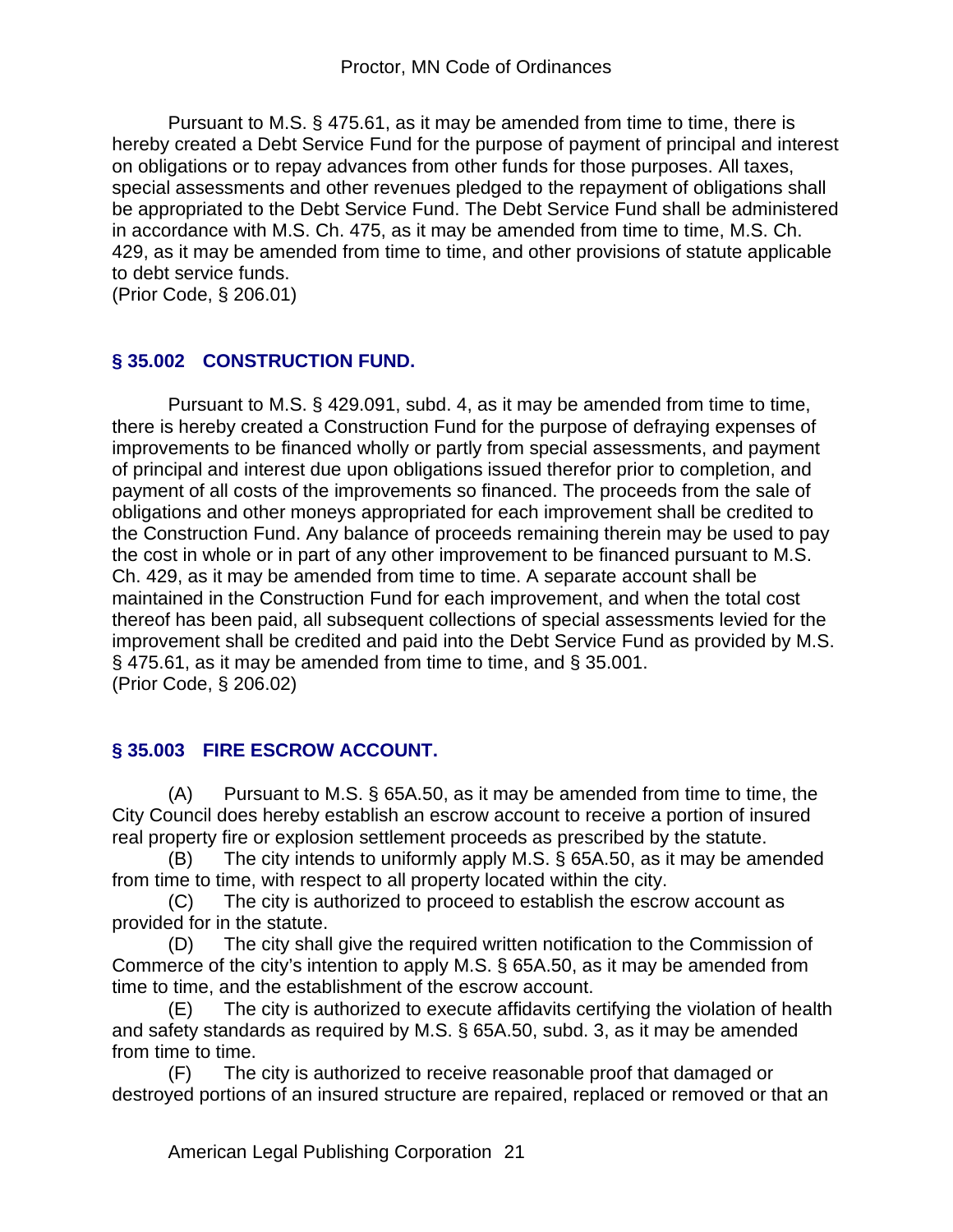insured has entered into a contract for repair, replacement or removal of the damaged portions as required by M.S. § 65A.50, subd. 8, as it may be amended from time to time.

(Res. 04-14, passed 2-3-2014)

# **UNCLAIMED PROPERTY**

## **§ 35.015 DEFINED.**

For the purpose of this subchapter, the following definition shall apply unless the context clearly indicates or requires a different meaning.

*UNCLAIMED PROPERTY.* Any money or personal property, except animals and motor vehicles, lawfully coming into the possession of the city and remaining unclaimed by the owner.

(Prior Code, § 207.01)

## **§ 35.016 PROCEDURE.**

(A) *General.* The Chief of Police shall make a reasonable and diligent effort to find the owner of any unclaimed property and restore the same to him or her.

(B) *Motor vehicles.* Abandoned motor vehicles shall be disposed of as provided by M.S. Ch. 168B, as it may be amended from time to time.

(C) *Animals.* Abandoned animals shall be disposed of as provided by §§ 90.07 and 90.08 of this code of ordinances. (Prior Code, § 207.02)

## **§ 35.017 FOUND PROPERTY.**

A receipt shall be issued to any person who finds lost or abandoned property or money and delivers it to the custody of the city. The person may indicate in writing that he or she wishes to assert a claim to the property or money as a finder. If the finder so indicates and the property or money remains unclaimed by the owner for 90 days, the property or money shall be delivered to the finders.

(Prior Code, § 207.03)

## **§ 35.018 PERISHABLE OR DANGEROUS PROPERTY.**

Any unclaimed property which is perishable or which would lose the greater part of its value by being retained for 90 days or which is determined by the Chief of Police to be dangerous shall be disposed of at the discretion of the Chief of Police in the manner deemed appropriate by him or her.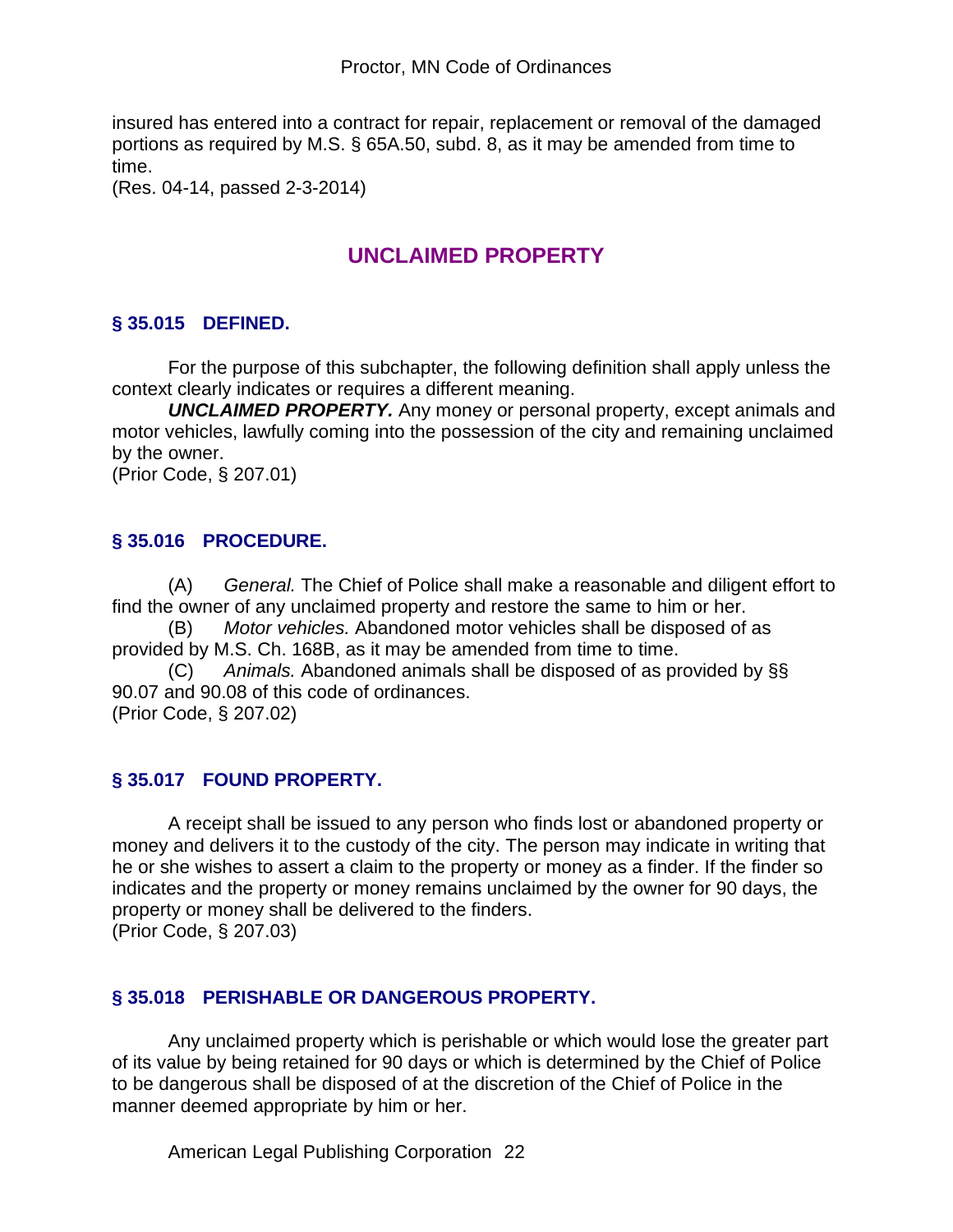(Prior Code, § 207.04)

#### **§ 35.019 MONEY.**

Any money which is not claimed by the owner within 90 days or by a finder pursuant to § 35.017 or which was seized from illegal gambling shall be deposited in the city's General Fund. (Prior Code, § 207.05)

#### **§ 35.020 PROPERTY SEIZED AS EVIDENCE.**

Any property seized as evidence shall, when no longer needed as evidence, be returned to the owner unless otherwise subject to lawful detention. The property which is otherwise subject to lawful detention shall be destroyed or otherwise disposed of as directed by the Court.

(Prior Code, § 207.06)

#### **§ 35.021 DISPOSAL.**

(A) *City use.* Any unclaimed property for which no other manner of disposal is provided by §§ 35.015 through 35.020 and which is not claimed by the owner within 90 days may be appropriated to city use upon approval of the appropriation by the Council.

(B) *Sale.* Any property described in division (A) above which is not appropriated to the city use shall be sold by the Chief of Police to the highest bidder at public auction. Notice shall be published for two successive weeks of the time, place and manner of sale. The notice shall also describe the property to be sold.

(C) *Proceeds.* The proceeds of a sale of unclaimed property shall be deposited in the city General Fund. A record shall be made of the sale price of each item sold, and the sale price shall be paid to the former owner if claim is made within six months of the sale and satisfactory proof of ownership is presented.

(D) *Unsold property.* Any unclaimed property remaining unsold after public auction shall be disposed of as directed by the Council. (Prior Code, § 207.07)

## **ESCROW DEPOSITS**

## **§ 35.035 INTENT.**

Certain licensed and permitted activities carried on in the city require the assistance of the City Engineer, City Attorney, City Planner or other city personnel. As these activities primarily benefit private persons rather than the city as a whole, it is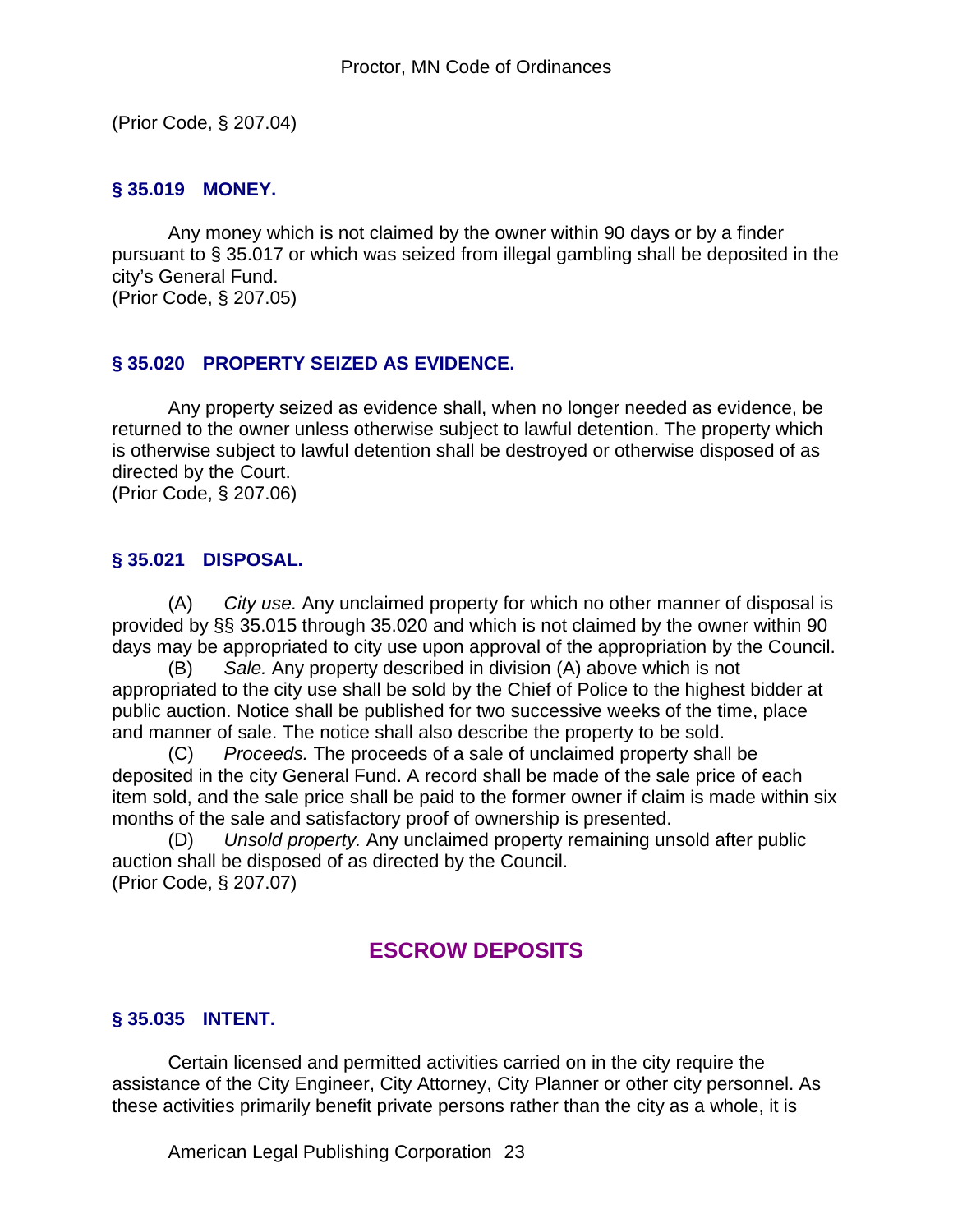appropriate that the cost of these services be borne by those benefitting thereby. This subchapter is intended to provide a method whereby this end will be furthered. (Prior Code, § 208.01)

### **§ 35.036 ESCROW DEPOSIT REQUIRED.**

Applications for subdivision approval, rezonings, conditional use permits, planned unit developments, zoning variances, sewer connection permits, liquor licenses, building permits and other municipal considerations may require a cash deposit which shall be placed in an applicant's escrow account in an amount sufficient to pay all engineering, legal and planning fees incurred by the city, and any other costs as may be made the applicant's responsibility in connection with the application and the supervision, inspection and investigation of the permitted activity. The deposit shall be held in the account and shall be credited to the applicant making the deposit. All engineering, legal, planning fees and any other costs as may be made the applicant's responsibility incurred in connection with an application shall be charged to the applicant's escrow account and credited to the city.

(Prior Code, § 208.02)

## **§ 35.037 FEE SCHEDULE.**

The Council shall establish fees for services rendered by the City Attorney, City Engineer, City Planner and other city personnel. The fee schedule shall be provided to all persons making applications listed in § 35.036 upon request. (Prior Code, § 208.03)

## **§ 35.038 INDIVIDUAL FEES.**

Based on the fee schedule adopted pursuant to § 35.037, the Clerk-Treasurer shall determine the amount of the escrow deposit required after consultation with the City Attorney, City Engineer, City Planner or other city personnel whose services may be required. All time, services and materials to be billed to an escrow account shall be itemized.

(Prior Code, § 208.04)

## **§ 35.039 ENFORCEMENT.**

(A) *Application.* The application listed in § 35.036 shall not be accepted or processed by the city unless accompanied by an escrow deposit as provided in this subchapter.

(B) *Deficits.* If at any time it appears that a deficit will occur in any escrow account, the Clerk- Treasurer may then require an additional deposit in the escrow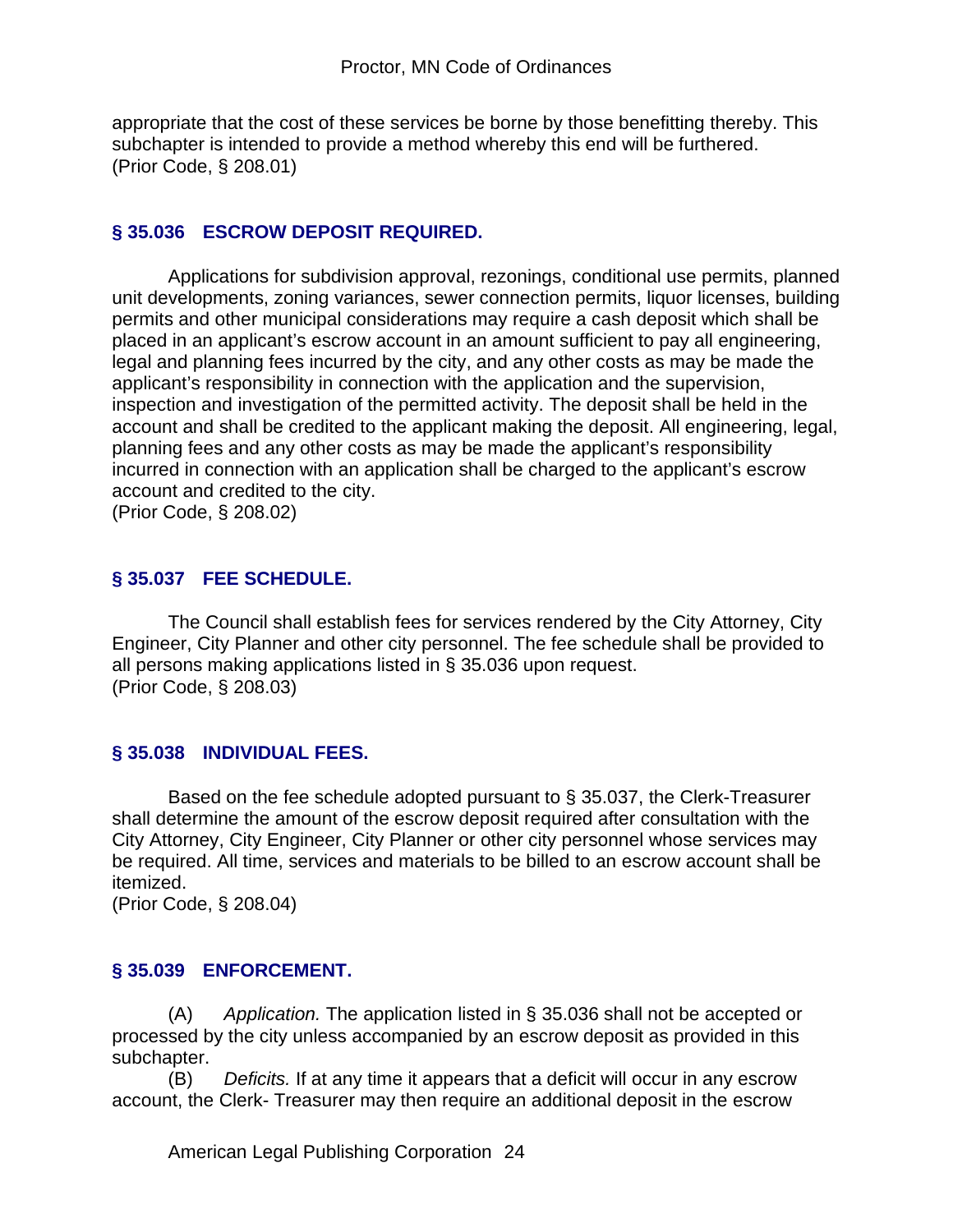account sufficient to cover the additional expenses. Failure to make additional deposits or to pay to the city money owed for legal, engineering or other services for which the applicant is by ordinance made responsible in connection with an application in § 35.036 shall be grounds for denial or revocation of the permit or license or cessation of work on a particular project. The permit or license shall be revoked only after a hearing preceded by ten days' written notice.

(Prior Code, § 208.05)

#### **§ 35.040 REFUND.**

Any money remaining in an applicant's escrow account after payment of all required engineering, legal and other fees shall be returned to the applicant. (Prior Code, § 208.06)

## **PROCTOR TRUST FUND**

#### **§ 35.055 RECITALS.**

The City Council, in full recognition of the needs of the citizens of the city business development, recreational and health activities for the benefit of the public, determines that the establishment of a Public Charitable Trust Fund for the purpose of receiving and administrating funds for business development, recreational and health purposes may provide substantial benefits to the citizens of the city and substantially improve the quality of life for the residents of the city. The City of Proctor Business Development, Recreation and Health Public Charitable Trust Fund is in the public interest.

(Prior Code, § 1004.01)

#### **§ 35.056 ESTABLISHMENT OF TRUST FUND.**

There is hereby established a perpetual and permanent public charitable trust fund for the city for recreational, business development and health to be officially called and known as the City of Proctor Business Development, Recreation and Health Public Charitable Trust Fund, hereinafter referred to as the "Trust Fund". (Prior Code, § 1004.02)

#### **§ 35.057 PURPOSES.**

The purpose of the Trust Fund is exclusively to receive and to administer funds for business development, recreational and health purposes for the benefit of the residents of the city; and to that end, to take and hold by bequest, devise, gift, grant,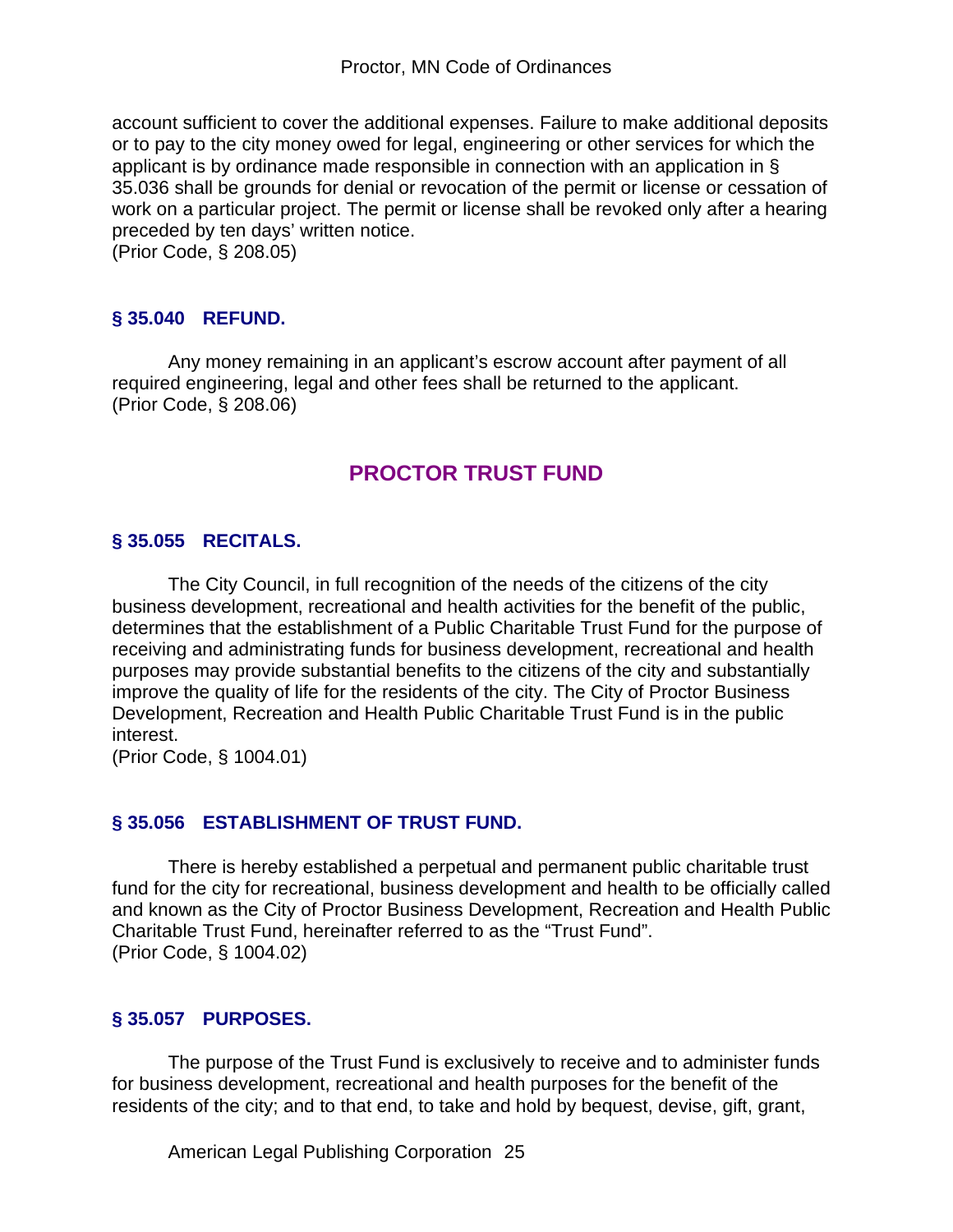purchase, lease or otherwise any property, real, personal, tangible or intangible, or any undivided interest therein, without limitation as to amount or value; to sell, convey or otherwise dispose of any such property and to grant, loan, invest, reinvest or deal with the principal or the income thereof in a manner as, in the judgment of the Board of Trustees of the Fund, will best promote the purposes of the Trust Fund. (Prior Code, § 1004.03)

## **§ 35.058 ESTABLISHMENT OF BOARD OF TRUSTEES.**

There shall be and hereby is established a Board of Trustees for the purposes of administering the funds of the Trust Fund in accordance with the purposes herein set forth. The Board of Trustees shall consist of five persons, as follows: the Mayor of the city; the City Administrator; and three other members appointed by the City Council; one of whom shall be a member of the banking profession to the extent practicable, one of whom shall be a member of the city business community to the extent practicable, and one of whom shall be a current member of the City Park and Recreations Board or Commission to the extent practicable. The Mayor and the City Administrator shall serve on the Board of Trustees so long as they hold public office. The three remaining members of the Board of Trustees shall each serve on the Board for terms of one, two and three years respectively, and thereafter each member and his or her successor in office shall serve for three-year terms. No member shall serve on the Board for more than nine consecutive years. The City Council may, by resolution, require that the members be bonded in an amount determined by the Council in its discretion at the sole expense of the City. The City Attorney shall be the designated attorney for the Board of Trustees.

(Prior Code, § 1004.04)

## **§ 35.059 POWERS OF BOARD OF TRUSTEES.**

The Board of Trustees shall have the power and authority to do any act or thing incidental to or connected with the foregoing purposes or in advancement thereof. (Prior Code, § 1004.05)

## **§ 35.060 CITY SHALL BE TRUSTEE OF FUNDS; ACCOUNTING.**

The city, a municipal corporation, shall be at all times considered the Trustee of all funds received by the Trust Fund, to be administered by the city by and through the Board of Trustees as above established. An annual accounting of all funds received by the Trust Fund and paid out therefrom, the income thereon and the expenses relating to the Trust Fund shall be included in the annual city audit. The city shall at all times be considered the owner of all funds received by the Trust Fund, to be held in trust for the uses and purposes hereinafter stated and described. (Prior Code, § 1004.06)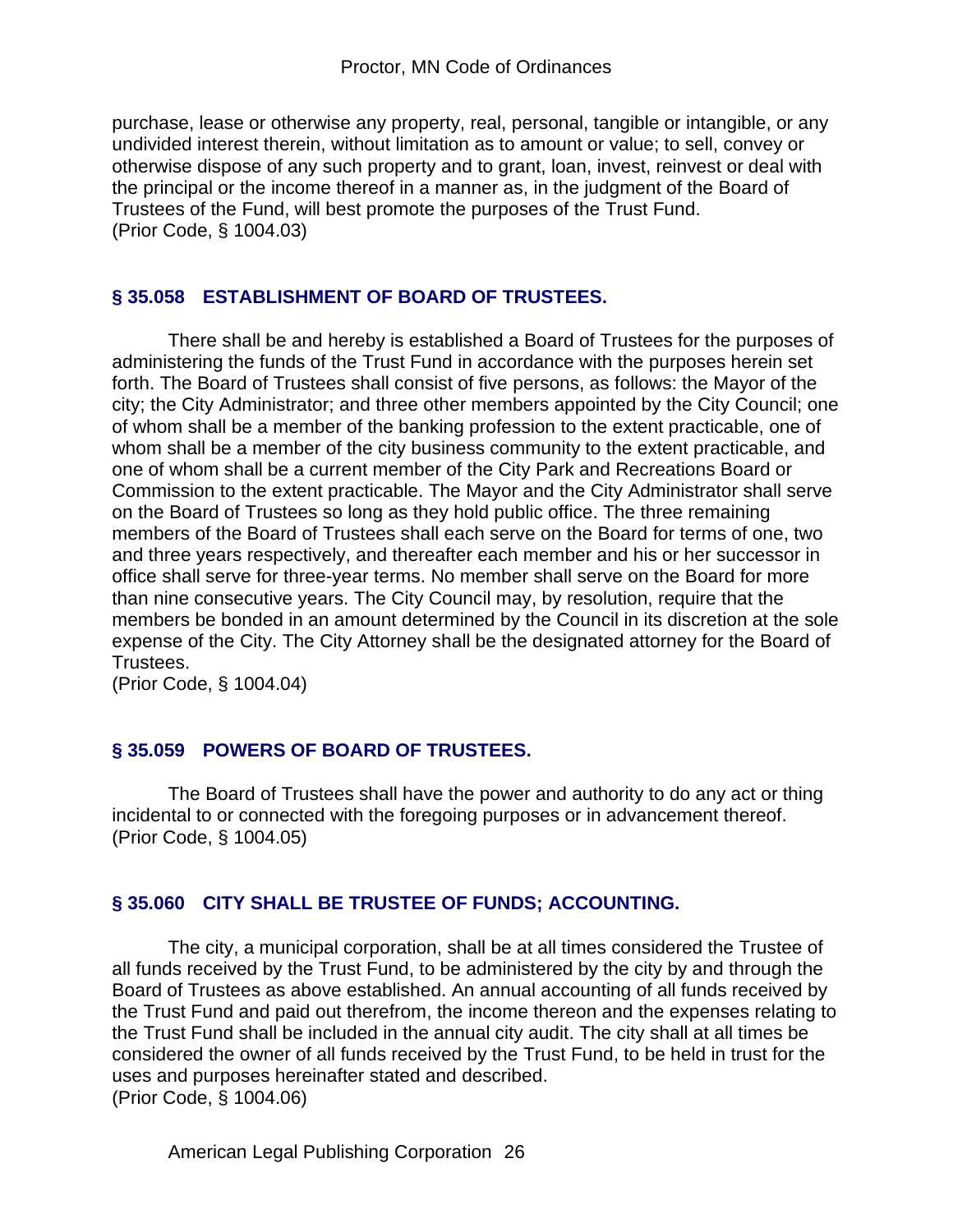#### **§ 35.061 LIMITATION OF POWER OF BOARD OF TRUSTEES.**

The Board of Trustees shall not engage in any activities, acts or actions which would make any investments of the funds of the Trust Fund in any manner subject to tax under 26 U.S.C. § 49 or any like or corresponding provisions of any subsequent federal tax laws; and the Board shall not engage in any activities, acts or actions which might destroy the tax deductibility of gifts, bequests or devises by donors to the Trust Fund, it being the intent of the City Council that all bequests, devises and gifts made and transferred to the Trust Fund by any donor shall be deductible for income tax and death tax purposes. If required, the Trust, through its Board, shall apply for charitable status for tax purposes.

(Prior Code, § 1004.07)

#### **§ 35.062 LOANS AND GRANTS FOR BUSINESS DEVELOPMENT, HEALTH CARE IMPROVEMENT OR RECREATIONAL DEVELOPMENT.**

(A) Moneys received, created by investment, sale or otherwise, or held and maintained by the Trust for business development, health care improvement or recreational development may be disbursed by loans or grants made by the Board of Trustees to developers, business owners, non-profit corporations or other legal entities or individuals for the purposes of business development, health care improvement or recreational development; provided, any project receiving loan or grant proceeds by the Trustees from the Trust must be limited to site improvements, building remodeling, building repairs, new construction or building renovation to completed within the corporate city limits.

(B) The Board of Trustees shall determine the risk, potential need and feasibility of each project submitted to it for loan or grant consideration and shall establish bylaws as to the loan application process to be followed, the rate of interest (if any) to be charged borrowers, the amount of collateral (if any) required, and all other reasonable and commercially accepted criteria for accepting or rejecting the loan or grant applications.

(C) The Board of Trustees to meet as frequently as the bylaws of that body require. Meetings of the Board shall be held in the City Council chambers of the city.

(D) Nothing in this section shall limit the ability of the Board to make, establish and formulate further bylaws for the efficient conduct of its business; provided, any vote of the Board shall be based upon a four-fifths majority vote of all Board members. (Prior Code, § 1004.08)

## **§ 35.063 DISBURSEMENT ACCOUNTS.**

(A) There shall be established four separate disbursement accounts by the Board of Trustees, one to be entitled "Business Development", one to be entitled "Health", one to be entitled "Recreation" and one to be entitled "General Fund". The purpose of the four accounts shall be to allow donors to specify the purpose for which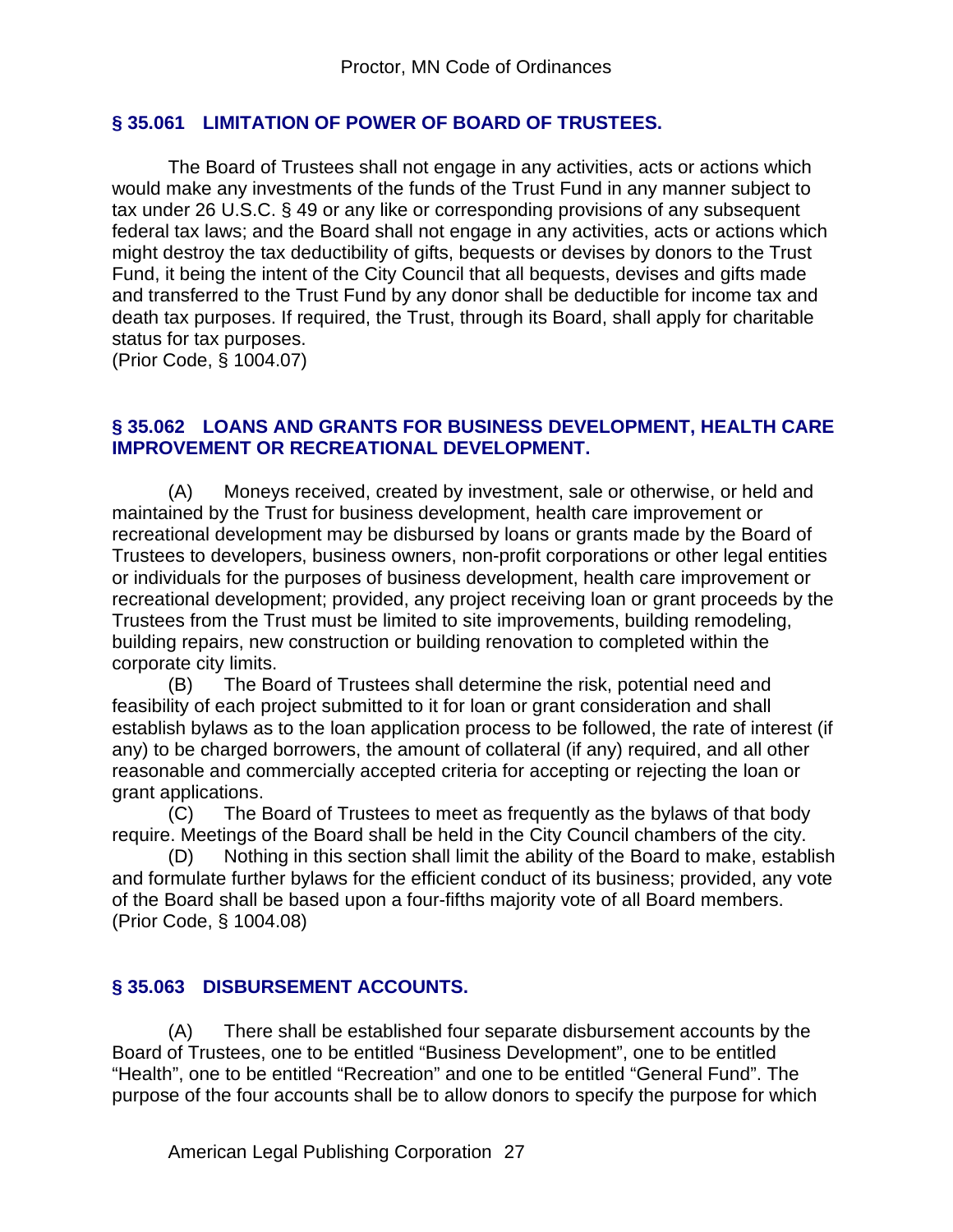their gift is given, and those gifts designated by the donor for one of the three specific purpose accounts shall be deposited in the account.

(B) Moneys, property or other donations given and held for those specific purposes may be loaned, granted, expended or otherwise utilized by the Board only for the specific purpose delineated.

(C) All gifts, contributions or the like of money or other property given without specific intent, purpose or designation shall be held by the Board of Trustees in the General Fund account to be disbursed for any purpose allowed under this subchapter. (Prior Code, § 1004.09)

#### **§ 35.064 BOOKS AND RECORDS OF THE TRUST FUND; LOCATION THEREOF.**

All books, records, statements of account and any and all other information relating to the Trust Fund and administration thereof shall be permanently located at the office of the City Administrator, and shall at all times be open for inspection by the public.

(Prior Code, § 1004.10)

## **§ 35.065 TRANSFERS TO TRUST FUND; HOW MADE.**

Gifts, bequests, devises or other transfers to the Trust Fund may be accomplished by making checks, drafts or bequests payable to "City of Proctor Business Development, Recreation, Health and Public Charitable Trust General Fund" or to any of the three specific intent accounts established hereunder. All gifts, bequests and transfers from any third party or parties shall be acknowledged by the Board of Trustees by means of a resolution of the Board accepting the gift or bequest for the purpose hereinbefore set forth. Transfers from the Trust shall be by check or draft only. (Prior Code, § 1004.11)

#### **§ 35.066 MEMBERS OF BOARD.**

Members of the Board of Trustees are subject to removal from the Board of Trustees without cause by majority vote of the City Council. (Prior Code, § 1004.12)

## **LODGING TAX**

#### **§ 35.080 DEFINITIONS.**

For the purpose of this subchapter, the following definitions shall apply unless the context clearly indicates or requires a different meaning.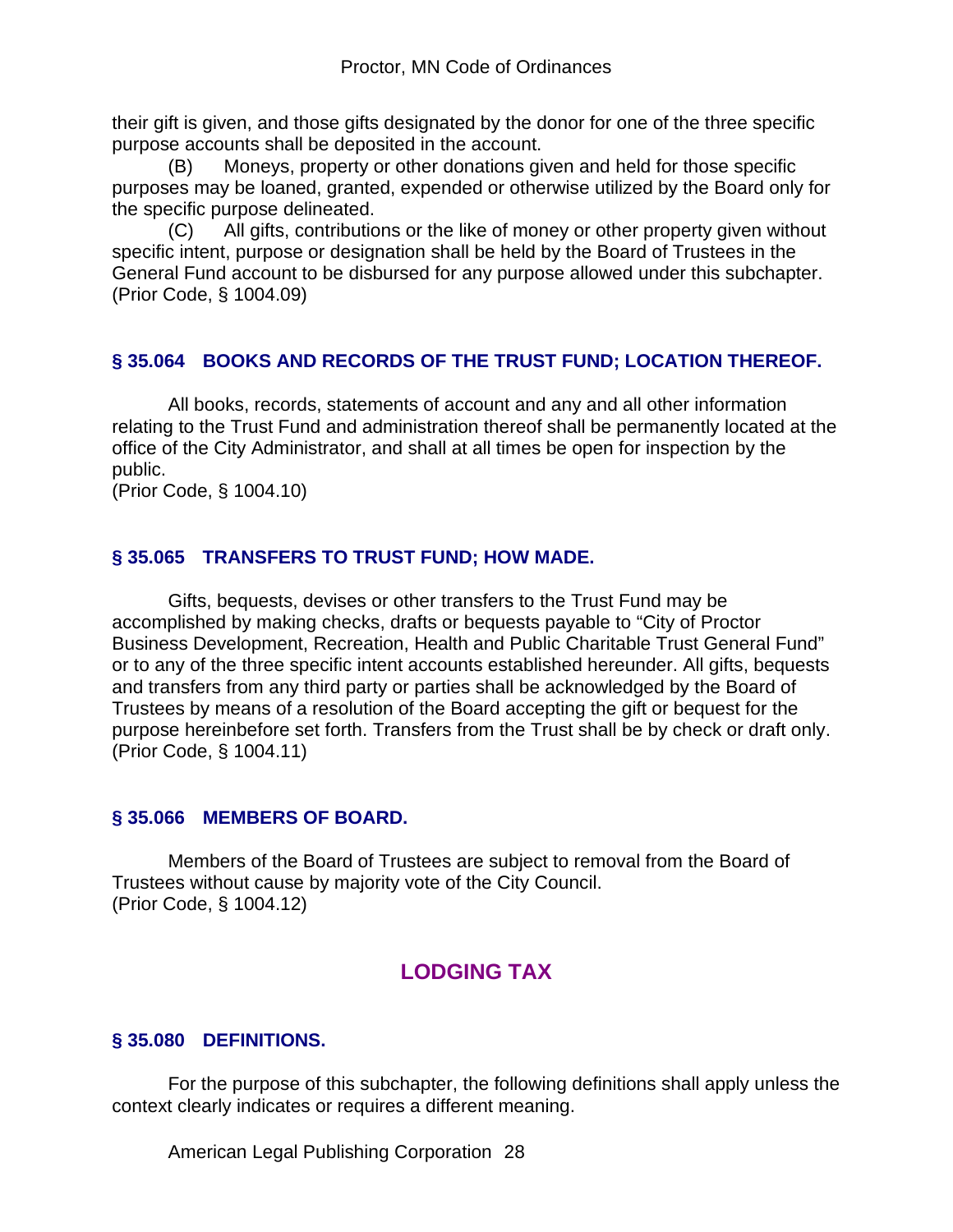*CITY.* The City of Proctor, Minnesota, acting by or through its City Council. *LODGER.* The person obtaining lodging from an operator.

*LODGING.* The furnishing for a consideration of lodging at a hotel, motel, apartment, tourist court, municipal campground, bed and breakfast or resort, other than the renting or leasing of a premises for a continuous period of 30 days or more to the same occupant. The furnishing of rooms owned by religious, educational or non-profit organizations for self-sponsored activities shall not constitute *LODGING* for purposes of this chapter.

*OPERATOR.* Any person who has charge, care or control of a building in the city, or part thereof, in which dwelling units or rooming units are let, whether in the capacity of owner, lessee, sublessee, licensee or any other capacity.

**PERSON.** Includes all firms, partnerships, associations, corporations and natural persons.

*RENT.* The total consideration valued in money charged for lodging, whether paid in money or otherwise, but shall not include any charges for services rendered in connection with furnishing lodging other than the room charge itself. (Prior Code, § 1100.01)

## **§ 35.081 IMPOSITION OF TAX.**

Pursuant to M.S. § 469.190, as it may be amended from time to time, there is hereby imposed a tax of 3% on the rent charged by an operator for providing lodging to any person. The tax shall be stated and charged separately and shall be collected by the operator from the lodger. The tax collected by the operator shall be a debt owed by the operator to the city and shall be extinguished only by payment to the city. In no case shall the tax imposed by this subchapter upon an operator exceed the amount of tax which the operator is authorized and required by this subchapter to collect from a lodger.

(Prior Code, § 1100.02) (Ord. 04-11, passed 11-21-2011)

## **§ 35.082 COLLECTIONS.**

Each operator shall collect the tax imposed by this subchapter at the time the rent is paid. The tax collection shall be deemed to be held in trust by the operator for the city. The amount of tax shall be separately stated from the rent charged for the lodging, and those persons paying the tax shall receive a receipt of payment from the operator. (Prior Code, § 1100.03) Penalty, see § 35.999

## **§ 35.083 EXEMPTIONS.**

An exemption shall be granted to any person as to whom or whose occupancy it is beyond the power of the city to tax. No exemption shall be granted except upon a claim therefor made at the time the rent is collected, and a claim shall be made in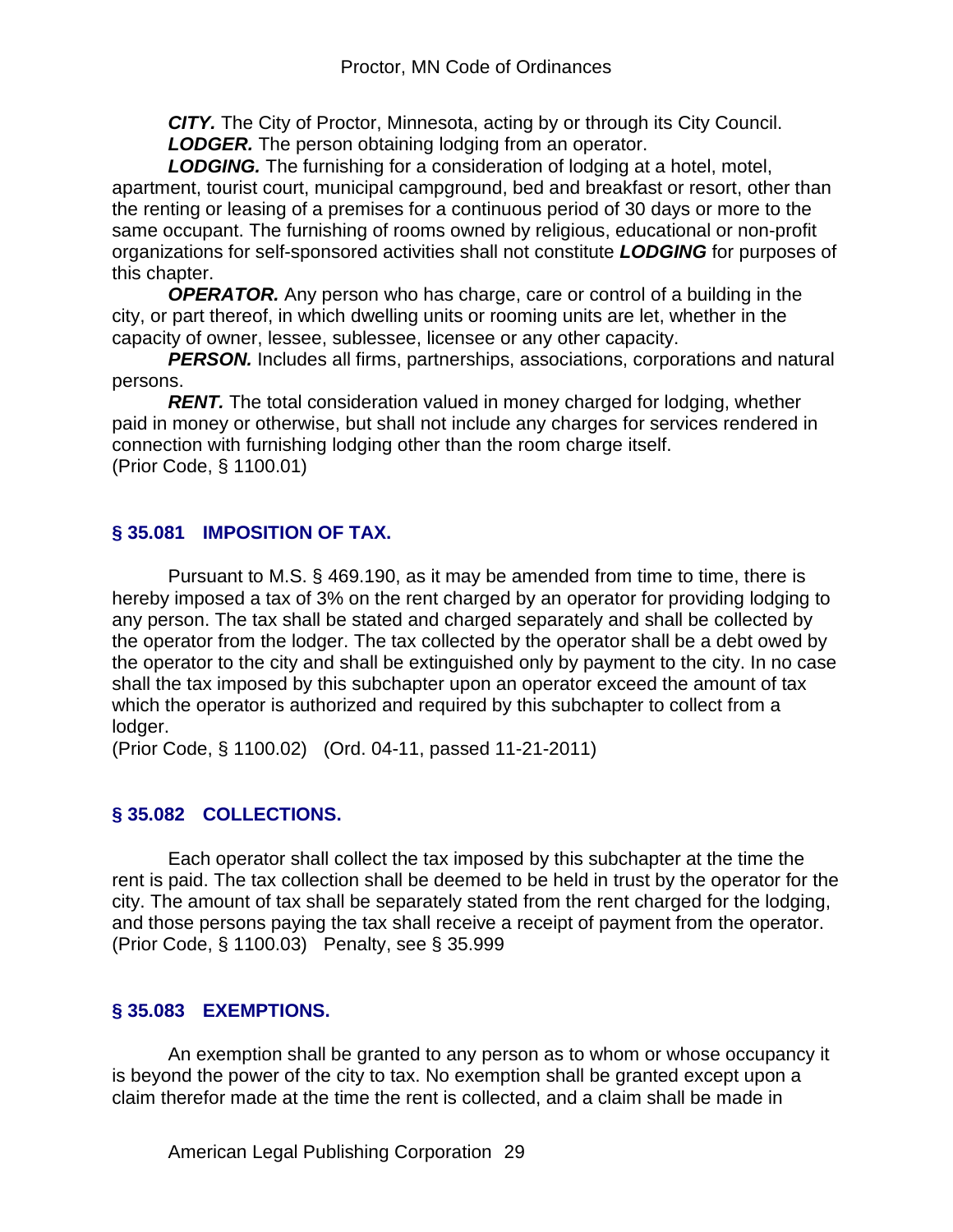writing and under penalty of perjury on forms provided by the city. All claims shall be forwarded to the city when the returns and collections are submitted as required by this subchapter.

(Prior Code, § 1100.04)

tax; and

#### **§ 35.084 ADVERTISING NO TAX.**

It shall be unlawful for any operator to advertise or hold out or state to the public or any customer, directly or indirectly, that the tax or any part thereof will be assumed or absorbed by the operator or that it will not be added to the rent or that, if added, it or any part thereof will be refunded. In computing the tax to be collected, amounts of tax less than \$0.01 shall be considered an additional cent.

(Prior Code, § 1100.05) Penalty, see § 35.999

#### **§ 35.085 PAYMENTS AND RETURNS.**

(A) The taxes imposed by this subchapter shall be paid by the operator to the city monthly not later than 20 days after the end of the month in which the taxes were collected. At the time of payment, the operator shall submit a return upon forms and containing information as the city may require.

(B) The return shall contain the following minimum information:

 (1) The total amount of rent collected for lodging during the period covered by the return;

- (2) The total amount of exceptions/exemptions;
- (3) The amount of tax required to be collected and due for the period;
- (4) The signature of the person filing the return or that of his or her agent duly authorized in writing;
	- (5) The period covered by the return;
	- (6) The amount of uncollectible rental charges subject to the lodging

 (7) A certification of accuracy attested to by the person signing the form for submission to the city.

(C) The operator may offset against the taxes payable with respect to any reporting period, the amount of taxes imposed by this subchapter previously paid as a result of any transaction the consideration for which became uncollectible. (Prior Code, § 1100.06)

#### **§ 35.086 EXAMINATION OF RETURN, ADJUSTMENTS, NOTICES AND DEMANDS.**

The city or its duly authorized representatives shall, after a return is filed, examine the same and make any investigation or examination of the records and accounts of the person making the return deemed necessary for determining its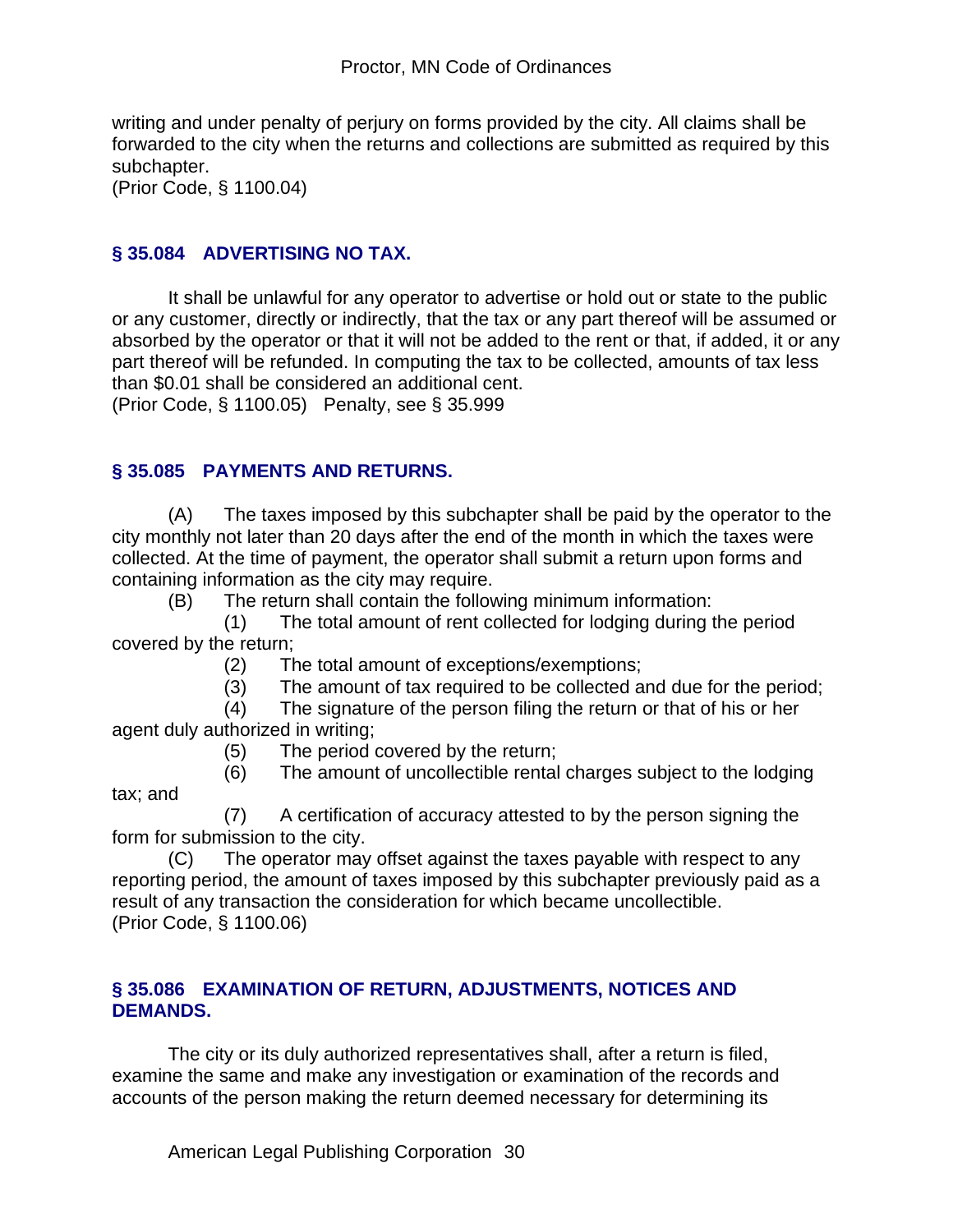correctness. The tax computed and the basis of the examination shall be the tax to be paid. If the tax due is found to be greater than that paid, the excess shall be paid to the city within ten days after receipt of a notice thereof given either personally or sent by certified mail, return receipt requested, to the address shown on the return. If the tax paid is greater than the tax found to be due, the excess shall be refunded to the person who paid the tax to the city within ten working days after determination of the refund. (Prior Code, § 1100.07)

## **§ 35.087 REFUNDS.**

Any person may apply to the city for a refund of taxes paid for a prescribed period in excess of the amount legally due for that period, provided that no application for refund shall be considered unless filed within one year from the date the return was due to be filed. The city shall examine the claim and make and file written findings denying or allowing the claim in whole or in part and shall mail a notice thereof by certified mail, return receipt requested, to the person at the address stated upon the return. If the claim is allowed in whole or in part, the city shall credit the amount of the allowance against any taxes due under this subchapter from the claimant and the balance of the allowance, if any, shall be paid by the city to the claimant. (Prior Code, § 1100.08)

## **§ 35.088 FAILURE TO FILE A RETURN.**

(A) (1) If any operator required by this subchapter to file a return shall fail to do so within the time prescribed or shall make, willfully or otherwise, an incorrect, false or fraudulent return, the operator shall, upon written notice and demand, file the return or corrected return within five days of receipt of the notice and shall at the same time pay any tax due on the basis thereof. If the person shall fail to file the return or corrected return, the entity shall make a return or corrected return for the person based upon the knowledge or information as the city can obtain, and assess a tax on the basis thereof, which tax (less any payments theretofore made on account of the tax for the taxable period covered by the return) shall be paid within five days of the receipt of written notice and demand for the payment.

 (2) Any return or assessment made by the city shall be prima facie correct and valid, and the burden of proving to the contrary rests with any person in any action or proceeding in respect thereto.

(B) If any portion of a tax imposed by this subchapter, including penalties thereon, is not paid within 30 days after it is required to be paid, the city may institute a legal action as it, in its sole discretion, may deem appropriate to cover the amount due plus interest penalties, the costs and disbursements of any action.

(C) Upon a showing of good cause, the city may grant an operator one 30-day extension of time within which to file a return and make payment of taxes as required by the subchapter provided that interest during the period of extension shall be added to the taxes due at the rate of 8% per annum.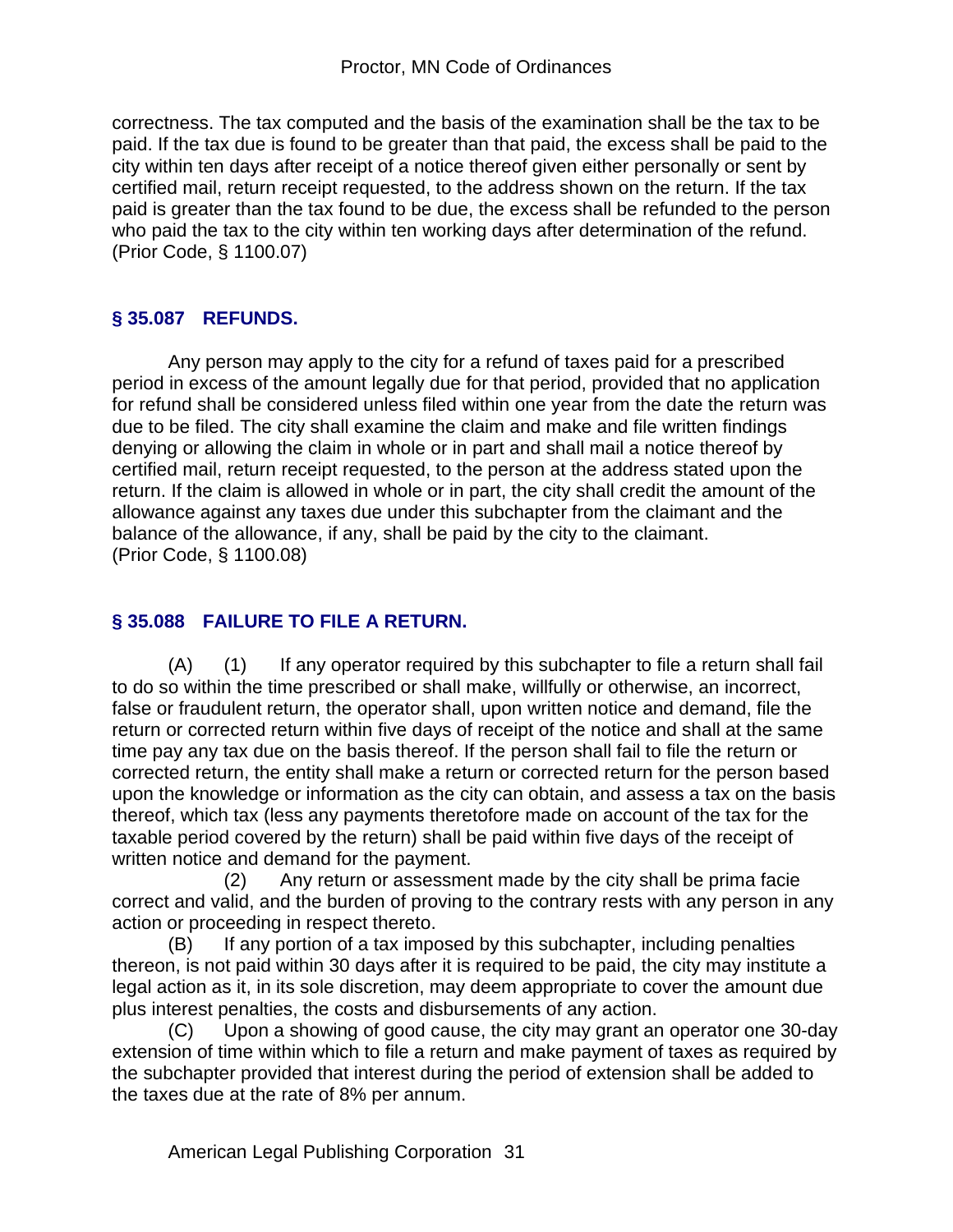(Prior Code, § 1100.09)

#### **§ 35.089 ADMINISTRATION OF TAX.**

The city shall administer and enforce the assessment and collection of the taxes imposed by this subchapter. The city shall cause to be prepared blank forms for the returns and other documents required by this subchapter and shall distribute the same throughout the city. Failure to receive or secure forms and documents shall not relieve any person from any obligation required of him or her under this subchapter. (Prior Code, § 1100.11)

#### **§ 35.090 EXAMINE RECORDS.**

Persons acting on behalf of the city and authorized in writing by the city may examine the books, papers and records of any operator in order to verify the accuracy of any return made, or if no return was made, to ascertain the tax as provided in this subchapter. Every operator is directed and required to give to the city the means, facilities and opportunity during regular city business hours for the examinations and investigations as are hereby authorized.

(Prior Code, § 1100.12)

#### **§ 35.091 VIOLATIONS.**

Any person who shall willfully fail to make a return by this subchapter or who shall fail to remit the taxes collected or any penalty or interest imposed by this subchapter after written demand for the payment or who shall refuse to permit the city's authorized agents to examine the books, records and papers under his or her control or who shall willfully make any incomplete, false or fraudulent return shall be guilty of a misdemeanor.

(Prior Code, § 1100.13) Penalty, see § 35.999

#### **§ 35.092 USE OF PROCEEDS.**

Ninety-five percent of the proceeds obtained from the collection of taxes pursuant to this subchapter shall be used in accordance with M.S. § 469.190, as it may be amended from time to time, for the purpose of marketing and promoting the city as a tourist center. The city shall retain up to 5% of the proceeds obtained hereunder to defray the costs and expenses of collection and administration of the tax. (Prior Code, § 1100.14)

#### **§ 35.093 APPEALS.**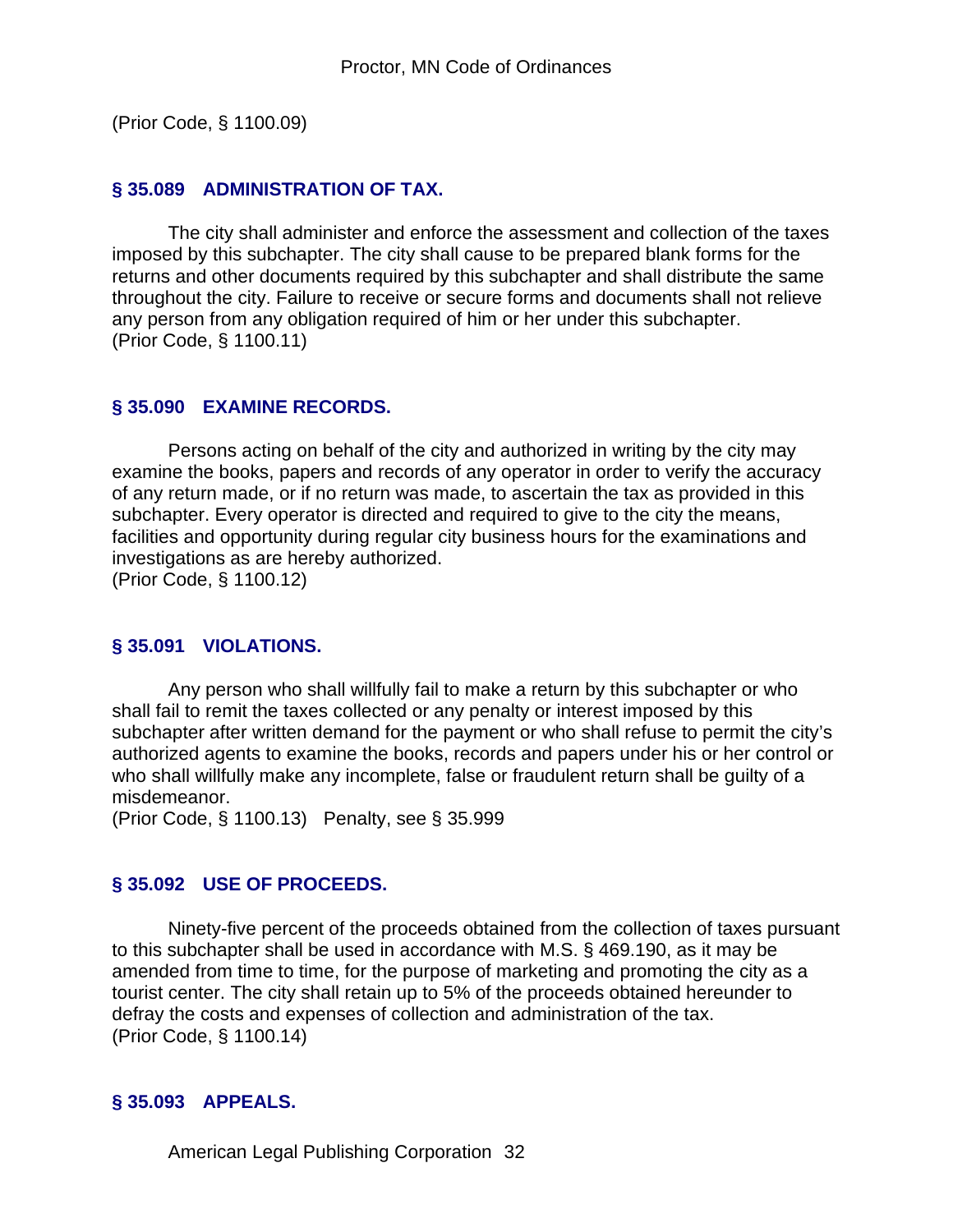(A) Any operator aggrieved by any notice, order or determination made by the city under this subchapter may file a petition for review of the notice, order or determination. The petition shall contain the name of petitioner, the petitioner's address and the location of the lodging subject to the notice, order or determination.

(B) The petition for review shall be filed with the city within ten days after the notice, order or determination for which review is sought has been mailed to or served upon the person requesting review.

(C) Upon receipt of the petition, the City Administrator shall set a date for a hearing and give the petitioner at least five days' prior written notice of the date, time and place of the hearing.

(D) At the hearing, the petitioner shall be given an opportunity to show cause why the notice, order or determination should be modified or withdrawn.

(E) The hearing shall be conducted by the City Council or its authorized representative, and it shall make written findings of fact and conclusions based upon the applicable section of this subchapter and the evidence presented. The City Council or its authorized representative may affirm, reverse or modify the notice, order or determination which is subject of the appeal.

(Prior Code, § 1100.15)

## **§ 35.094 TERM.**

The three-year term of this subchapter shall begin on its effective date and shall automatically be extended for subsequent three-year periods unless it is rescinded by City Council action.

(Prior Code, § 1100.16)

## **SALES AND USE TAX**

## **§ 35.105 AUTHORITY.**

The Minnesota Legislature has, by Laws of Minnesota for 2017, 1st Special Session, Chapter 1, Article 5, Section 11, Laws of 1999, Chapter 243, Article 4, Section 18, Subdivision 1 as amended by Laws of 2008, Chapter 366, Article 7, Section 12 by Laws of 2010, Chapter 389, Article 5, Section 1 and 2, authorized the city to impose a local sales and use tax to provide revenues to pay the costs of collecting and administering the tax to the State Commissioner of Revenue and to finance the capital and administrative costs related to the funding of designated projects as in Minnesota Laws of 2017, 1st Special Session, Chapter 1, Article 5, Section 11, Laws of 1999, Chapter 243, Article 4, Section 18, Subdivision 1 as amended by Laws of 2008, Chapter 366, Article 7, Section 12 by Laws of 2010, Chapter 389, Article 5, Section 1 and 2, and approved by the voters at the November 4, 2014 election. (Prior Code, § 1200.01) (Ord. 05-17, passed 6-19-2017; Ord. 02-19, passed 8-19-2019)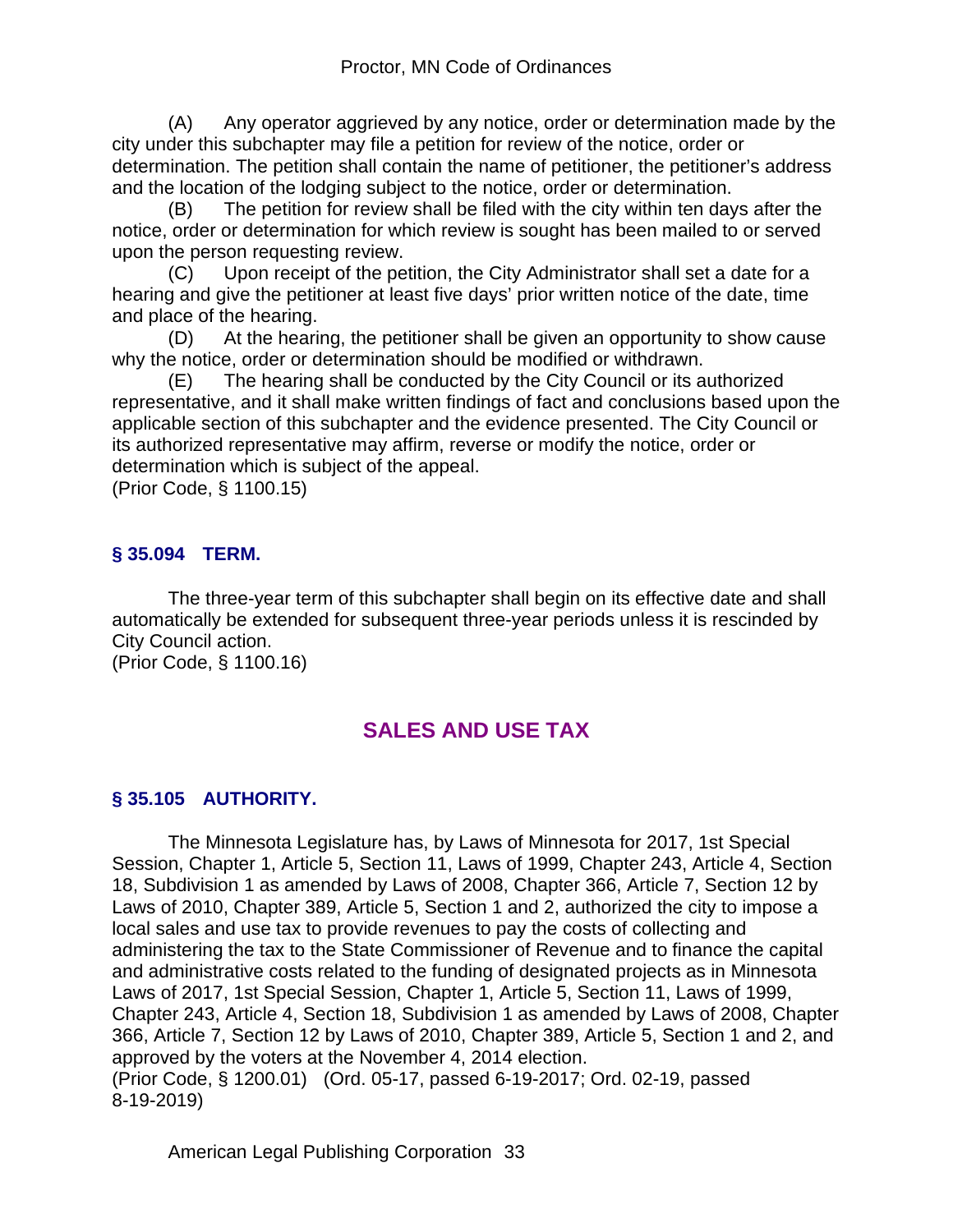### **§ 35.106 DEFINITIONS.**

For the purpose of this subchapter, the following definitions shall apply unless the context clearly indicates or requires a different meaning.

*CITY.* The City of Proctor.

*COMMISSIONER.* The Commissioner of Revenue for the state or the person to whom the Commissioner has delegated functions.

*DESIGNATED PROJECTS.* Capital improvements to include bikeways, trails, parks and recreation, public utilities to include water, sanitary sewer, storm sewer, and electric as authorized by the Minnesota Legislature in Laws of Minnesota for 2017, 1st Special Session, Chapter 1, Article 5, Section 11, Laws of 1999, Chapter 243, Article 4, Section 18, Subdivision 1 as amended by Laws of 2008, Chapter 366, Article 7, Section 12 and Laws of 2010 Chapter 389, Article 5, Sections 1 and 2 and approved by the voters at the November 4, 2014 referendum.

*STATE SALES AND USE TAX LAWS AND RULES.* Those provisions of the state revenue laws applicable to state sales and use tax imposition, administration, collection, and enforcement, including M.S. Ch. 270C, 289A, 297A, and Minnesota Rules, Ch. 8130, as they may be amended from time to time. (Prior Code, § 1200.02) (Ord. 05-17, passed 6-19-2017; Ord. 02-19, passed

8-19-2019)

#### **§ 35.107 LOCAL SALES AND USE TAX IMPOSED; AMOUNT OF TAX; COORDINATION WITH STATE SALES AND USE TAX LAWS AND RULES.**

A local sales tax is imposed in the amount of 1% on the gross receipts from sales at retail sourced within the city limits which are taxable under the state sales and use tax laws and rules. A local use tax is imposed in the amount of 1% on the storage, use, distribution or consumption of goods or services sourced within the city limits which are taxable under the state sales and use tax laws and rules. All of the provisions of the state sales and use tax laws and rules apply to the local sales and use tax imposed by this subchapter. The local sales and use tax imposed by this subchapter shall be collected and remitted to the Commissioner on any sale or purchase when the state sales tax must be collected and remitted to the Commissioner under the state sales and use tax laws and rules and is in addition to the state sales and use tax. (Prior Code, § 1200.03) (Ord. 05-17, passed 6-19-2017; Ord. 02-19, passed 8-19-2019)

## **§ 35.108 PROCEEDS.**

(A) The proceeds of the city sales and use tax shall be used in the discretion of the City Council for the projects approved by the voters at the November 4, 2014 general election.

(B) The approved projects are:

(1) Capital improvement to include sidewalks, bikeways and trails;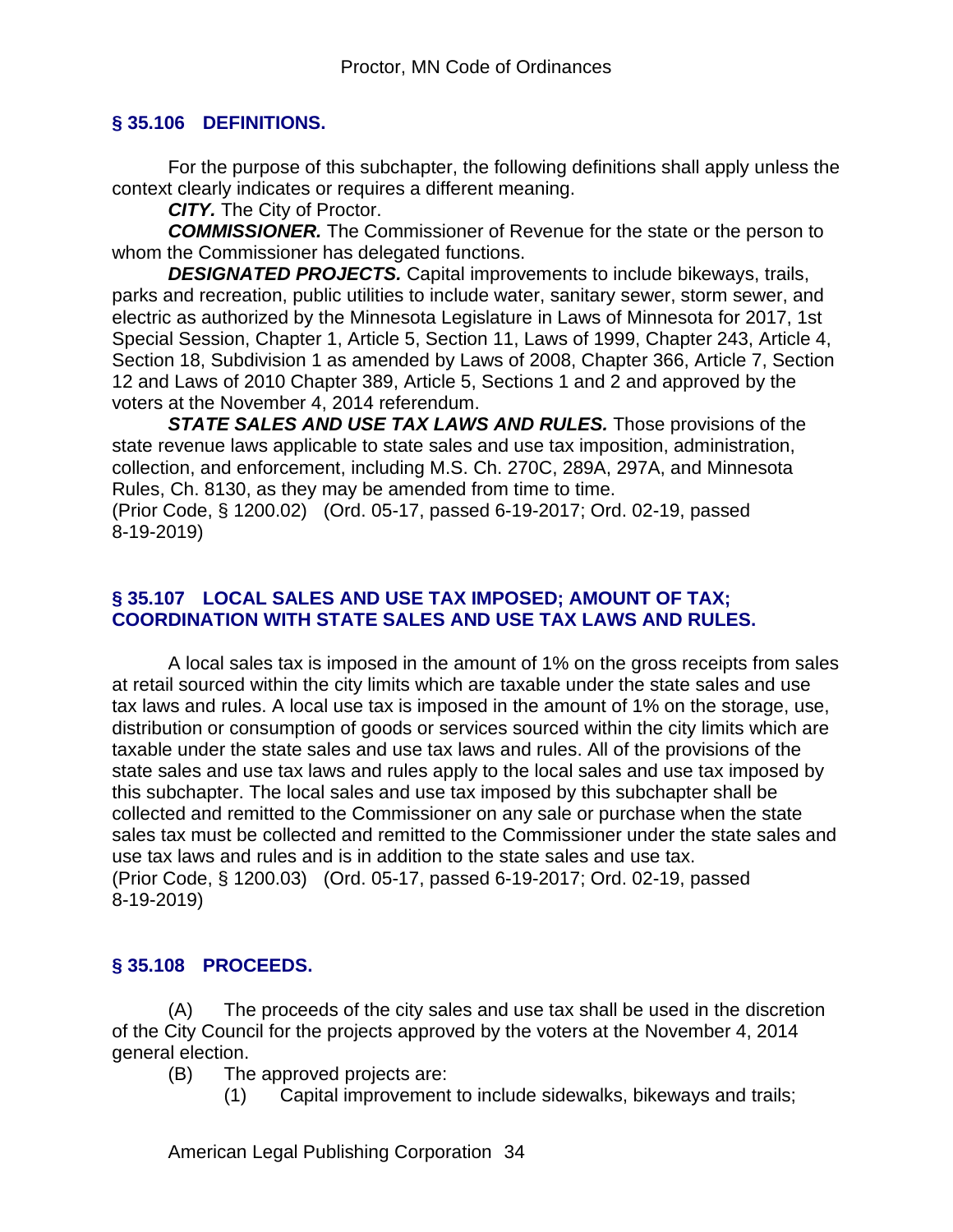- (2) Parks and recreation; and
- (3) Public utilities, including water, sanitary sewer, storm sewer and

electric.

(C) All funds not used to pay collection and administrative costs of the city sales and use tax must be used for the projects listed in division (B) above. (Ord. 05-17, passed 6-19-2017)

## **§ 35.109 BONDING AUTHORITY.**

(A) In accordance with the authority provided by the Act, the city may issue bonds under M.S. Ch. 475, as it may be amended from time to time, to finance all or a portion of the costs of the facilities authorized by the Act and identified in § 35.108. The aggregate principal amount of bonds issued under this section may not exceed those amounts described in § 35.116, plus an amount to be applied to the payment of the costs of issuing the bonds. The bonds may be paid from or secured by any funds available to the city, including the city sales and use tax authorized by the Act and this subchapter. The issuance of bonds under this section is not subject to M.S. §§ 275.60 and 275.61, as they may be amended from time to time.

(B) The bonds are not included in computing any debt limitation applicable to the city, and any levy of taxes under M.S. § 475.61, as it may be amended from time to time, to pay principal and interest on the bonds is not subject to any levy limitation. A separate election to approve the bonds under M.S. § 475.58, as it may be amended from time to time, is not required.

(Ord. 05-17, passed 6-19-2017)

#### **§ 35.110 SEPARATE STATEMENT; COLLECTION FROM PURCHASER ADVERTISING NO TAX; MINIMUM UNIFORM TAX COLLECTION METHODS.**

The city sales and use tax shall be stated and charged separately from the sales price or charge for service insofar as practical, and should be a debt from the purchaser to the seller recoverable at law in the same manner as other debts. In computing the tax to be collected as a result of any transaction, any amount of tax less than one-half of one cent may be disregarded and amounts of tax one-half cent or more may be considered an additional cent. If the sales price of any sale at retail is \$0.99 or less, no tax shall be collected.

(Prior Code, § 1200.04) (Ord. 05-17, passed 6-19-2017)

## **§ 35.111 EXEMPTION CERTIFICATES.**

An exemption certificate taken in good faith from a purchaser to the effect that the property purchased is for resale or that the sale is otherwise exempt from application of the city sales and use tax will conclusively relieve the retailer from collecting and remitting the tax. A person who has obtained from the Commissioner an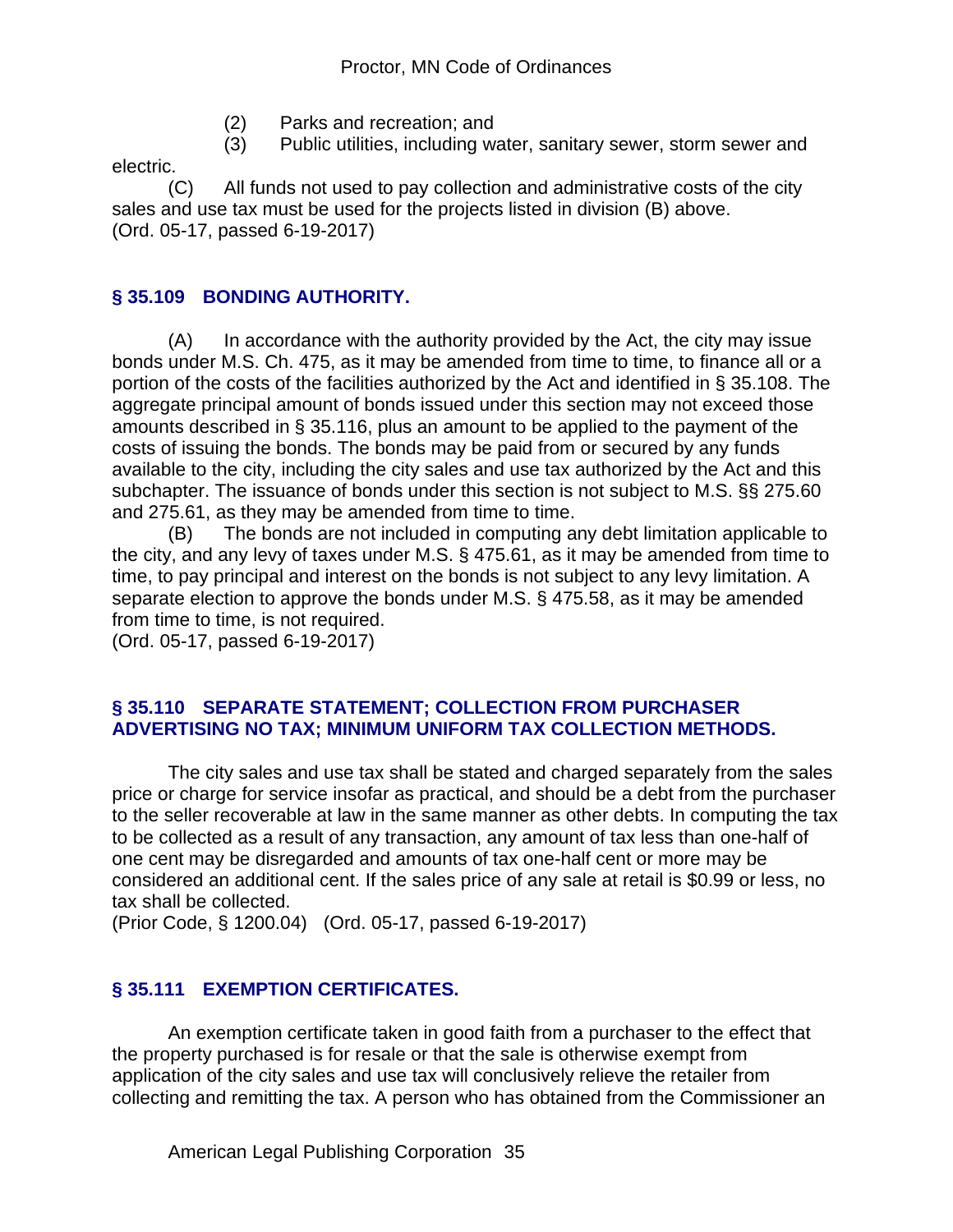exemption certificate pursuant to M.S. Ch. 297A, as it may be amended from time to time, may use the exemption certificate for the purposes of the city sales and use tax. (Prior Code, § 1200.05) (Ord. 05-17, passed 6-19-2017)

## **§ 35.112 PRESUMPTION OF PURPOSE OF SALE.**

For the purpose of the proper administration and enforcement of § 35.107, it shall be presumed that all retail sales for delivery in the city are for storage, use or other consumption in the city until the contrary is established. (Prior Code, § 1200.06) (Ord. 05-17, passed 6-19-2017)

## **§ 35.113 COLLECTION OF SALES AND USE TAX AT TIME OF SALE.**

(A) Any retailer making deliveries within the city, any retailer maintaining a place of business in the city, or any other retailer otherwise doing business within the city, upon making sales or any items described in § 35.107 which are not exempted from the sales and use tax and which are to be delivered or caused to be delivered within the city to the purchaser, shall at the time of making those sales, collect the sales and use tax from the purchaser. The tax collected by such retailer shall be remitted to the Commissioner on behalf of the city.

(B) Any retailer required to collect the city sales and use tax and remit the tax to the Commissioner pursuant to this section shall register with the Commissioner and provide any other information as the Commissioner may require. (Prior Code, § 1200.07) (Ord. 05-17, passed 6-19-2017)

## **§ 35.114 AGENT OF RETAILER.**

When in the opinion of the Commissioner it is necessary for the efficient administration of the city sales and use tax, the Commissioner may regard any salesperson, representative, trucker, peddler or canvasser as the agent of the dealer, distributor, supervisor, employer or other person under whom the salesperson, representative, trucker, peddler or canvasser operated or from whom the tangible property is being sold is obtained, and may regard the dealer, distributor, supervisor, employer or other person as a retailer for the purposes of this subchapter. (Prior Code, § 1200.08) (Ord. 05-17, passed 6-19-2017)

## **§ 35.115 EFFECTIVE DATE OF TAX; TRANSITIONAL SALES.**

(A) Except as otherwise provided herein, the local sales and use tax imposed by this subchapter shall apply to sales and purchases made on or after April 1, 2000 and October 1, 2017.

(B) The local sales and use tax imposed by this subchapter shall not apply to: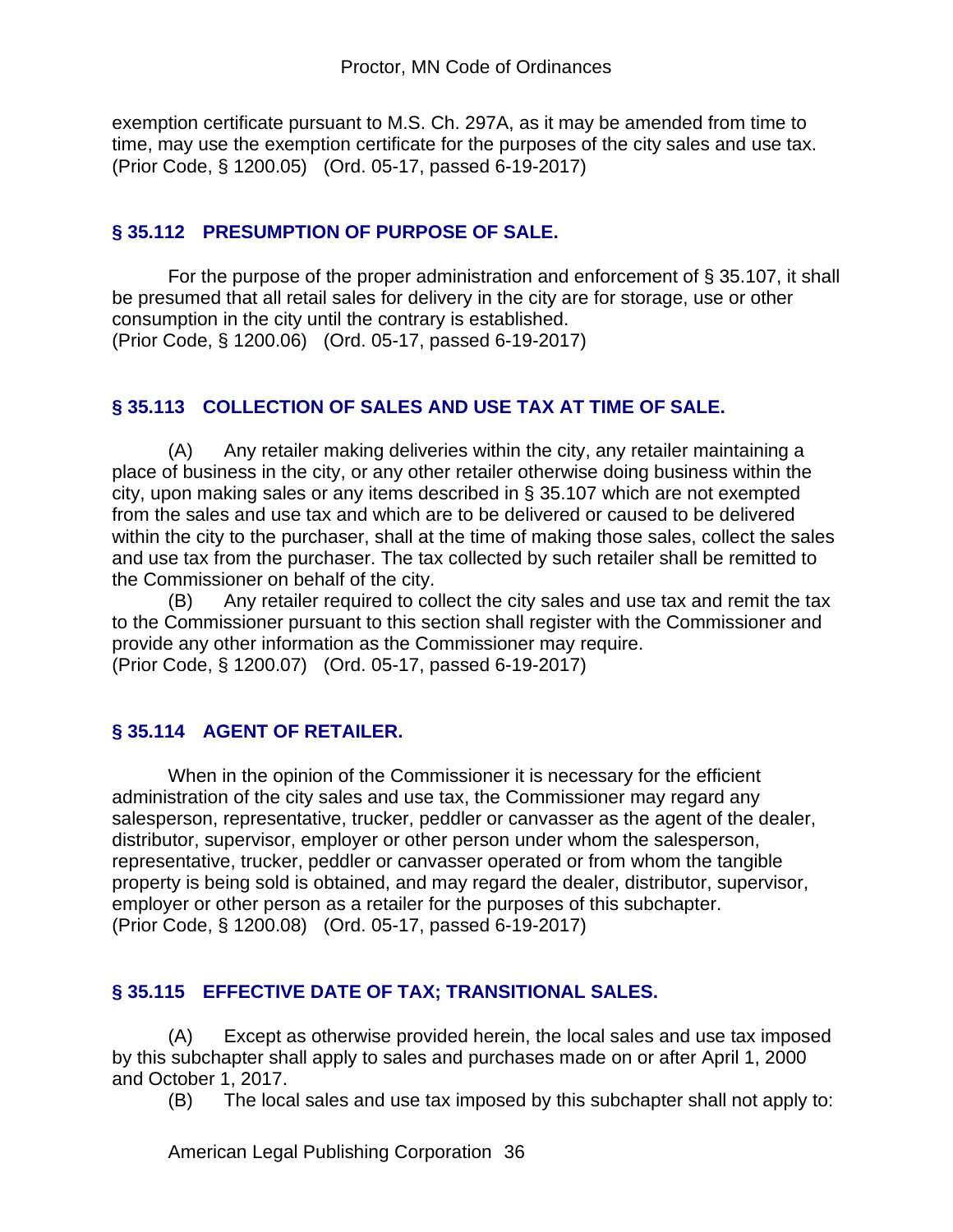(1) The gross receipts from retail sales or leases of tangible personal property made pursuant to a bona fide written contract, which unconditionally vests the rights and obligations of the parties thereto, provided that such contract was enforceable prior to April 1, 2000 and October 1, 2017, and that delivery of the tangible personal property subject thereto is made on or before April 1, 2000 and October 1, 2017;

 (2) The gross receipts from retail sales made pursuant to a bona fide lump sum or fixed price construction contract, which unconditionally vests the rights and obligations of the parties thereto and which does not make provision or allocation of future taxes, provided that such contract was enforceable prior to April 1, 2000 and October 1, 2017, and that delivery of the tangible personal property used in performing such construction contract is made before January 1, 2001 and June 1, 2018;

 (3) The purchase of taxable services, including utility services, if the billing period includes charges for services furnished before and after April 1, 2000 and October 1, 2017, but the local sales and use tax imposed by this chapter shall apply on the first billing period not including charges for services furnished before April 1, 2000 and October 1, 2017; and

 (4) Lease payments for tangible personal property and motor vehicles that includes a period before and after April 1, 2000 and October 1, 2017, but the local sales and use tax imposed by this subchapter shall apply on a prorated basis to lease payment amounts attributable to that portion of the lease payment period on or after April 1, 2000 and October 1, 2017 and on the entire lease payment for all lease payment periods thereafter.

(Prior Code, § 1200.10) (Ord. 05-17, passed 6-19-2017; Ord. 02-19, passed 8-19-2019)

## **§ 35.116 COLLECTION AND ENFORCEMENT.**

The city sales and use tax imposed by the city pursuant to this subchapter shall be subject to the same interests, penalties and other rules as are applicable to the state general sales and use tax imposed by M.S. Ch. 289A and M.S. Ch. 297A, as they may be amended from time to time. The city sales and use tax imposed by the city pursuant to this subchapter may be collected by the state on behalf of the city as provided by an appropriate agreement with the State Commissioner of Revenue. (Prior Code, § 1200.11) (Ord. 05-17, passed 6-19-2017)

## **§ 35.117 TAX CLEARANCE; ISSUANCE OF LICENSE.**

(A) The city may not issue or renew a license for the conduct of a trade or business in the city if the Commissioner notified the licensing division of the city that the applicant owes delinquent city taxes as provided in this subchapter, or penalties or interest due on such taxes.

(B) For the purpose of this section, the following definitions shall apply unless the context clearly indicates or requires a different meaning.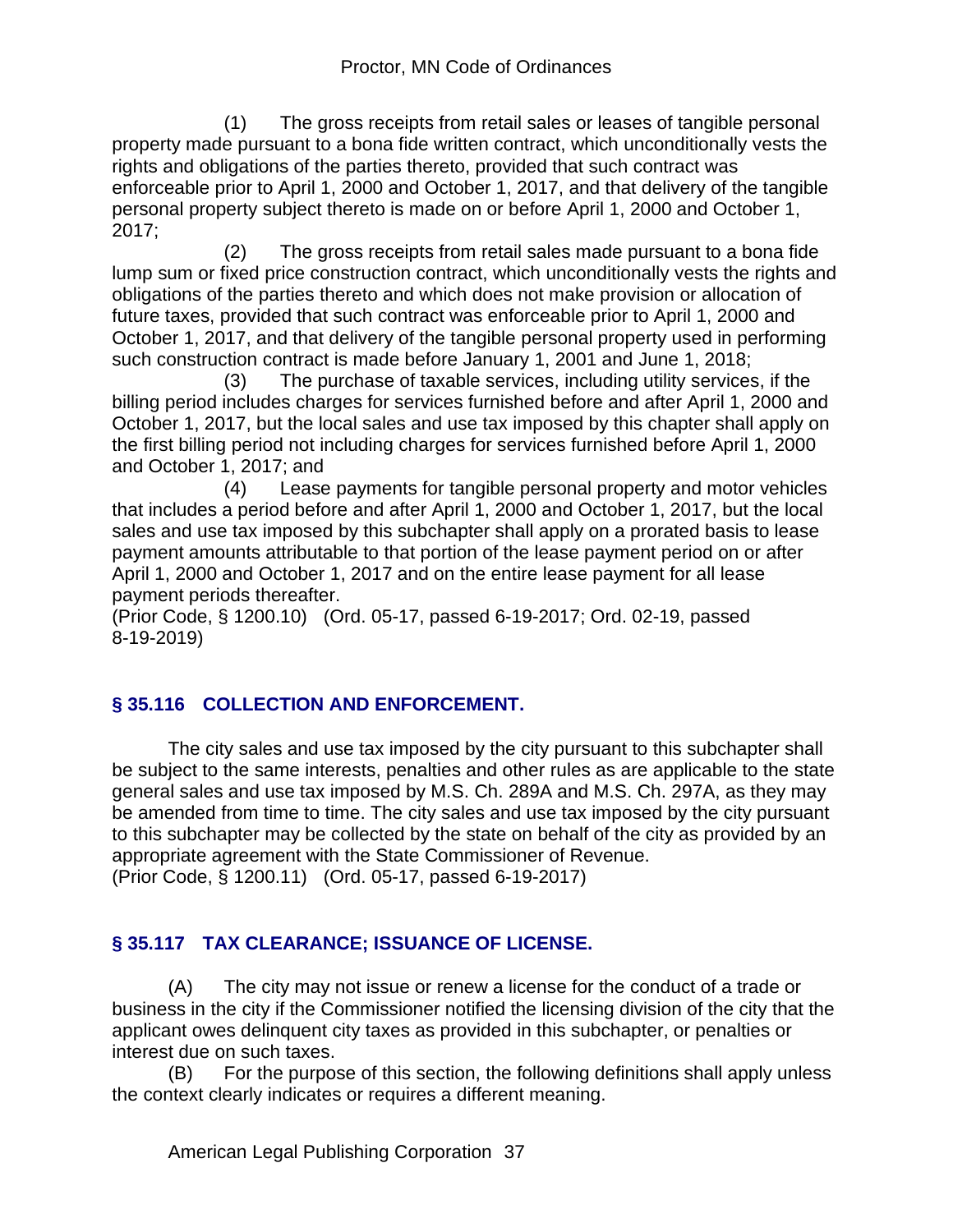*APPLICANT.* An individual if the license is issued to or in the name of an individual or the corporation or partnership if the license is issued to or in the name of a corporation or partnership.

 *CITY TAXES.* Includes sales and use taxes as provided in this subchapter. Penalties and interest are penalties and interest due on taxes included in this definition.

**DELINQUENT TAXES.** Does not include a tax liability if:

 (a) An administrative or court action which contests the amount of or validity of a tax liability has been filed or served;

(b) The appeal period to contest tax liability has not expired; or

 (c) The applicant has entered into a payment agreement and is current with the payments.

(C) A copy of the notice of delinquent taxes given to the licensing division of the city shall also be sent to the applicant taxpayer. In the case of renewal of a license, if the applicant requests in writing, within 30 days of the receipt of the notice of hearing, then, a contested hearing shall be held under the same procedures as provided in M.S. Ch. 270C, as it may be amended from time to time, for the state sales and use tax imposed under M.S. Ch. 297A, as it may be amended from time to time, provided further that if a hearing must be held on the state sales and use tax, hearings may be combined.

(Prior Code, § 1200.12) (Ord. 05-17, passed 6-19-2017; Ord. 02-19, passed 8-19-2019)

## **§ 35.118 COPY OF NOTICE.**

A copy of the notice of delinquent taxes given to the city shall also be sent to the applicant taxpayer. In the case of renewal of a license, if the applicant requests a hearing in writing, within 30 days of the receipt of the notice of delinquent taxes, then a contested case hearing shall be held by the Commissioner under the same procedures as provided in M.S. Ch. 270C, as it may be amended from time to time, for the state sales and use tax imposed under M.S. Ch. 297A, as it may be amended from time to time, provided that if a hearing must be held on the state sales and use tax, hearings may be combined.

(Prior Code, § 1200) (Ord. 05-17, passed 6-19-2017)

## **§ 35.119 DEPOSIT OF REVENUES; COSTS OF ADMINISTRATION; TERMINATION OF TAX.**

(A) All of the revenues, interest, and penalties derived from the local sales and use tax imposed by this chapter collected by the Commissioner and remitted to the city shall be deposited by the City Finance Director in the city treasury and shall be credited to the fund established to pay the costs of collecting the local sales and use tax imposed by this chapter and to finance the capital and administrative costs directly related to completing the designated projects.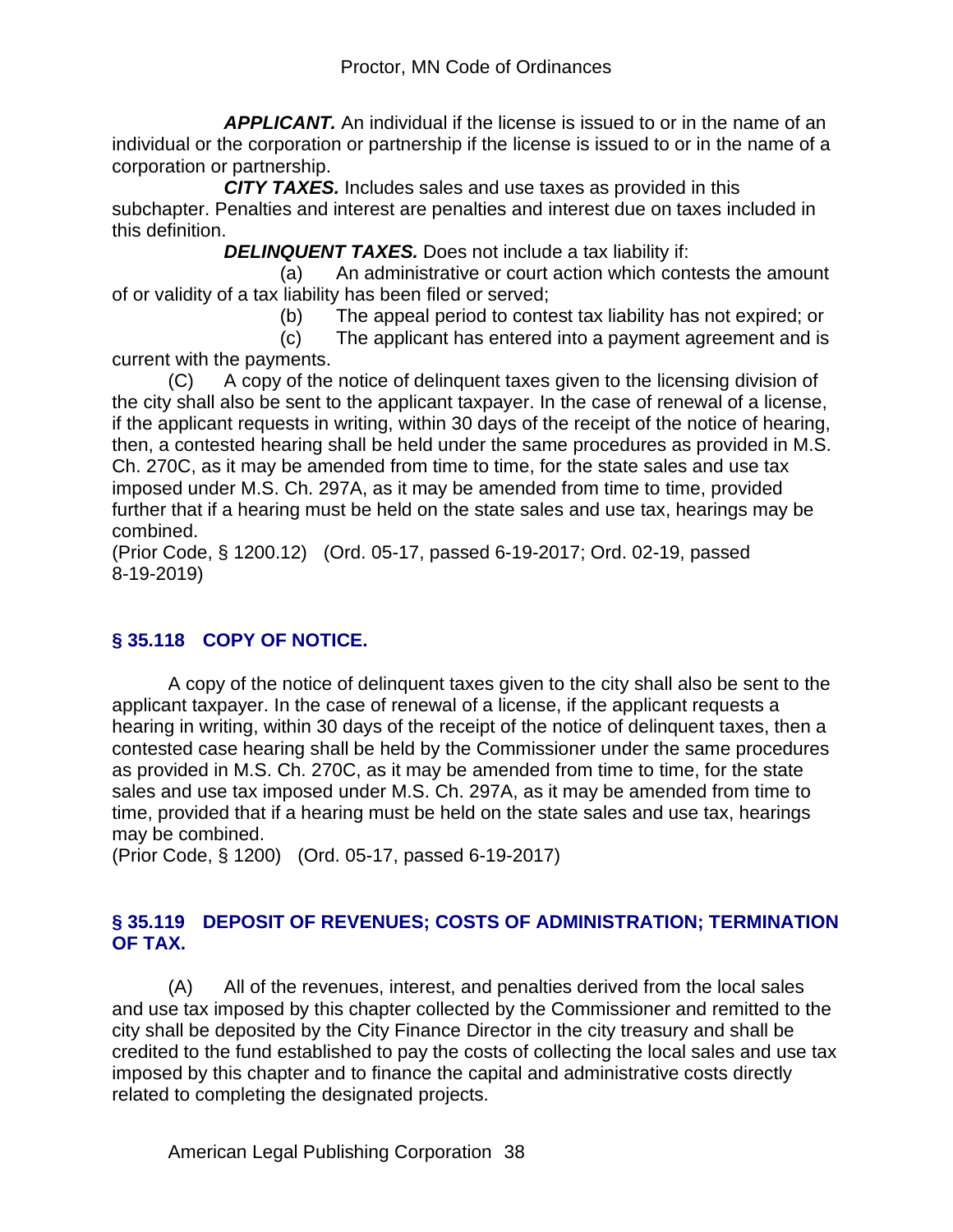(B) The local sales and use tax imposed by this chapter shall terminate at the earlier of initial law was not determined or when the City Council determines that no dollar amount has been determined, plus an amount sufficient to pay the costs related to issuing bonds and interest on the bonds has been received from the local sales and use tax imposed by this chapter to pay for all the capital and administrative costs directly related to completing the designated projects. Any funds remaining after payment of all such costs and retirement or redemption of the bonds shall be placed in the general fund of the city. The local sales and use tax imposed by this chapter may terminate at an earlier time if the City Council so determines by ordinance. (Ord. 02-19, passed 8-19-2019)

## **§ 35.120 AGREEMENT WITH THE COMMISSIONER.**

The city may enter into an agreement with the Commissioner regarding each party's respective roles and responsibilities related to the imposition, administration, collection, enforcement, and termination of the local sales and use tax imposed by this chapter. Any such agreement shall not abrogate, alter, or otherwise conflict with the state sales and use tax laws and rules, and this subchapter. (Ord. 02-19, passed 8-19-2019)

## **FOOD AND BEVERAGE TAX**

## **§ 35.130 AUTHORITY.**

The state legislature has by Session Laws of Minnesota 2014, Chapter 308, Article 3, Section 34, authorized the city to impose an additional food and beverage tax within the city to provide revenues to pay for the construction and improvement of walking and bicycle trails; a multiuse civic center facility and parking improvements; and improvements related to the redevelopment of a road through the fairgrounds property ceded to the city by the City of Duluth. The city approved the Act in accordance with applicable law, as did the voters of the city. (Ord. 07-14, passed 12-15-2014)

## **§ 35.131 DEFINITIONS.**

The words, terms and phrases used in this subchapter shall have the meaning ascribed to them in M.S. § 297A.61, as it may be amended from time to time, except where the context clearly indicates otherwise. For the purpose of this subchapter, the following definitions shall apply unless the context clearly indicates or requires a different meaning.

*ACT.* Laws of Minnesota for 2014, Chapter 308, Article 3, Section 34 as amended.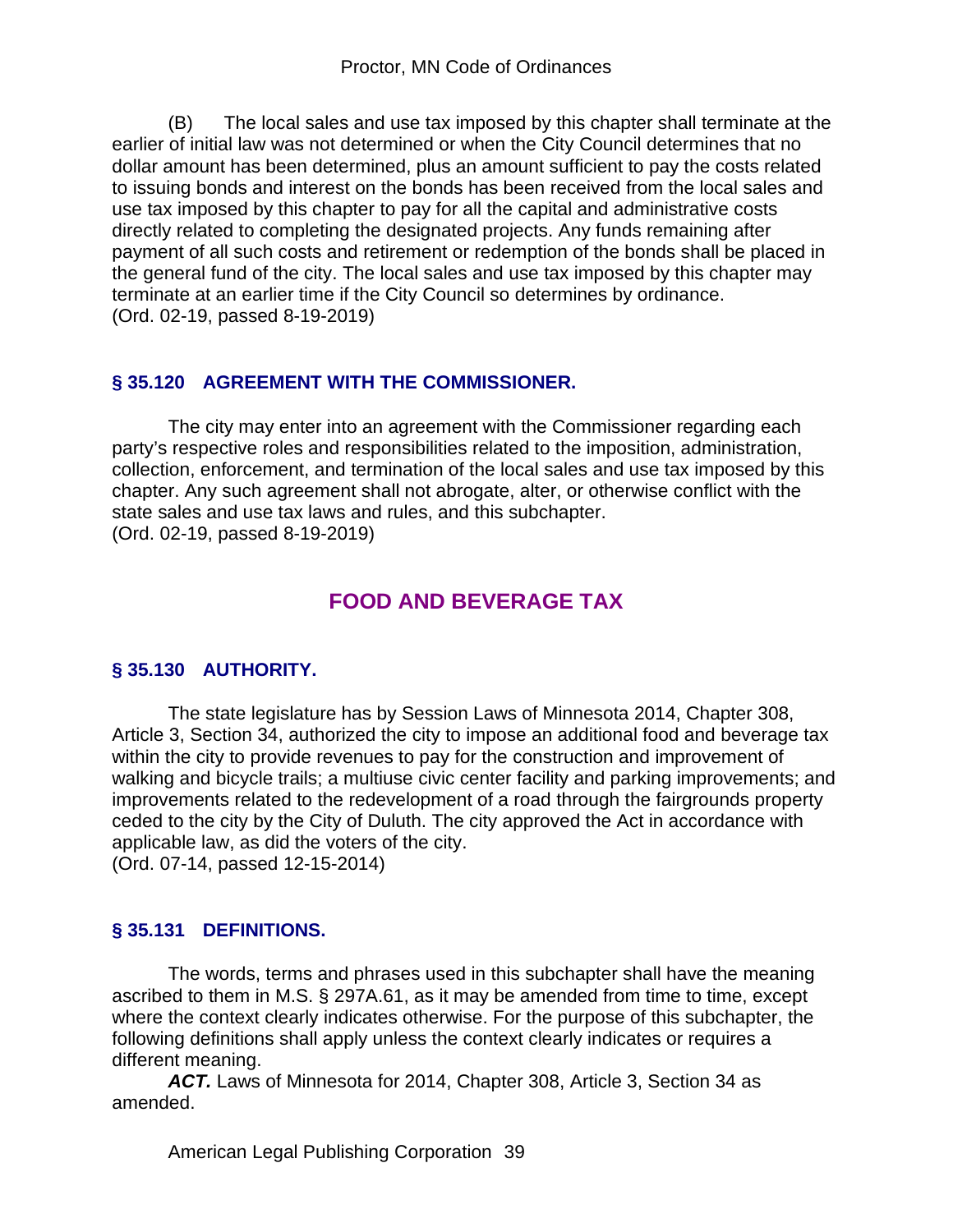*CITY.* The City of Proctor.

*CITY FOOD AND BEVERAGE.* The tax imposed and collected pursuant to this subchapter.

*COMMISSIONER.* The Commissioner of Revenue for the state acting under the authority of an agreement entered into between the city and the state pursuant to the Act, or any other person or entity designated to administer and collect the city sales and use tax.

*ORDINANCE.* This subchapter in its present form.

*RETAILER MAINTAINING A PLACE OF BUSINESS IN THE CITY OR ANY* 

**LIKE TERM.** Any retailer having or maintaining within the city, directly or by a subsidiary, an office, place of distribution, sales or sample room or place, warehouse or other place of business, or having any representative, agent, salesperson, canvasser or solicitor operating in the city under the authority of the retailer or its subsidiary, for any purpose, including the repairing, selling, delivering, installing or soliciting of orders of the retailer's goods or services, or the leasing of tangible personal property located in the city, whether the place of business or agent, representative, salesperson, canvasser or solicitor, is located in the city permanently or temporarily, or whether or not the retailer or subsidiary is authorized to do business within the city.

(Ord. 07-14, passed 12-15-2014)

## **§ 35.132 IMPOSITION OF TAX.**

(A) Except as otherwise provided in this subchapter, there is hereby imposed an additional excise tax in the amount of 1% on the gross receipts from the sales of food and beverages which occur within the city.

(B) The imposition, administration, collection and enforcement of this tax shall be governed by the provisions of M.S. § 297A.99, as it may be amended from time to time.

(Ord. 07-14, passed 12-15-2014)

## **§ 35.133 SEPARATE STATEMENT; COLLECTION FROM PURCHASER ADVERTISING NO TAX; MINIMUM UNIFORM TAX COLLECTION METHODS.**

The city food and beverage tax shall be stated and charged separately from the sales price or charge for service insofar as practicable, and should be a debt from the purchaser to the seller recoverable at law in the same manner as other debts. In computing the tax to be collected as a result of transaction, any amount of tax less than one-half of the cent may be disregarded and amounts of tax one-half cent or more may be considered an additional cent. If the sales price of any sale at retail is \$0.99 or less, no tax shall be collected.

(Ord. 07-14, passed 12-15-2014)

## **§ 35.134 EXEMPTION CERTIFICATES.**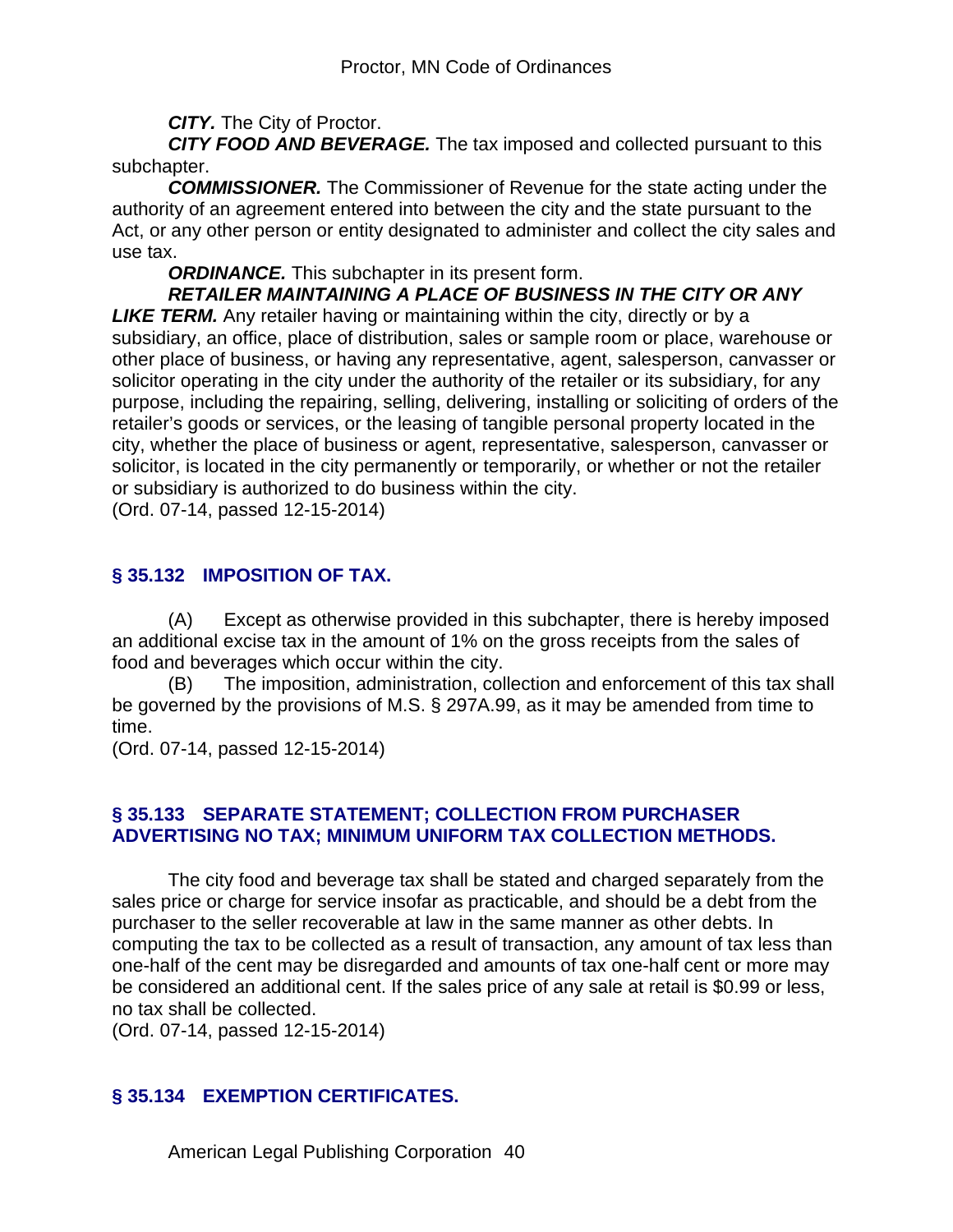An exemption certificate taken in good faith from a purchaser to the effect that the property purchased is for resale or that the sale is otherwise exempt from the application of the tax imposed by this subchapter will conclusively relieve the retailer from collecting and remitting the tax. A person who has obtained from the Commissioner an exemption certificate pursuant to M.S. Ch. 297, as it may be amended from time to time, may use the exemption certificate for the purposes of the sales tax imposed by the city.

(Ord. 07-14, passed 12-15-2014)

#### **§ 35.135 PRESUMPTION OF PURPOSE OF SALE.**

For the purpose of the proper administration and enforcement of § 35.132, it shall be presumed that all retail sales for delivery in the city are for storage, use or other consumption in the city until the contrary is established. (Ord. 07-14, passed 12-15-2014)

## **§ 35.136 COLLECTION OF TAX AT TIME OF SALE.**

(A) Any retailer making deliveries within the city, any retailer maintaining a place of business in the city, or any other retailer otherwise doing business within the city, upon making sales of any items described in § 35.132 which are not exempted from the sales tax imposed under that section and which are to be delivered or caused to be delivered within the city to the purchaser, shall at the time of making the sales collect the sales and use tax from the purchaser. The tax collected by such retailer shall be remitted to the Commissioner on behalf of the city.

(B) Any retailer required to collect the city food and beverage tax and remit the tax to the Commissioner pursuant to this section shall register with the Commissioner and provide any other information as the Commissioner may require. (Ord. 07-14, passed 12-15-2014)

## **§ 35.137 AGENT OF RETAILER.**

When in the opinion of the Commissioner, it is necessary for the efficient administration of the tax, the Commissioner may regard any salesperson, representative, trucker, peddler or canvasser as the agent of the dealer, distributor, supervisor, employer or other person under whom the salesperson, representative, trucker, peddler or canvasser operated or from whom the tangible property is being sold is obtained, and may regard the dealer, distributor, supervisor, employer or other person as a retailer for the purposes of this subchapter.

(Ord. 07-14, passed 12-15-2014)

## **§ 35.138 COLLECTION AND ENFORCEMENT.**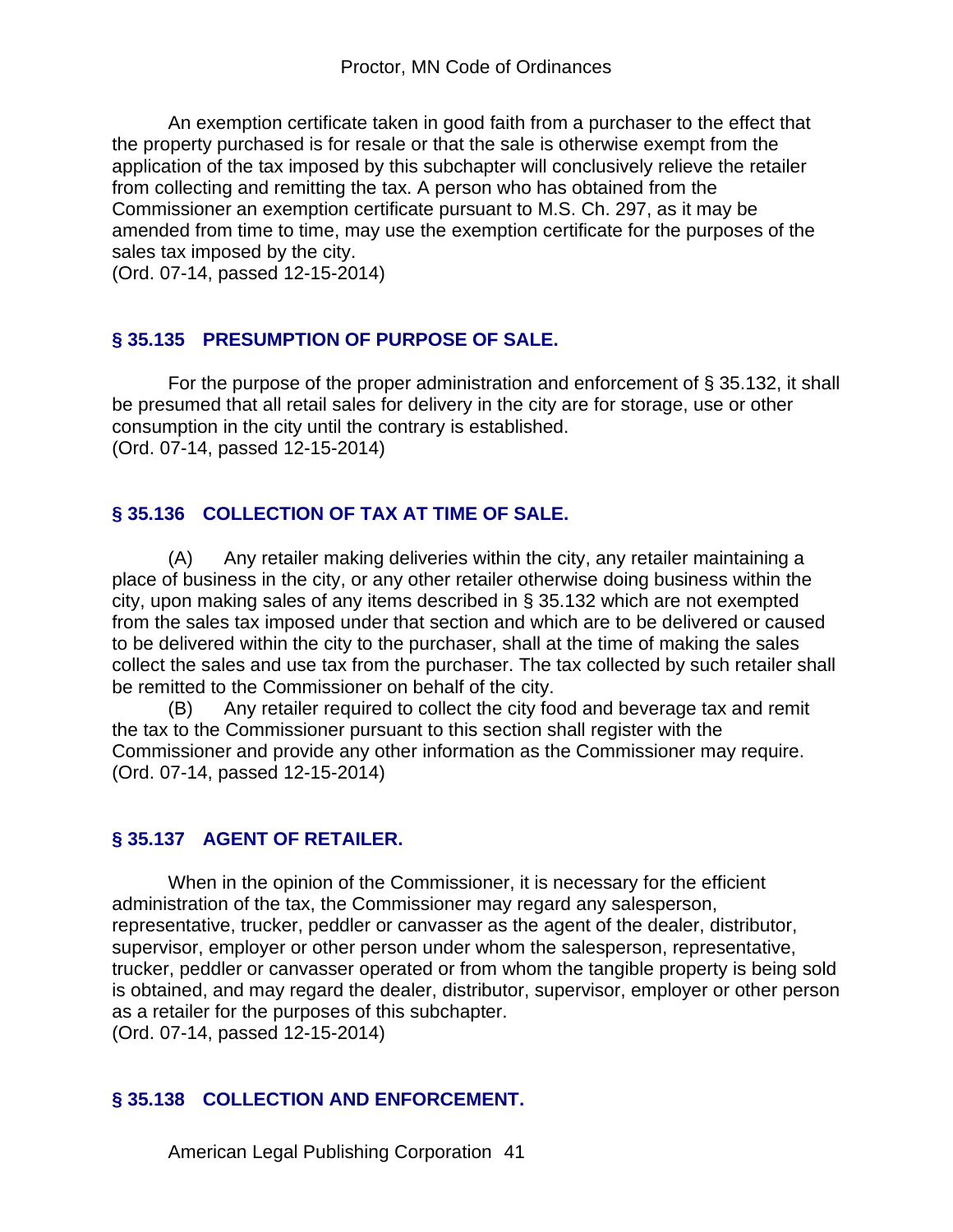The city food and beverage tax imposed by the city pursuant to this subchapter shall be subject to the same interests, penalties and other rules as are applicable to the state general sales and use tax imposed by M.S. Ch. 289A and M.S. Ch. 297A, as they may be amended from time to time. The city food and beverage tax imposed by the city pursuant to this subchapter may be collected by the state on behalf of the city as provided by an appropriate agreement with the State Commissioner of Revenue. (Ord. 07-14, passed 12-15-2014)

## **§ 35.139 TAX CLEARANCE ISSUANCE OF LICENSE.**

(A) The city may not issue or renew a license for the conduct of a trade or business in the city if the Commissioner notifies the city that the applicant for the license owes delinquent city food and beverage taxes as provided in this subchapter, or penalties or interest due on the taxes.

(B) For the purpose of this section, the following definitions shall apply unless the context clearly indicates or requires a different meaning.

 *APPLICANT.* An individual if the license is issued to or in the name of an individual or the corporation, partnership or other entity if the license is issued to or in the name of a corporation, partnership or other entity.

 *CITY FOOD AND BEVERAGE TAXES.* Includes the tax as provided in this subchapter. Penalties and interest are penalties and interest due on taxes included in this definition.

*DELINQUENT TAXES.* Does not include a tax liability if:

 (a) An administrative or court action which contests the amount or validity or the liability has been filed or served;

(b) The appeal period to contest tax liability has not expired; or

(c) The applicant has entered into a payment agreement and is

current with the payments. (Ord. 07-14, passed 12-15-2014)

## **§ 35.140 COPY OF NOTICE.**

A copy of the notice of delinquent taxes given to the city shall also be sent to the applicant taxpayer. In the case of renewal of a license, if the applicant requests a hearing in writing, within 30 days of the receipt of the notice of delinquent taxes, then a contested case hearing shall be held by the Commissioner under the same procedures as provided in M.S. Ch. 270C, as it may be amended from time to time, for the state sales and use tax imposed under M.S. Ch. 297A, as it may be amended from time to time, provided that if a hearing must be held on the state sales and use tax, hearings may be combined.

(Ord. 07-14, passed 12-15-2014)

## **§ 35.999 PENALTY.**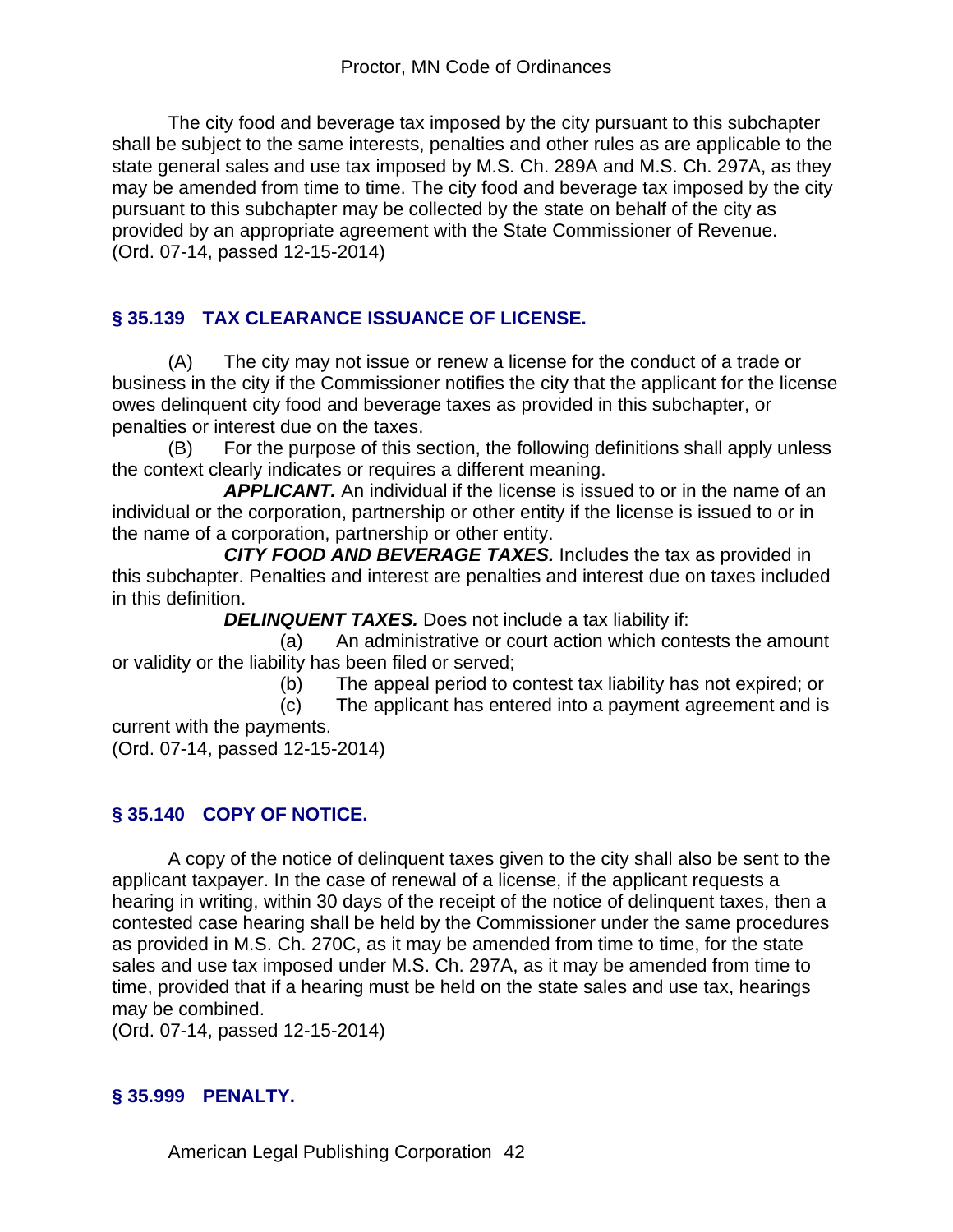(A) Any person violating any provision of this chapter, for which no other penalty is provided, shall be subject to the penalty provisions of § 10.99.

(B) (1) If any tax imposed by  $\S$ § 35.080 through 35.094 is not paid within the time herein specified for the payment, or an extension thereof, there shall be added thereto a specific penalty equal to 10% of the amount remaining unpaid.

 (2) In case of any failure to make and file a return within the time prescribed by §§ 35.080 through 35.094 unless it is shown that the failure is not due to willful neglect, there shall be added to the tax in addition to penalty provided in division (B)(1) above, a penalty of 10% for each 30-day period or fraction thereof during which the failure continues, not exceeding 25% in the aggregate. There shall be a minimum penalty assessed of an amount set by City Council from time to time by resolution. The amount so added to any tax shall be collected at the same time and in the same manner and as part of the tax unless the tax has been paid before the discovery of the negligence, in which case the amount so added shall be collected in the same manner as the tax.

 (3) If any person willfully fails to file any return or make any payment required by §§ 35.080 through 35.094 or willfully files a false of fraudulent return or willfully attempts in any manner to evade or defeat any tax or payment thereof, there shall also be imposed as a penalty an amount equal to 50% of any tax (less any amounts paid on the basis of the false or fraudulent return) found due for the period to which the return related. This penalty shall be collected as part of the tax and shall be in addition to any other penalties provided by §§ 35.080 through 35.094.

 (4) All payments received shall be credited first to penalties, next to interest and then to the tax due.

 (5) The amount of tax not timely paid, together with any penalty provided by §§ 35.080 through 35.094, shall bear interest at the rate of 10% per annum from the time the tax should have been paid until payment is made. Any interest and penalty shall be added to the tax and be collected as part thereof. (Prior Code, § 1100.10)

# **CHAPTER 36: EMERGENCY MANAGEMENT**

## **Section**

- 36.01 Policy and purpose
- 36.02 Definitions<br>36.03 Establishm
- Establishment of emergency management organization
- 36.04 Powers and duties of Director
- 36.05 Local emergencies
- 36.06 Emergency regulations
- 36.07 Emergency management a government function
- 36.08 Participation in labor disputes or politics
- 36.99 Penalty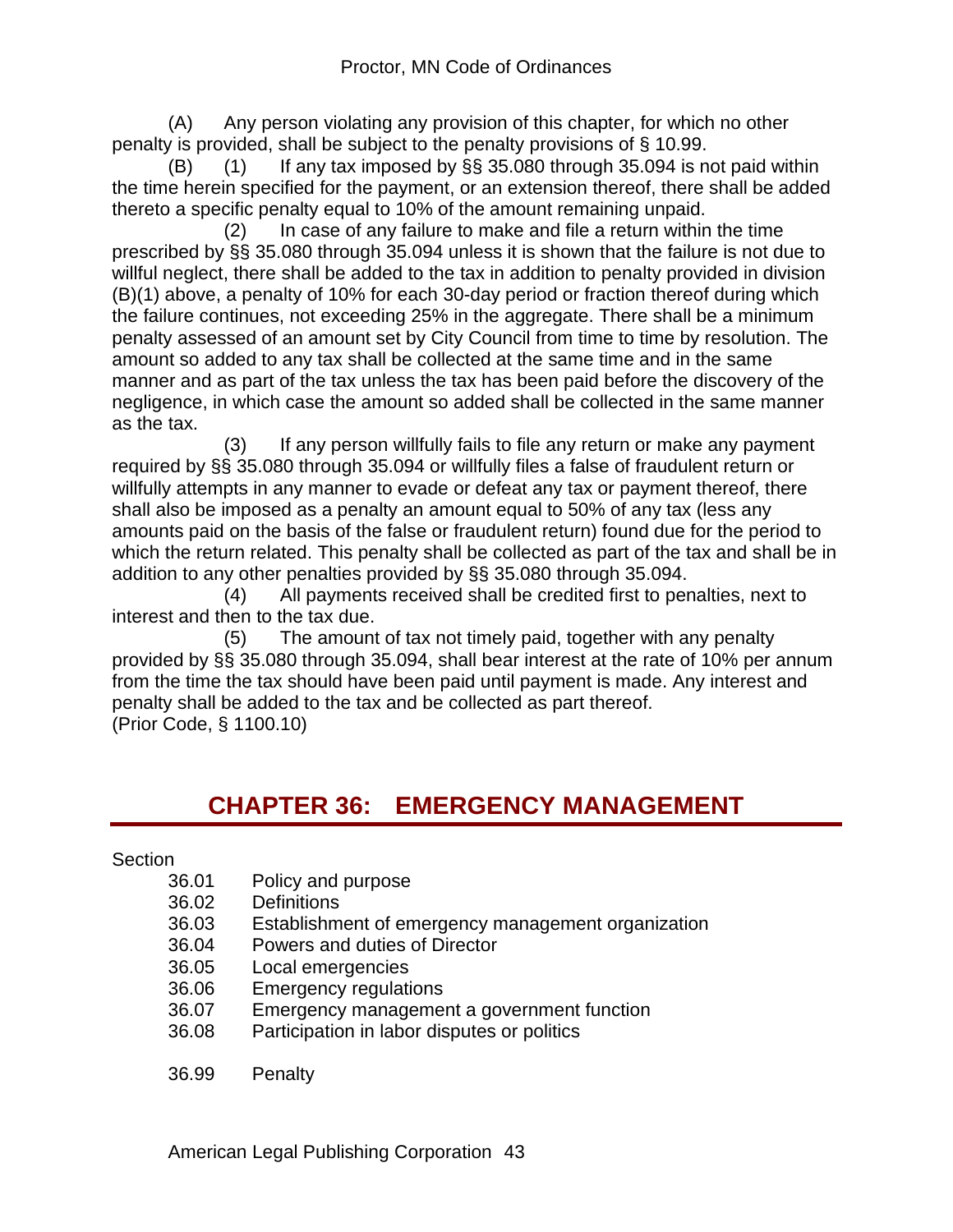## **§ 36.01 POLICY AND PURPOSE.**

Because of the existing possibility of the occurrence of disasters of unprecedented size and destruction resulting from fire, flood, tornado, blizzard, destructive winds or other natural causes, or from sabotage, hostile action, or from hazardous material mishaps of catastrophic measure; and in order to ensure that preparations of this city will be adequate to deal with those disasters, and generally, to provide for the common defense and to protect the public peace, health, and safety, and to preserve the lives and property of the people of this city, it is hereby found and declared to be necessary:

(A) To establish a city emergency management organization responsible for city planning and preparation for emergency government operations in time of disasters;

(B) To provide for the exercise of necessary powers during emergencies and disasters;

(C) To provide for the rendering of mutual aid between this city and other political subdivisions of this state and of other states with respect to the carrying out of emergency-preparedness functions; and

(D) To comply with the provisions of M.S. § 12.25, as it may be amended from time to time, which requires that each political subdivision of the state shall establish a local organization for emergency management.

## **§ 36.02 DEFINITIONS.**

For the purpose of this chapter, the following definitions shall apply unless the context clearly indicates or requires a different meaning.

**DISASTER.** A situation which creates an immediate and serious impairment to the health and safety of any person, or a situation which has resulted in or is likely to result in catastrophic loss to property, and for which traditional sources of relief and assistance within the affected area are unable to repair or prevent the injury or loss.

*EMERGENCY.* An unforeseen combination of circumstances which calls for immediate action to prevent from developing or occurring.

**EMERGENCY MANAGEMENT.** The preparation for and the carrying out of all emergency functions, other than functions for which military forces are primarily responsible, to prevent, minimize, and repair injury and damage resulting from disasters caused by fire, flood, tornado, and other acts of nature, or from sabotage, hostile action, or from industrial hazardous material mishaps. These functions include, without limitation, fire-fighting services, police services, emergency medical services, engineering, warning services, communications, radiological, and chemical, evacuation, congregate care, emergency transportation, existing or properly assigned functions of plant protection, temporary restoration of public utility services and other functions related to civil protection, together with all other activities necessary or incidental for carrying out the foregoing functions. *EMERGENCY MANAGEMENT* includes those activities sometimes referred to as "civil defense" functions.

*EMERGENCY MANAGEMENT FORCES.* The total personnel resources engaged in city-level emergency management functions in accordance with the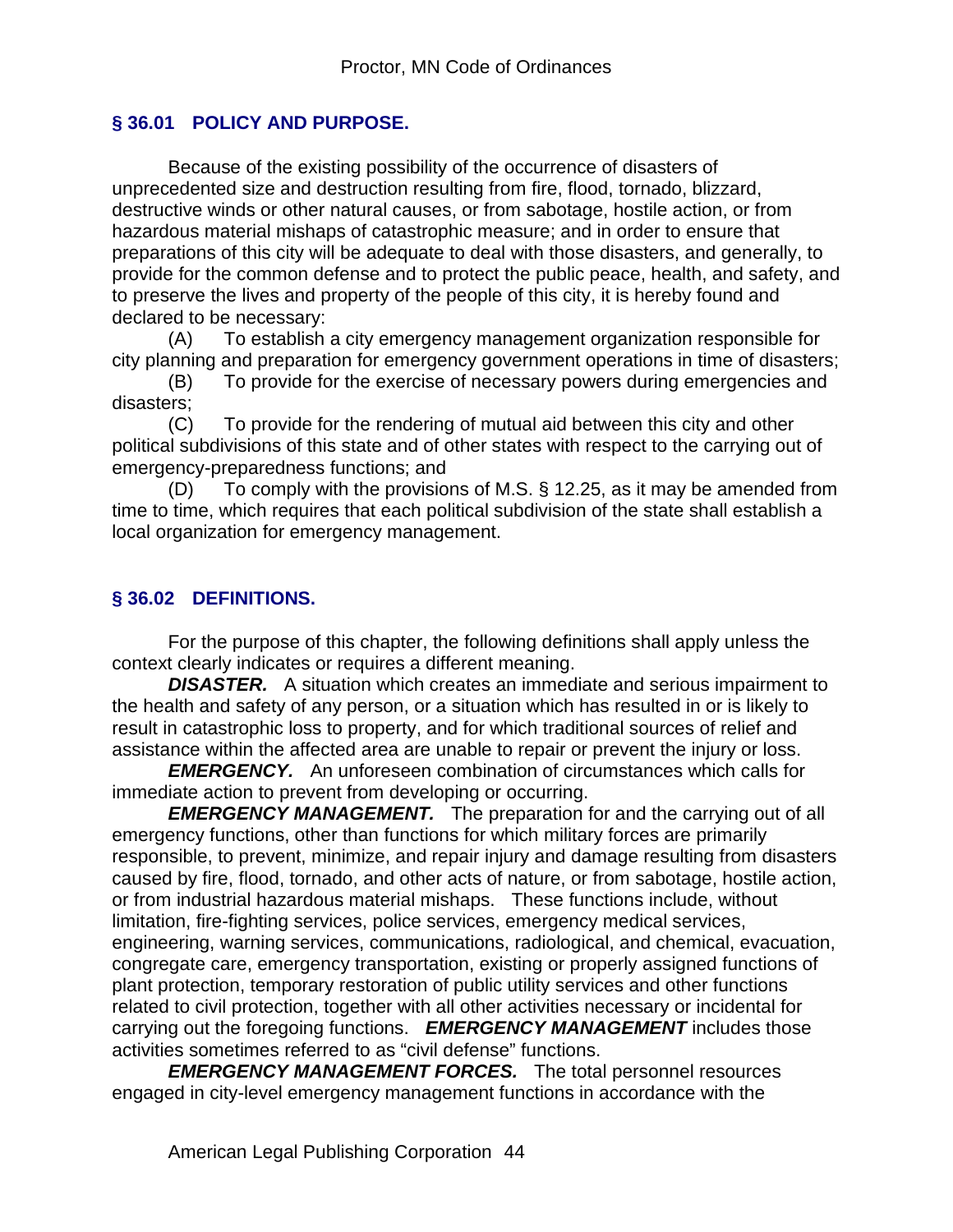provisions of this chapter or any rule or order thereunder. This includes personnel from city departments, authorized volunteers, and private organizations and agencies.

*EMERGENCY MANAGEMENT ORGANIZATION.* The staff responsible for coordinating city- level planning and preparation for disaster response. This organization provides city liaison and coordination with federal, state, and local jurisdictions relative to disaster preparedness activities and assures implementation of federal and state program requirements.

## **§ 36.03 ESTABLISHMENT OF EMERGENCY MANAGEMENT ORGANIZATION.**

There is hereby created within the city government an emergency management organization which shall be under the supervision and control of the City Emergency Management Director, called the Director. The Director shall be appointed by the City Council for an indefinite term and may be removed by the City Council at any time. The Director shall serve with a salary as established by the City Council and shall be paid his or her necessary expenses. The Director shall have direct responsibility for the organization, administration and operation of the emergency preparedness organization, subject to the direction and control of the City Council. The emergency management organization shall conform to and be consistent with, where applicable, all state and federal requirements, including the National Incident Management System framework found at 44 C.F.R. part 201, as it may be amended from time to time.

## **§ 36.04 POWERS AND DUTIES OF DIRECTOR.**

(A) The Director shall represent the city on any regional or state conference for emergency management. The Director shall develop proposed mutual aid agreements with other political subdivisions of the state for reciprocal emergency management aid and assistance in an emergency too great to be dealt with unassisted, and shall present these agreements to the City Council for its action. These arrangements shall be consistent with the State Emergency Plan.

(B) The Director shall make studies and surveys of the human resources, industries, resources, and facilities of the city as deemed necessary to determine their adequacy for emergency management and to plan for their most efficient use in time of an emergency or disaster. The Director shall establish the economic stabilization systems and measures, service staffs, boards, and sub-boards required, in accordance with state and federal plans and directions subject to the approval of the Mayor.

(C) The Director shall prepare a comprehensive emergency plan for the emergency preparedness of the city and shall present the plan to the City Council for its approval. When the City Council has approved the plan, it shall be the duty of all city agencies and all emergency preparedness forces of the city to perform the duties and functions assigned by the plan as approved. The plan may be modified in like manner from time to time. The Director shall coordinate the emergency management activities of the city to the end that they shall be consistent and fully integrated with the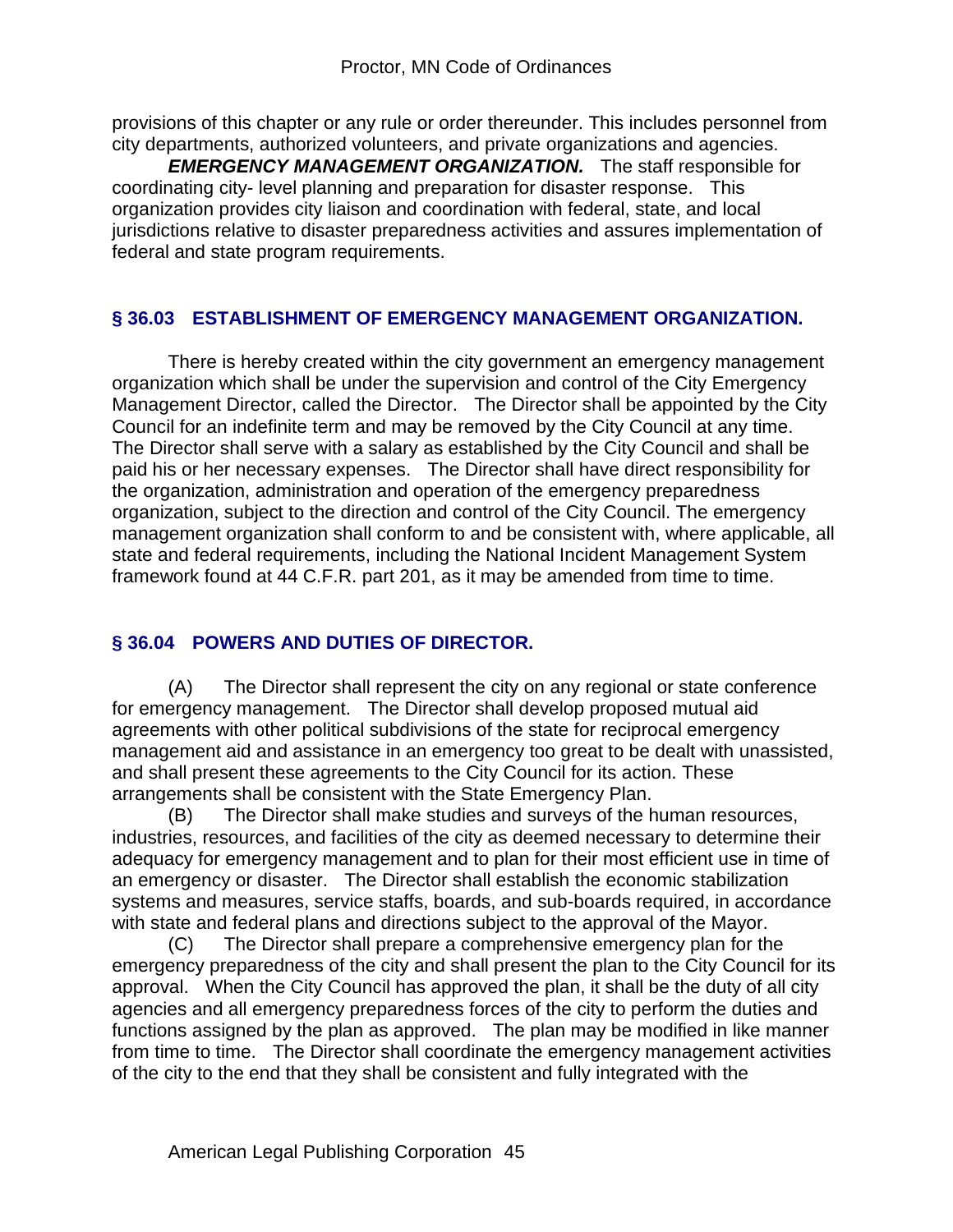emergency plans of the federal government and the state and correlated with emergency plans of the county and other political subdivisions within the state.

(D) In accordance with the State and City Emergency Plan, the Director shall institute training programs, public information programs and conduct practice warning alerts and emergency exercises as may be necessary to assure prompt and effective operation of the City Emergency Plan when a disaster occurs.

(E) The Director shall utilize the personnel, services, equipment, supplies, and facilities of existing departments and agencies of the city to the maximum extent practicable. The officers and personnel of all city departments and agencies shall, to the maximum extent practicable, cooperate with and extend services and facilities to the city's emergency management organization and to the Governor upon request. The head of each department or agency in cooperation with the Director shall be responsible for the planning and programming of those emergency activities as will involve the utilization of the facilities of the department or agency.

(F) The Director shall, in cooperation with those city departments and agencies affected, assist in the organizing, recruiting, and training of emergency management personnel, which may be required on a volunteer basis to carry out the emergency plans of the city and state. To the extent that emergency personnel are recruited to augment a regular city department or agency for emergencies, they shall be assigned to the departments or agencies and shall be under the administration and control of the department or agency.

(G) Consistent with the state emergency services law, the Director shall coordinate the activity of municipal emergency management organizations within the city and assist in establishing and conducting training programs as required to assure emergency operational capability in the several services as provided by M.S. § 12.25, as it may be amended from time to time.

(H) The Director shall carry out all orders, rules, and regulations issued by the Governor with reference to emergency management.

(I) The Director shall prepare and submit reports on emergency preparedness activities when requested by the Mayor.

## **§ 36.05 LOCAL EMERGENCIES.**

(A) A local emergency may be declared only by the Mayor or his or her legal successor. It shall not be continued for a period in excess of three days except by or with the consent of the City Council. Any order, or proclamation declaring, continuing, or terminating a local emergency shall be given prompt and general publicity and shall be filed in the office of the Clerk-Treasurer.

(B) A declaration of a local emergency shall invoke necessary portions of the response and recovery aspects of applicable local or inter-jurisdictional disaster plans, and may authorize aid and assistance thereunder.

(C) No jurisdictional agency or official may declare a local emergency unless expressly authorized by the agreement under which the agency functions. However, an inter-jurisdictional disaster agency shall provide aid and services in accordance with the agreement under which it functions.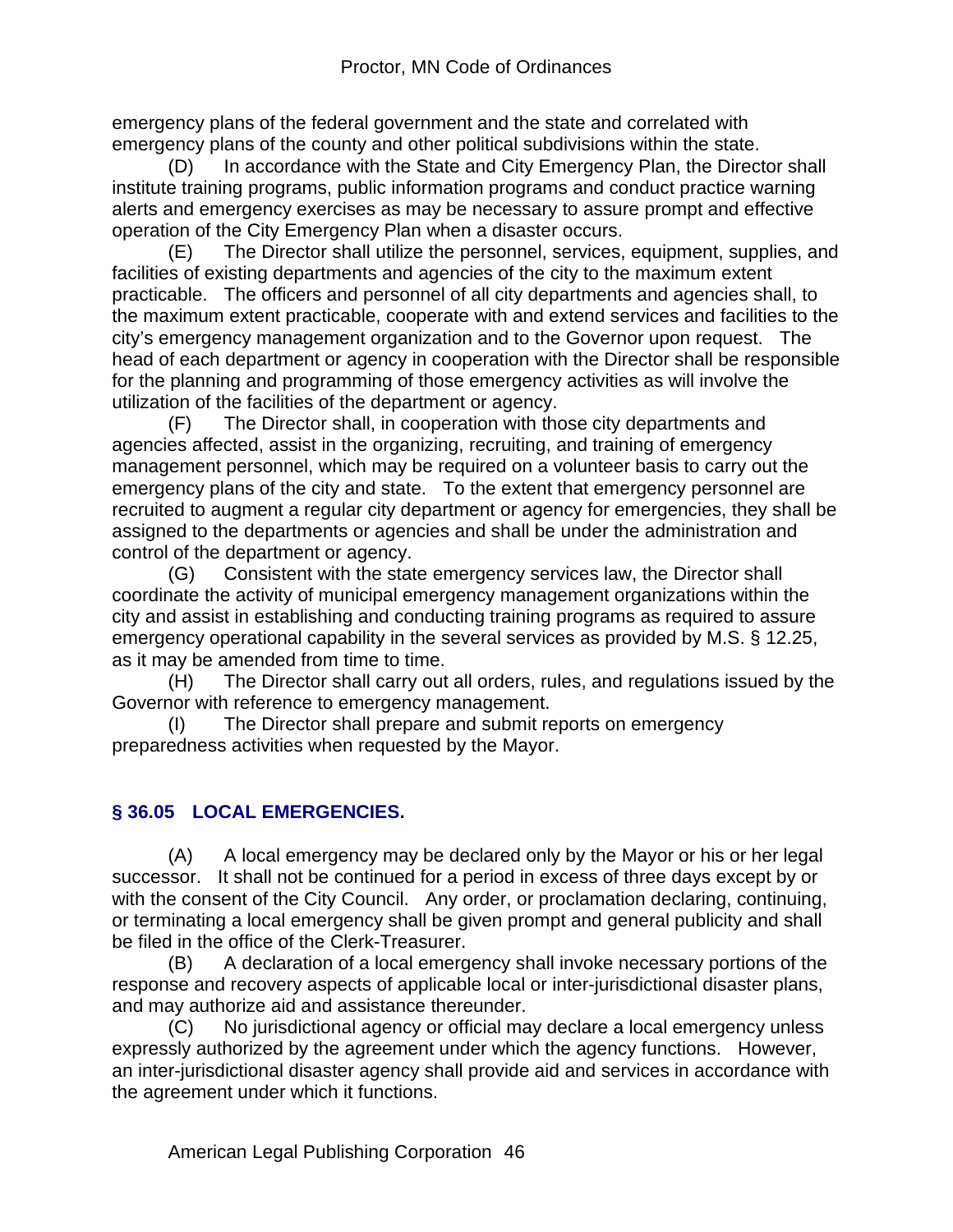Penalty, see § 36.99

#### **§ 36.06 EMERGENCY REGULATIONS.**

(A) Whenever necessary, to meet a declared emergency or to prepare for an emergency for which adequate regulations have not been adopted by the Governor or the City Council, the City Council may by resolution promulgate regulations, consistent with applicable federal or state law or regulation, respecting: the conduct of persons and the use of property during emergencies; the repair, maintenance, and safeguarding of essential public services, emergency health, fire, and safety regulations, drills or practice periods required for preliminary training, and all other matters which are required to protect public safety, health, and welfare in declared emergencies.

(B) Every resolution of emergency regulations shall be in writing; shall be dated; shall refer to the particular emergency to which it pertains, if so limited, and shall be filed in the office of the Clerk-Treasurer. A copy shall be kept posted and available for public inspection during business hours. Notice of the existence of these regulations and their availability for inspection at the Clerk-Treasurer's office shall be conspicuously posted at the front of the city hall or other headquarters of the city or at other places in the affected area as the City Council shall designate in the resolution. By resolution, the City Council may modify or rescind a regulation.

(C) The City Council may rescind any regulation by resolution at any time. If not sooner rescinded, every regulation shall expire at the end of 30 days after its effective date or at the end of the emergency to which it relates, whichever comes first. Any resolution, rule, or regulation inconsistent with an emergency regulation promulgated by the City Council shall be suspended during the period of time and to the extent conflict exists.

(D) During a declared emergency, the city is, under the provisions of M.S.  $\S$ 12.37, as it may be amended from time to time and notwithstanding any statutory or Charter provision to the contrary, empowered, through its City Council, acting within or without the corporate limits of the city, to enter into contracts and incur obligations necessary to combat the disaster by protecting the health and safety of persons and property and providing emergency assistance to the victims of a disaster. The city may exercise these powers in the light of the exigencies of the disaster without compliance with the time- consuming procedures and formalities prescribed by law pertaining to the performance of public work, entering rental equipment agreements, purchase of supplies and materials, limitations upon tax levies, and the appropriation and expenditure of public funds, including, but not limited to, publication of resolutions, publication of calls for bids, provisions of personnel laws and rules, provisions relating to low bids, and requirement for bids.

Penalty, see § 36.99

#### **§ 36.07 EMERGENCY MANAGEMENT A GOVERNMENT FUNCTION.**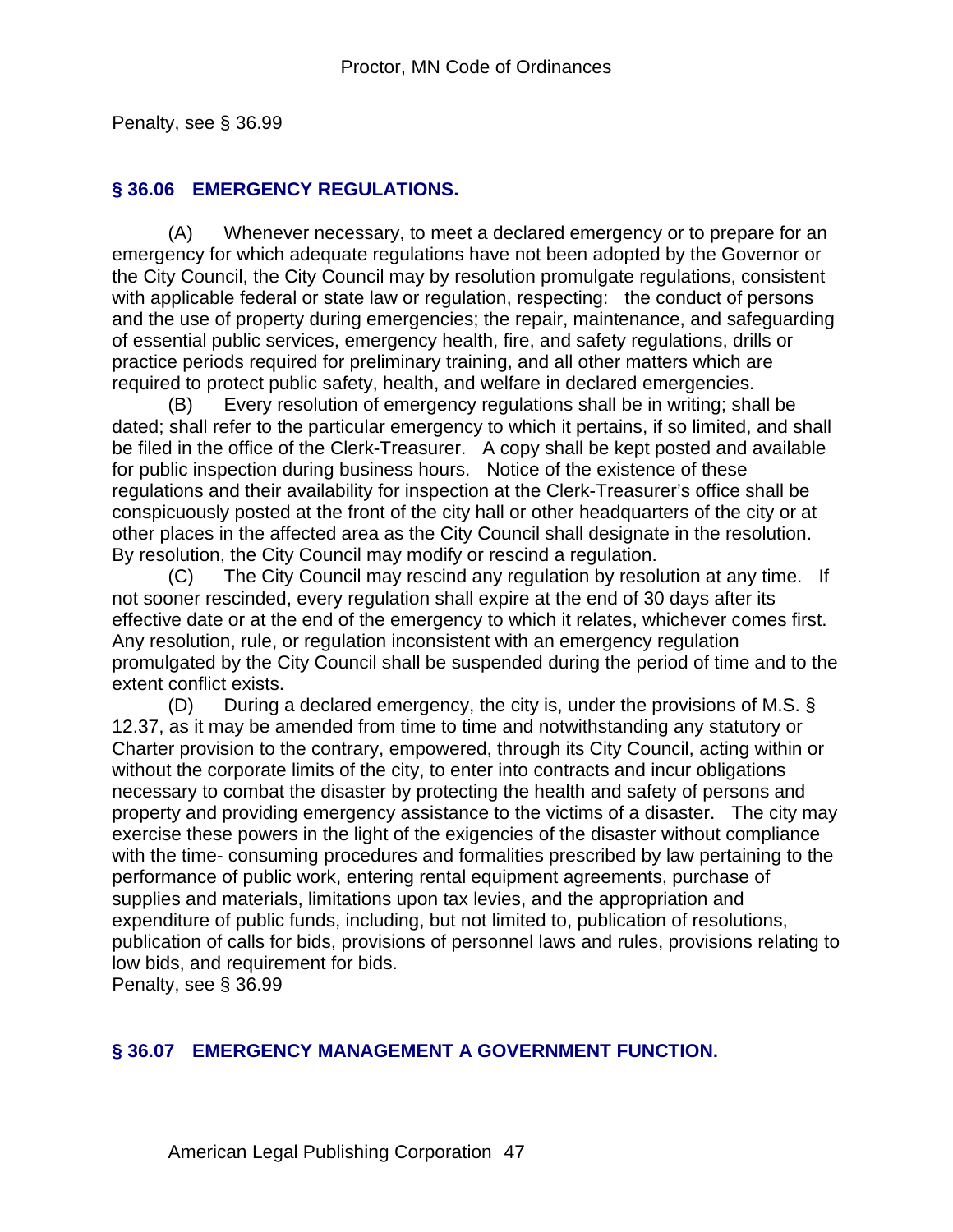All functions and activities relating to emergency management are hereby declared to be governmental functions. The provisions of this section shall not affect the right of any person to receive benefits to which he would otherwise be entitled under this resolution or under the worker's compensation law, or under any pension law, nor the right of any person to receive any benefits or compensation under any act of Congress.

## **§ 36.08 PARTICIPATION IN LABOR DISPUTES OR POLITICS.**

The emergency management organization shall not participate in any form of political activity, nor shall it be employed directly or indirectly for political purposes, nor shall it be employed in a labor dispute.

#### **§ 36.99 PENALTY.**

Any person who violates any provision of this chapter or any regulation adopted thereunder relating to acts, omissions, or conduct other than official acts of city employees or officers is guilty of a misdemeanor.

# **CHAPTER 37: FEE SCHEDULE**

Section

37.01 Fee schedule

## **§ 37.01 FEE SCHEDULE.**

| <b>Schedule of Charges and Fees</b>   |                     |                                                                     |
|---------------------------------------|---------------------|---------------------------------------------------------------------|
| Service, Licenses and the Like        | <b>Code Section</b> | <b>Charge/Fee</b>                                                   |
| <b>Building Code Board of Appeals</b> | \$150.01(B)         | An amount set by City<br>Council from time to time by<br>resolution |
| <b>Building Inspector's fee</b>       | \$150.01(B)         | An amount set by City<br>Council from time to time by<br>resolution |
| <b>Building Permit</b>                | \$150.01            | An amount set by City<br>Council from time to time by<br>resolution |
| <b>Commercial Parking Lot</b>         |                     |                                                                     |
| Annual fee of an amount set           |                     | An amount set by City                                               |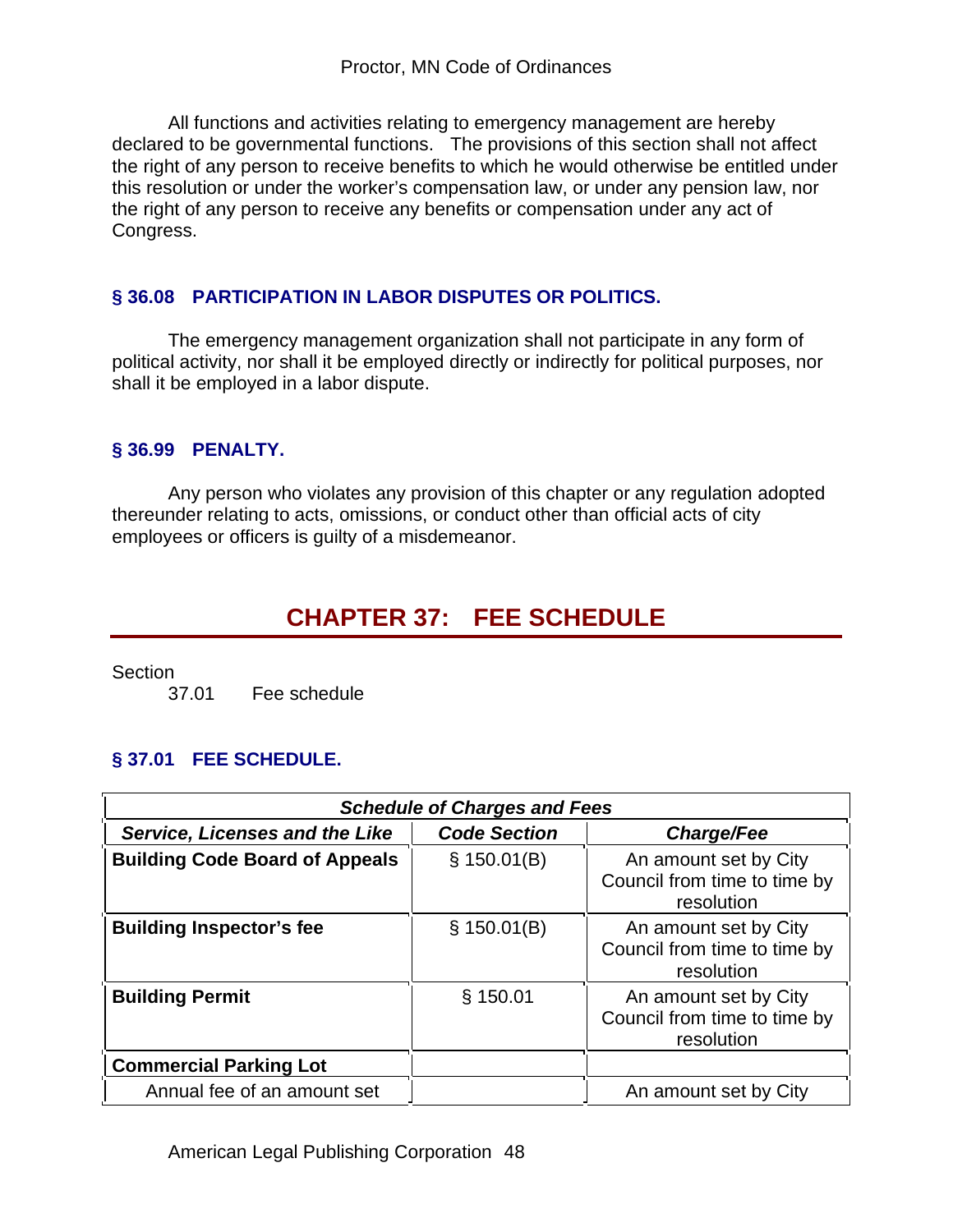| <b>Schedule of Charges and Fees</b>                                                                                                                                      |                        |                                                                                                                   |  |
|--------------------------------------------------------------------------------------------------------------------------------------------------------------------------|------------------------|-------------------------------------------------------------------------------------------------------------------|--|
| <b>Service, Licenses and the Like</b>                                                                                                                                    | <b>Code Section</b>    | <b>Charge/Fee</b>                                                                                                 |  |
| by City Council from time to<br>time by resolution                                                                                                                       |                        | Council from time to time by<br>resolution                                                                        |  |
| Semi-annual fee of an amount<br>set by City Council from time<br>to time by resolution                                                                                   |                        | An amount set by City<br>Council from time to time by<br>resolution                                               |  |
| Daily fee of an amount set by<br>City Council from time to time<br>by resolution                                                                                         |                        | An amount set by City<br>Council from time to time by<br>resolution                                               |  |
| <b>Conditional Use Permit</b>                                                                                                                                            | §§ 155.270-<br>155.276 |                                                                                                                   |  |
| Application fee                                                                                                                                                          |                        | An amount set by City<br>Council from time to time by<br>resolution                                               |  |
| Per City Council motion on<br>2-2-2004 for City Attorney<br>preparation of use/easement<br>agreement, conditional use<br>permits that benefit private<br>property owners |                        | An amount set by City<br>Council from time to time by<br>resolution                                               |  |
| Building Inspector's time                                                                                                                                                |                        | An amount set by City<br>Council from time to time by<br>resolution                                               |  |
| <b>Conduit Financing Fee</b>                                                                                                                                             |                        | Closing costs and<br>administrative fee of an<br>amount set by City Council<br>from time to time by<br>resolution |  |
| Dog or Cat License                                                                                                                                                       | \$90.07(C)             | An amount set by City<br>Council from time to time by<br>resolution neutered male or<br>spayed female             |  |
|                                                                                                                                                                          |                        | An amount set by City<br>Council from time to time by<br>resolution unneutered male<br>or unspayed female         |  |
|                                                                                                                                                                          |                        | Late fee, an amount set by<br>City Council from time to time<br>by resolution                                     |  |
| <b>Escrow Deposits</b>                                                                                                                                                   | § 35.037               | Actual cost of consultants to<br>city or PUC, plus Council<br>established fees for City                           |  |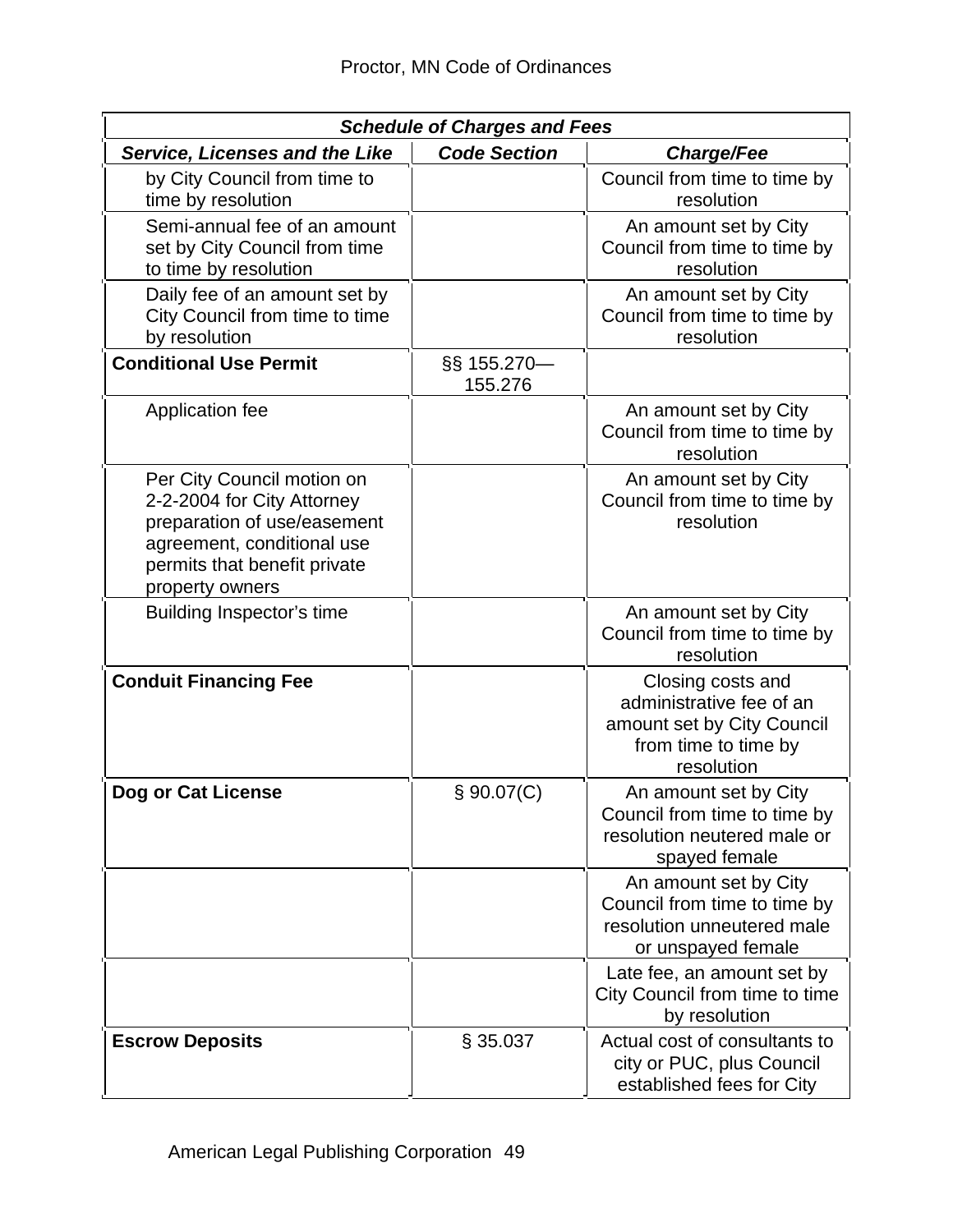| <b>Schedule of Charges and Fees</b>                |                     |                                                                                    |
|----------------------------------------------------|---------------------|------------------------------------------------------------------------------------|
| <b>Service, Licenses and the Like</b>              | <b>Code Section</b> | <b>Charge/Fee</b>                                                                  |
|                                                    |                     | Attorney, City Engineer, City<br>Planner and other city<br>personnel               |
| <b>Excavation Fee</b>                              | § 52.15             | An amount set by City<br>Council from time to time by<br>resolution                |
| <b>Fingerprinting</b>                              |                     | Fee determined by Police<br>Department                                             |
| <b>Garbage Fees (Delinquent)</b>                   | §§ 50.12, 50.13     | An amount set by City<br>Council from time to time by<br>resolution                |
| <b>Home Occupation</b>                             | § 155.001           | An amount set by City<br>Council from time to time by<br>resolution                |
| <b>Housing Code Inspection Fee</b>                 | \$150.01(F)         | An amount set by City<br>Council from time to time by<br>resolution                |
|                                                    |                     | Reinspections, an amount set<br>by City Council from time to<br>time by resolution |
| <b>Impounding Fee - Animals</b>                    | \$90.09(E)          | An amount set by City<br>Council from time to time by<br>resolution                |
| <b>Liquor Licensing</b>                            | §120.066            |                                                                                    |
| "On sale" 3.2 beer                                 |                     | An amount set by City<br>Council from time to time by<br>resolution                |
| "Off sale" 3.2 beer                                |                     | An amount set by City<br>Council from time to time by<br>resolution                |
| "Temporary" 3.2 beer                               |                     | An amount set by City<br>Council from time to time by<br>resolution                |
| "Off sale" liquor - not allowed                    |                     | An amount set by City<br>Council from time to time by<br>resolution                |
| "On sale" liquor                                   |                     | An amount set by City<br>Council from time to time by<br>resolution                |
| Temporary "on sale" club<br>liquor (one-day limit) |                     | An amount set by City<br>Council from time to time by                              |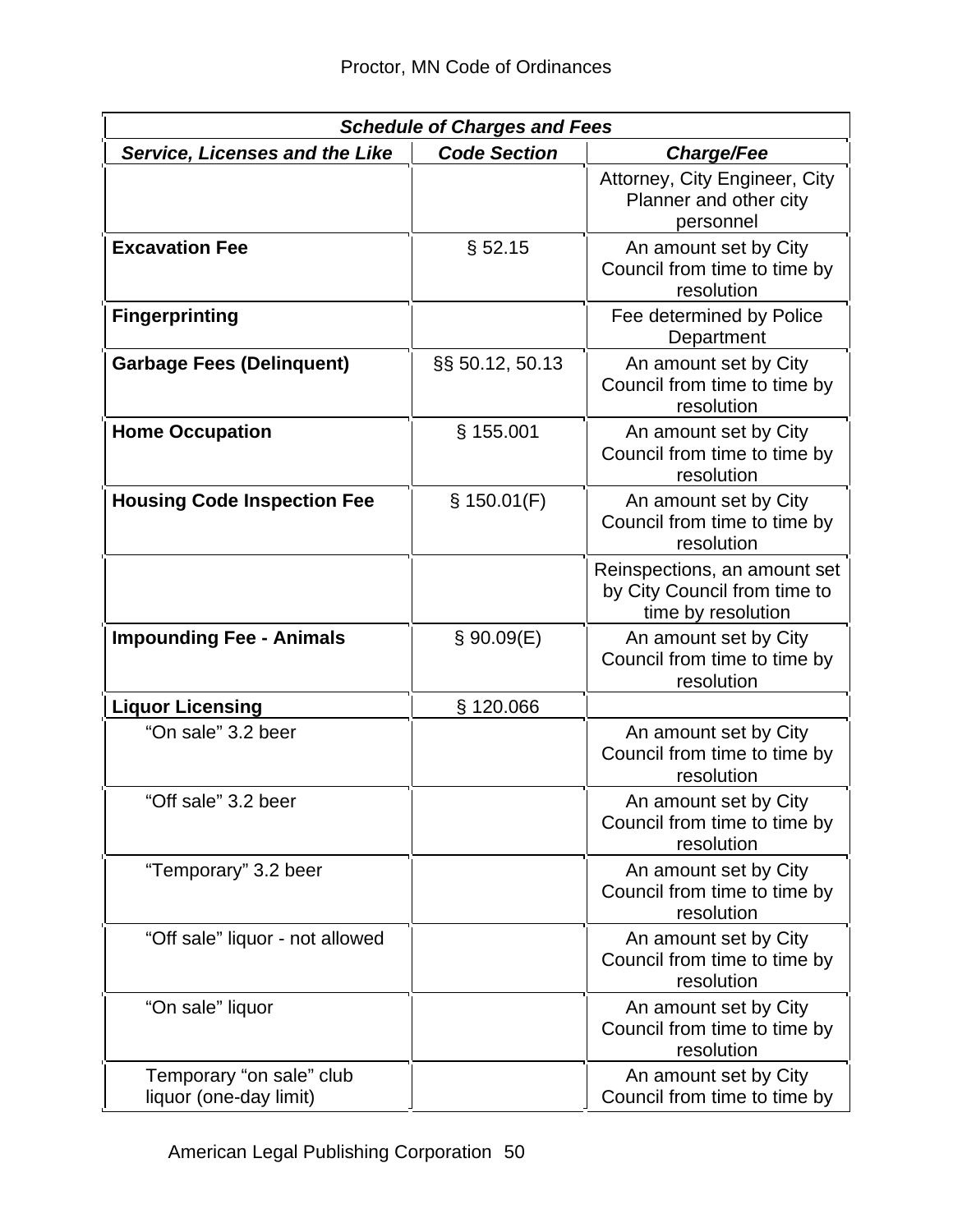| <b>Schedule of Charges and Fees</b>                                             |                     |                                                                                                                       |
|---------------------------------------------------------------------------------|---------------------|-----------------------------------------------------------------------------------------------------------------------|
| <b>Service, Licenses and the Like</b>                                           | <b>Code Section</b> | <b>Charge/Fee</b>                                                                                                     |
|                                                                                 |                     | resolution                                                                                                            |
| "On sale" club liquor license                                                   |                     | An amount set by City<br>Council from time to time by<br>resolution                                                   |
| "On sale" Sunday club liquor<br>license (regular licenses and<br>clubs)         |                     | An amount set by City<br>Council from time to time by<br>resolution                                                   |
| Liquor license beyond<br>application deadline                                   |                     | An amount set by City<br>Council from time to time by<br>resolution                                                   |
| Non-enclosed premises - if not<br>applied for at time of initial<br>application |                     | An amount set by City<br>Council from time to time by<br>resolution                                                   |
| <b>Peddlers, Solicitors and</b><br><b>Transient Merchants</b>                   | § 115.05            | Daily, an amount set by City<br>Council from time to time by<br>resolution                                            |
|                                                                                 |                     | Weekly, an amount set by<br>City Council from time to time<br>by resolution                                           |
|                                                                                 |                     | Monthly, an amount set by<br>City Council from time to time<br>by resolution                                          |
|                                                                                 |                     | Yearly, an amount set by City<br>Council from time to time by<br>resolution                                           |
| <b>Plan/Design Review Fee</b>                                                   | \$150.01(B)         | Residential and commercial<br>permit cost, an amount set by<br>City Council from time to time<br>by resolution        |
| <b>Extenuating circumstances</b>                                                |                     | Building Inspector's time, an<br>amount set by City Council<br>from time to time by<br>resolution                     |
|                                                                                 |                     | <b>Street Department Working</b><br>Foreman, an amount set by<br>City Council from time to time<br>by resolution      |
|                                                                                 |                     | Current hourly rate plus 10%<br>for City Engineer time or any<br>other consultant city must<br>engage for plan review |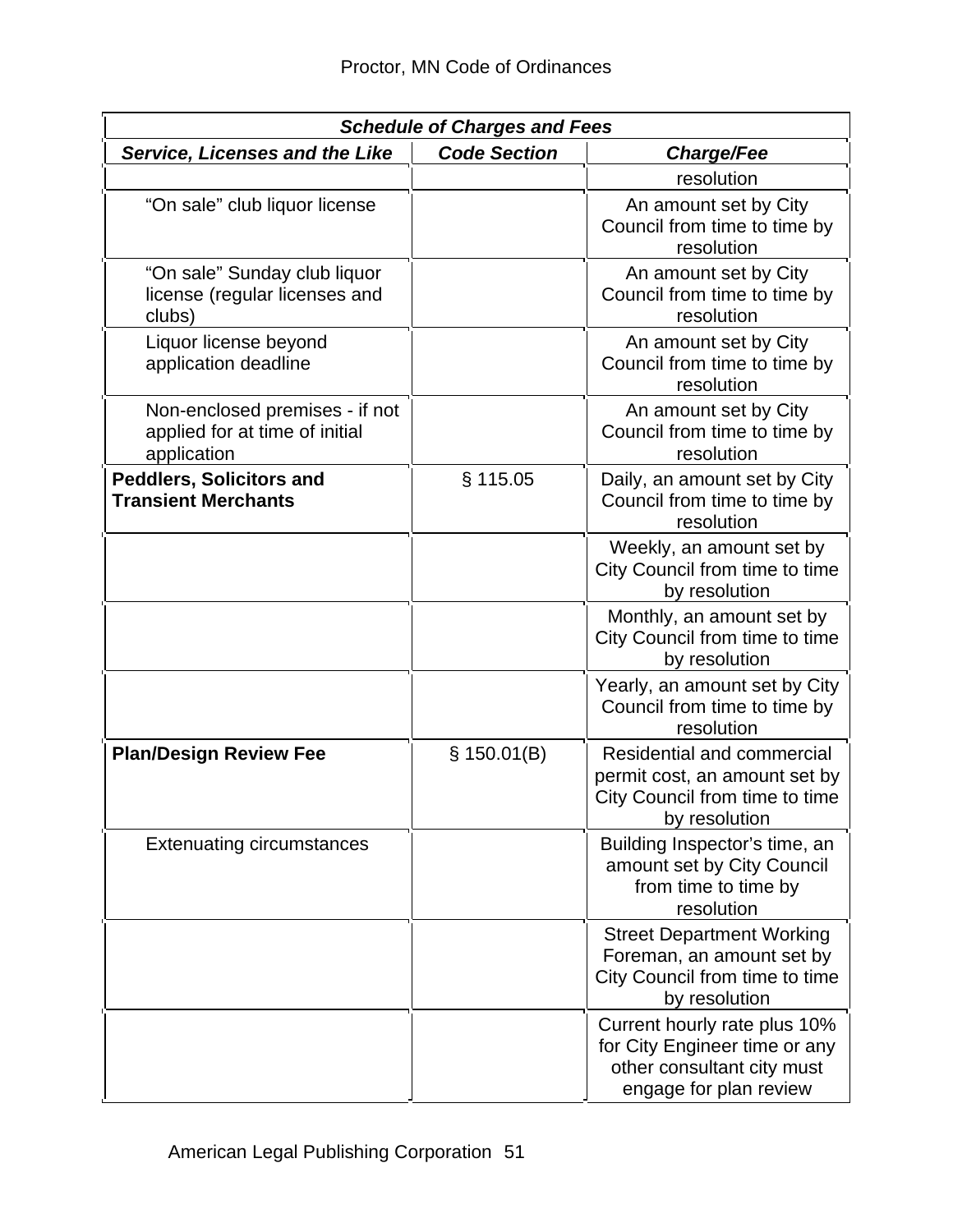| <b>Schedule of Charges and Fees</b>                                 |                     |                                                                                                                                                                                                                                                                                        |
|---------------------------------------------------------------------|---------------------|----------------------------------------------------------------------------------------------------------------------------------------------------------------------------------------------------------------------------------------------------------------------------------------|
| <b>Service, Licenses and the Like</b>                               | <b>Code Section</b> | <b>Charge/Fee</b>                                                                                                                                                                                                                                                                      |
| <b>Plan Review Fee: Erosion and</b><br><b>Sediment Control Plan</b> | Ch. 152             | Per district's schedule of fees<br>to cover any review or<br>inspection costs incurred                                                                                                                                                                                                 |
| <b>Platting/Subdivision Review Fee</b>                              | \$150.01(B)         | An amount set by City<br>Council from time to time by<br>resolution                                                                                                                                                                                                                    |
| <b>Plumbing Permit Fee</b>                                          | \$150.01(F)         | An amount set by City<br>Council from time to time by<br>resolution                                                                                                                                                                                                                    |
| <b>Plumbing Inspector's Fee</b>                                     |                     | An amount set by City<br>Council from time to time by<br>resolution                                                                                                                                                                                                                    |
| <b>Public Dancing</b>                                               | §§ 118.15, 118.16   | An amount set by City<br>Council from time to time by<br>resolution                                                                                                                                                                                                                    |
| <b>Rezoning</b>                                                     | $§$ 150.01          | An amount set by City<br>Council from time to time by<br>resolution                                                                                                                                                                                                                    |
|                                                                     |                     | Zoning map amendment fee<br>(if successful), an amount set<br>by City Council from time to<br>time by resolution                                                                                                                                                                       |
| <b>Sewer Connection</b>                                             | § 52.01             | An amount set by City<br>Council from time to time by<br>resolution plus plumbing and<br>excavation inspection fee (for<br>all new connections or<br>projects not involving special<br>assessments for the<br>connections) Plumbing<br>Inspector's fee (plus<br>excavation permit fee) |
| <b>Sewer Charge, for Usage</b>                                      | \$51.23(G)          | Monthly service charge for<br>residential or commercial, an<br>amount set by City Council<br>from time to time by<br>resolution                                                                                                                                                        |
|                                                                     |                     | 100 cubic feet; residential, an<br>amount set by City Council<br>from time to time by<br>resolution                                                                                                                                                                                    |
|                                                                     |                     | Per cubic feet; commercial,                                                                                                                                                                                                                                                            |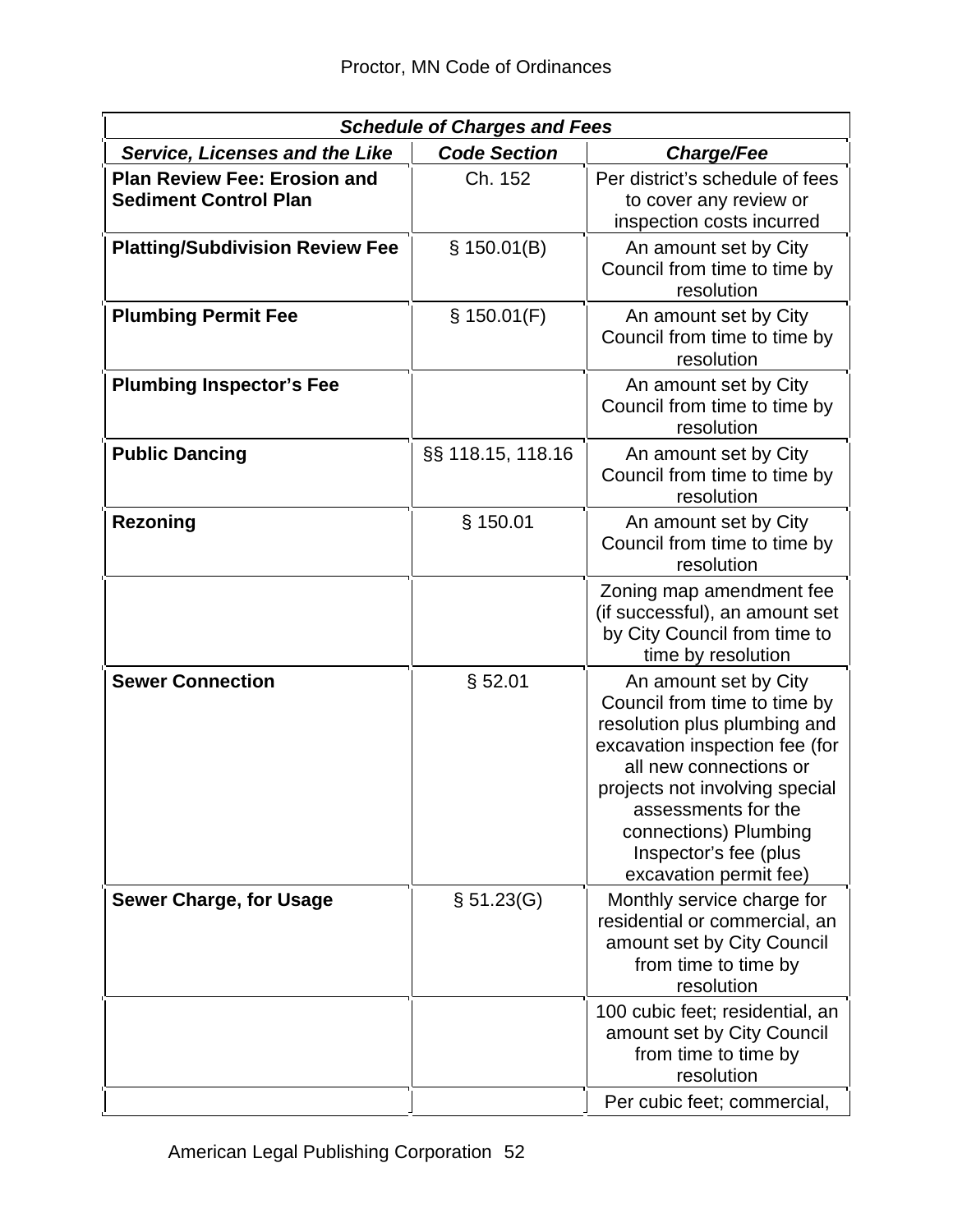| <b>Schedule of Charges and Fees</b>                |                          |                                                                                                                                                                                    |
|----------------------------------------------------|--------------------------|------------------------------------------------------------------------------------------------------------------------------------------------------------------------------------|
| <b>Service, Licenses and the Like</b>              | <b>Code Section</b>      | <b>Charge/Fee</b>                                                                                                                                                                  |
|                                                    |                          | an amount set by City<br>Council from time to time by<br>resolution                                                                                                                |
| <b>Sexually Oriented Business</b>                  |                          | License fee, an amount set<br>by City Council from time to<br>time by resolution                                                                                                   |
| Shows, Games and the like                          | $§$ 113.03               | Per day (for circus,<br>menagerie or similar show),<br>an amount set by City<br>Council from time to time by<br>resolution                                                         |
|                                                    |                          | Per day (for any play, game,<br>merry-go-round or theatrical<br>performance or exhibition),<br>an amount set by City<br>Council from time to time by<br>resolution                 |
|                                                    |                          | For more than one week, an<br>amount set by City Council<br>from time to time by<br>resolution                                                                                     |
|                                                    |                          | For more than two weeks, an<br>amount set by City Council<br>from time to time by<br>resolution                                                                                    |
|                                                    |                          | For one month, an amount<br>set by City Council from time<br>to time by resolution                                                                                                 |
|                                                    |                          | For six months, an amount<br>set by City Council from time<br>to time by resolution                                                                                                |
|                                                    |                          | For one year, an amount set<br>by City Council from time to<br>time by resolution                                                                                                  |
| <b>Sign Permit Fee</b>                             | $\S$ 155.225—<br>155.236 | Per permit schedule (based<br>upon project cost of the sign;)                                                                                                                      |
| <b>Soil and Erosion Ordinance</b><br><b>Review</b> |                          | Charges are based upon soil<br>and water district charges or<br>else charges based on actual<br>City Engineer charges if<br>actual city costs exceed plan<br>review fees collected |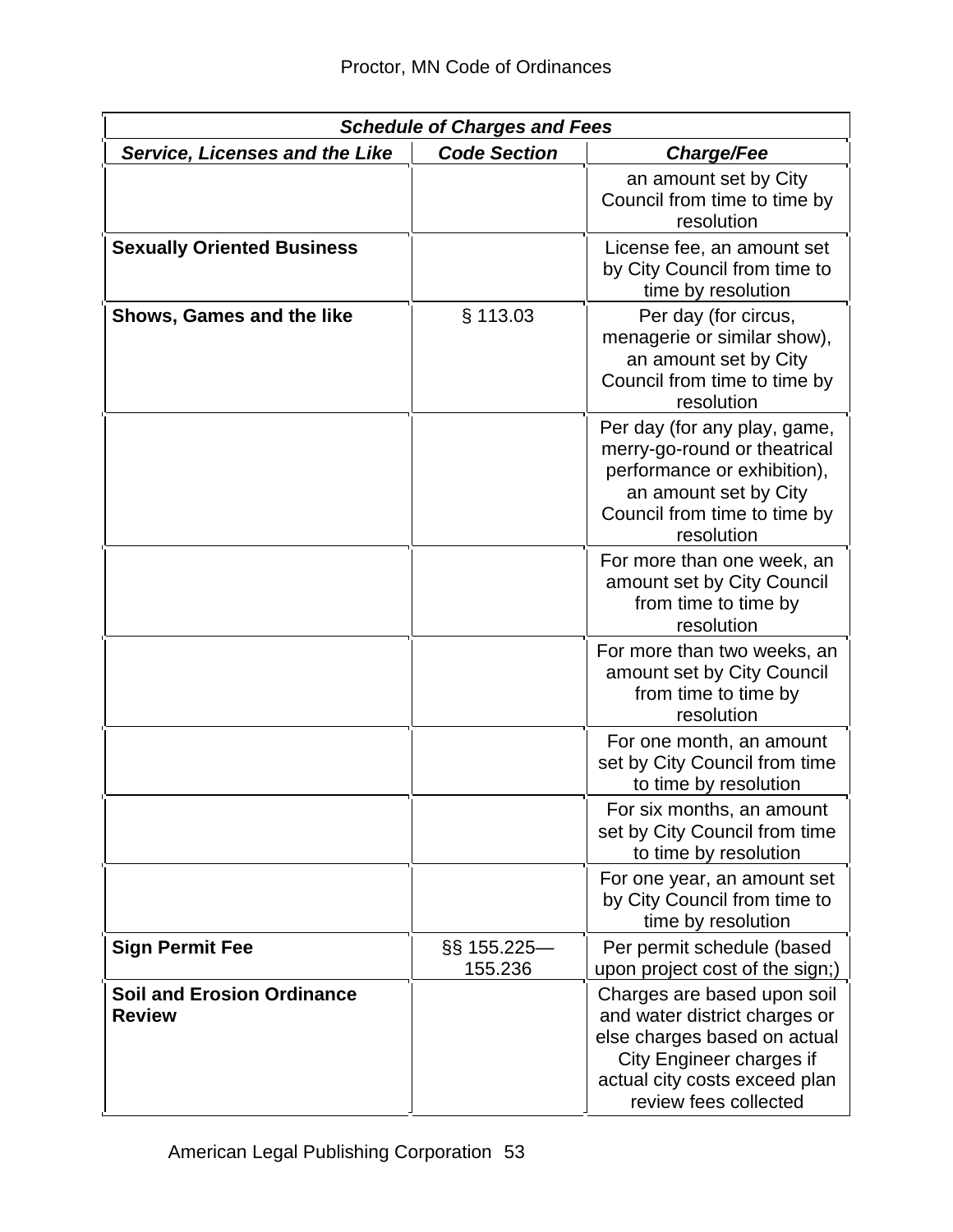| <b>Schedule of Charges and Fees</b>                                        |                     |                                                                                                                                                                                                                                                                                                        |
|----------------------------------------------------------------------------|---------------------|--------------------------------------------------------------------------------------------------------------------------------------------------------------------------------------------------------------------------------------------------------------------------------------------------------|
| <b>Service, Licenses and the Like</b>                                      | <b>Code Section</b> | <b>Charge/Fee</b>                                                                                                                                                                                                                                                                                      |
| <b>Soil Erosion Control Fines</b>                                          |                     | An amount set by City<br>Council from time to time by<br>resolution                                                                                                                                                                                                                                    |
| <b>Solid Waste Rates</b>                                                   | $\S 50.03(D)(7)$    | The city adopts maximum<br>rate schedule of the City of<br>Duluth                                                                                                                                                                                                                                      |
| <b>Special Use</b><br><b>Permits/Community, Unit</b><br><b>Development</b> | \$150.01(B)         | An amount set by City<br>Council from time to time by<br>resolution                                                                                                                                                                                                                                    |
| <b>Stormwater Management Plan</b><br>Fee                                   |                     | An amount set by City<br>Council from time to time by<br>resolution                                                                                                                                                                                                                                    |
| <b>Street Dance</b>                                                        |                     | An amount set by City<br>Council from time to time by<br>resolution (plus applicable<br>insurance and deposit)                                                                                                                                                                                         |
| <b>Street Department Working</b><br><b>Foreman's Fee</b>                   | \$150.01(B)         | An amount set by City<br>Council from time to time by<br>resolution                                                                                                                                                                                                                                    |
| <b>Towing</b>                                                              | Ch. 116             | Permit fee of an amount set<br>by City Council from time to<br>time by resolution; paid to<br>towing operator; police calls<br>only                                                                                                                                                                    |
|                                                                            |                     | Not in excess of an amount<br>set by City Council from time<br>to time by resolution per tow,<br>per vehicle (motorcycle, ATV,<br>snowmobile, automobile or<br>light truck) for emergency<br>towing or an amount set by<br>City Council from time to time<br>by resolution per tow using a<br>flat bed |
| Storage fee                                                                |                     | For first 14 days: an amount<br>set by City Council from time<br>to time by resolution                                                                                                                                                                                                                 |
|                                                                            |                     | Thereafter: an amount set by<br>City Council from time to time<br>by resolution (covers<br>automobile, light truck,<br>motorcycle, ATV,                                                                                                                                                                |